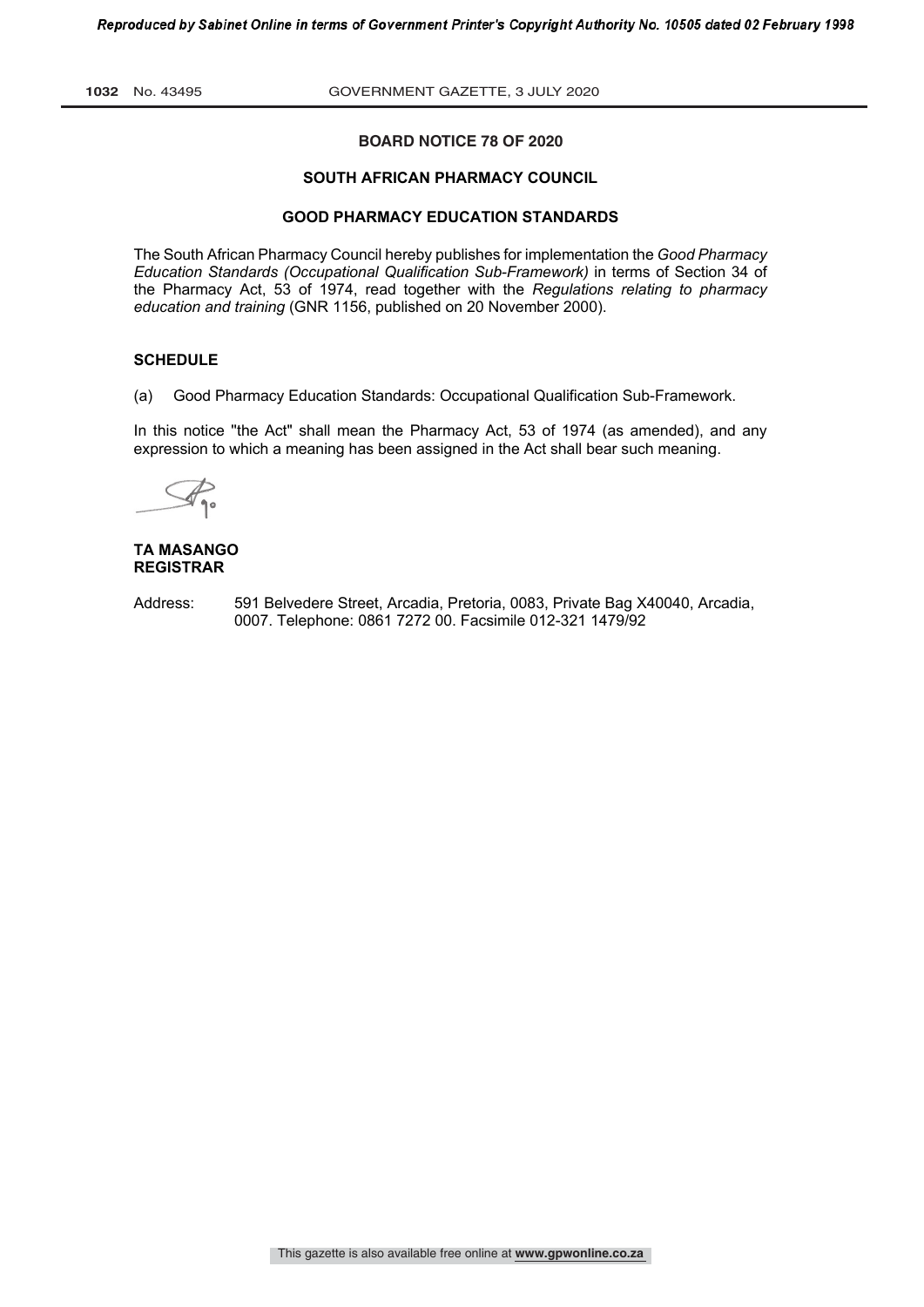STAATSKOERANT, 3 JULIE 2020 No. 43495 1033



# **GOOD PHARMACY EDUCATION STANDARDS FOR THE OCCUPATIONAL QUALIFICATION SUB-FRAMEWORK (OQSF)**

**South African Pharmacy Council 2020**

This gazette is also available free online at **www.gpwonline.co.za**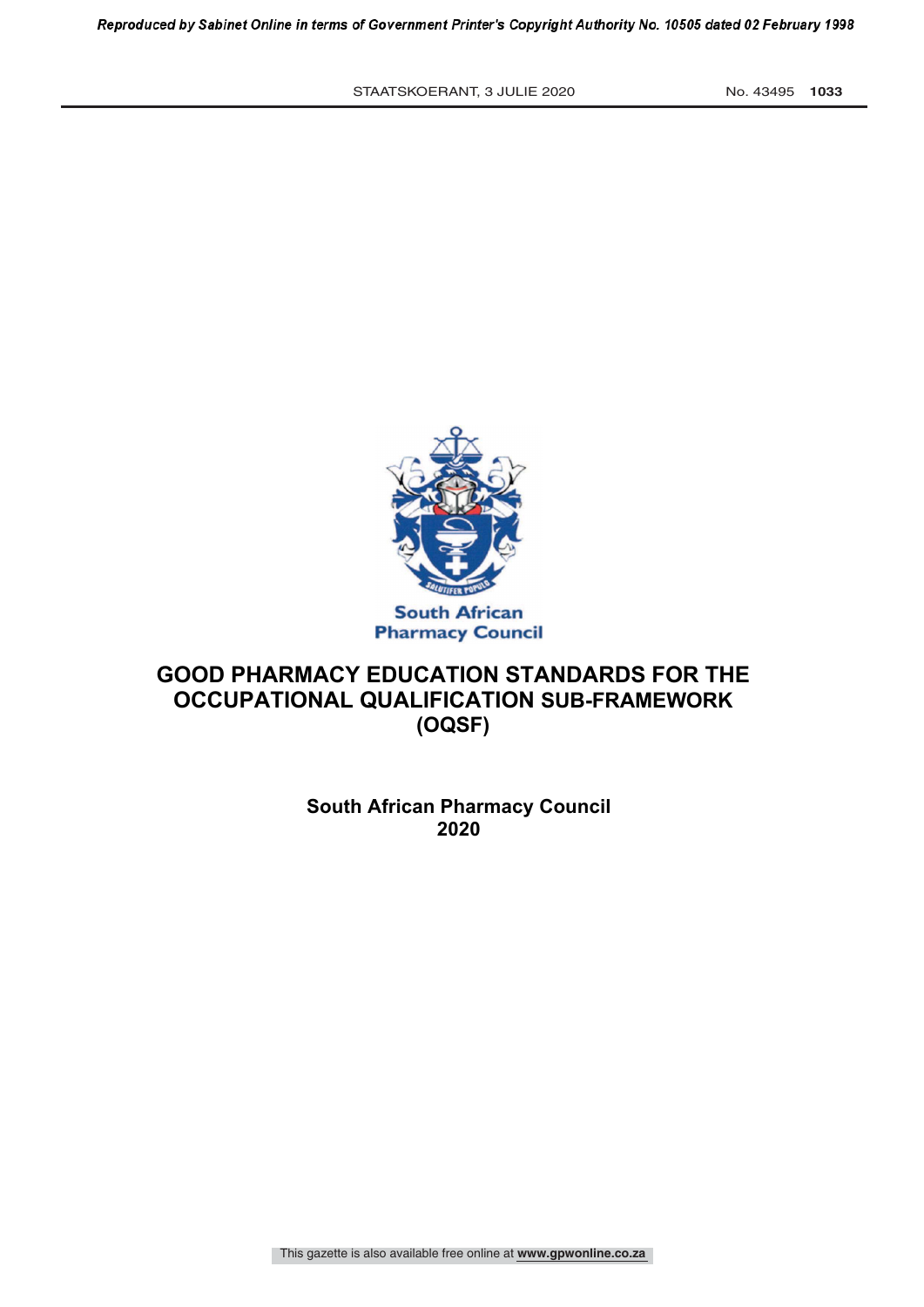# **TABLE OF CONTENTS**

| 1.               |                     |                                                                            |  |
|------------------|---------------------|----------------------------------------------------------------------------|--|
|                  | 1.1                 |                                                                            |  |
|                  | 1.2                 |                                                                            |  |
| 2.               |                     |                                                                            |  |
|                  | 2.1                 |                                                                            |  |
|                  | 2.2                 |                                                                            |  |
| 3.               |                     | MINIMUM STANDARDS FOR ORGANISATION AND ADMINISTRATION 11                   |  |
|                  | 3.1                 | MINIMUM STANDARDS FOR SKILLS DEVELOPMENT PROVIDER AND                      |  |
|                  |                     |                                                                            |  |
|                  | 3.2                 | MINIMUM STANDARDS FOR SKILLS DEVELOPMENT PROVIDER ORGANISATION             |  |
|                  |                     |                                                                            |  |
|                  | 3.3                 | MINIMUM STANDARDS FOR QUALIFICATIONS AND RESPONSIBILITIES OF HEAD          |  |
|                  |                     |                                                                            |  |
| 4.               |                     |                                                                            |  |
|                  | 4.1                 | MINIMUM STANDARDS FOR WORK-BASED LEARNING (WBL) 14                         |  |
|                  | 4.2                 | MINIMUM STANDARDS FOR ORGANISATIONAL AND ADMINISTRATIVE                    |  |
|                  |                     | RELATIONSHIPS BETWEEN THE SKILLS DEVELOPMENT PROVIDER AND OTHER            |  |
|                  |                     | ORGANISATIONS/ASSOCIATED HEALTHCARE FACILITIES 15                          |  |
| 5.               |                     | MINIMUM STANDARDS FOR FACILITIES, AND FINANCIAL, HUMAN AND  PHYSICAL       |  |
|                  |                     | <b>RESOURCES 16</b>                                                        |  |
|                  | 5.1                 | MINIMUM STANDARDS FOR SUSTAINABILITY, FACILITIES, EQUIPMENT AND            |  |
|                  |                     |                                                                            |  |
|                  | 5.2                 | MINIMUM STANDARDS FOR STAFF/HUMAN RESOURCES17                              |  |
|                  | 5.3                 |                                                                            |  |
| 6.               |                     |                                                                            |  |
|                  | 6.1                 | CURRICULAR GOALS, CONTENT, DESIGN, DEVELOPMENT AND DELIVERY 20             |  |
|                  | 6.2                 |                                                                            |  |
|                  | 6.3                 | MINIMUM STANDARDS FOR CERTIFICATION PROCEDURES25                           |  |
|                  | 6.4                 |                                                                            |  |
| 7.               |                     |                                                                            |  |
|                  | 7.1                 | MINIMUM STANDARDS FOR LEARNER ADMISSION CRITERIA, POLICIES AND             |  |
|                  |                     | MINIMUM STANDARDS FOR LEARNER AFFAIRS AND SERVICES27                       |  |
|                  | 7.2<br>7.3          |                                                                            |  |
|                  | 7.4                 |                                                                            |  |
|                  | 7.5                 |                                                                            |  |
|                  | 7.6                 |                                                                            |  |
|                  | 7.7                 | MINIMUM STANDARDS FOR LEARNER CONDUCT, APPEALS AND COMPLAINTS              |  |
|                  |                     |                                                                            |  |
| 8.               |                     | MINIMUM STANDARDS FOR LEARNER INFORMATION MANAGEMENT SYSTEM (LIMS)30       |  |
|                  | 8.1                 |                                                                            |  |
|                  | 8.2                 | MINIMUM STANDARDS FOR OCCUPATIONAL HEALTH & SAFETY 30                      |  |
| 9.               |                     |                                                                            |  |
|                  | 9.1                 | MINIMUM STANDARDS FOR QUALITY MANAGEMENT OF PROGRAMMES 31                  |  |
|                  | 9.2                 |                                                                            |  |
| 10.              |                     | MINIMUM STANDARDS FOR RECOGNITION OF PRIOR LEARNING32                      |  |
|                  | 10.1                | MINIMUM STANDARDS FOR SDP ROLES AND RESPONSIBILITIES33                     |  |
|                  | 10.2 <sub>1</sub>   | MINIMUM STANDARDS FOR RPL REQUIREMENTS THAT SDP HAS TO MEET WITH           |  |
|                  |                     |                                                                            |  |
|                  | <b>BIBLIOGRAPHY</b> |                                                                            |  |
|                  |                     | ADDENDUM 1: EXIT LEVEL OUTCOMES FOR THE OCCUPATIONAL CERTIFICATE: PHARMACY |  |
|                  | <b>TECHNICIAN</b>   |                                                                            |  |
|                  |                     | ADDENDUM 2: REQUIREMENTS AND PROCEDURES OF COUNCIL FOR  ACCREDITATION OF   |  |
|                  |                     | PROSPECTIVE PROVIDERS AN REACCREDITATION AND MONITORING OF CURRENT         |  |
| <b>PROVIDERS</b> |                     |                                                                            |  |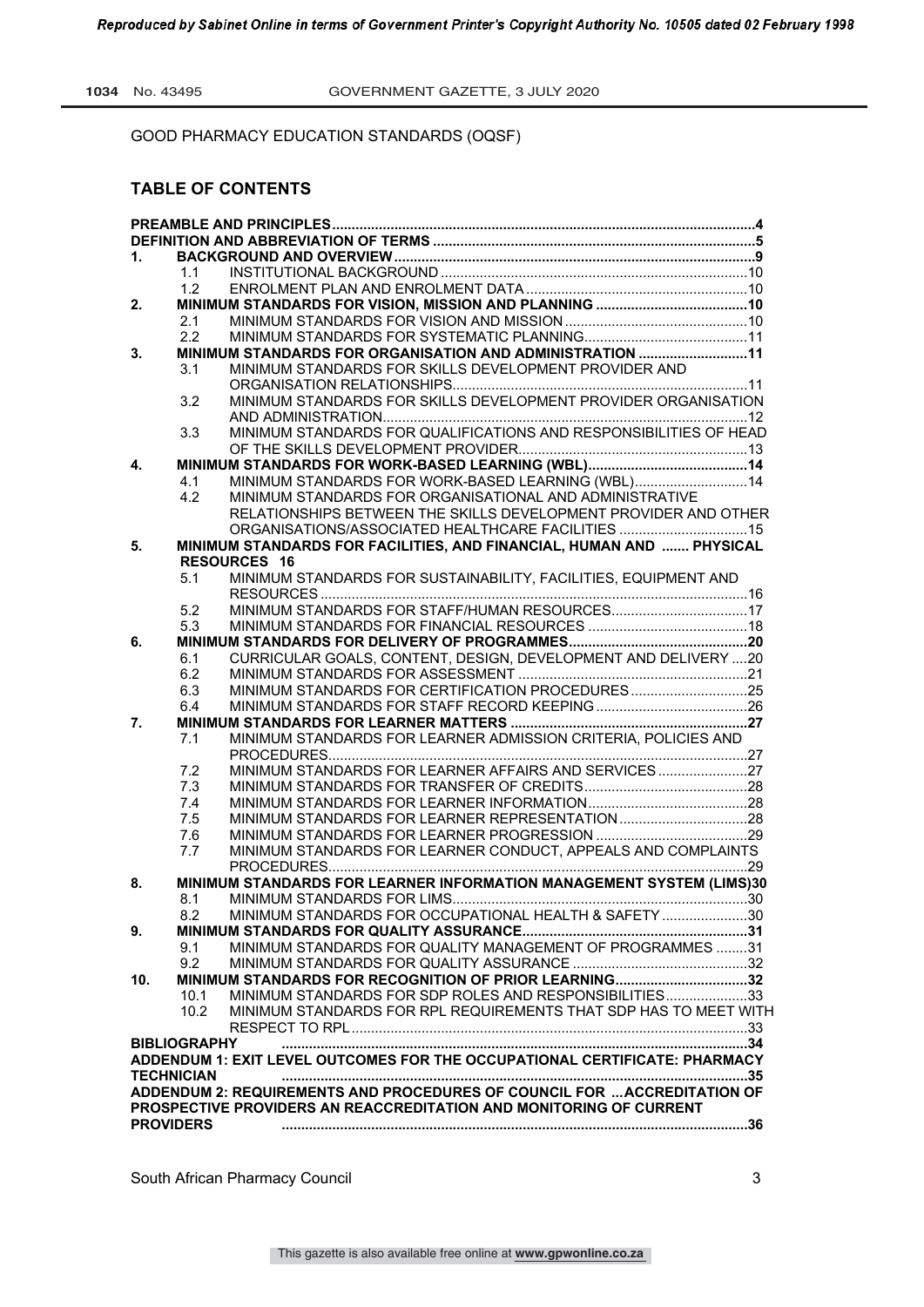# **PREAMBLE AND PRINCIPLES**

The South African Pharmacy Council (hereafter referred to as Council) has a statutory obligation in terms of the Pharmacy Act, 53 of 1974 as follows:

- (i) Section 3(e)(i) provides that the objects of Council shall be to establish, develop, maintain and control universally acceptable standards in pharmaceutical education and training; and
- (ii) Sections 33 and 34 read together with the *Regulations relating to pharmacy education and training* state that the Council is to approve providers and qualifications that lead to registration.

Council implements the above responsibilities by developing scopes of practice and qualifications, accrediting providers and courses, quality assuring the delivery of the programmes, and ensuring consistency and quality across programmes.

Education and training for occupational qualifications are guided by the National Qualifications Framework Act, 67 of 2008 (NQF), the Skills Development Act, 97 of 1998 (SDA), and the National Qualifications Framework Act: Occupational Qualifications Sub-Framework Policy (OQSF) [*Government Gazette No. 37879 dated 31 July 2014*].

The specific NQF levels in the OQSF which apply to pharmacy education and training are:

- Level 4: Pharmacist's Assistant (Basic)
- Level 5: Pharmacist's Assistant (Post-Basic)
- Level 6: Pharmacy Technician

The sections that deal with pharmacy technician are implementable subject to the publication of amendments to the relevant regulations

Council's main responsibility is to protect, promote and maintain the health, safety and well-being of members of the public. The implementation of this responsibility is aligned with the relevant regulations.

According to sub-section 6.7 of the QCTO Policy on Accreditation of Skills Development Providers (SDP), the QCTO "may delegate the accreditation function to anybody capable of performing the accreditation function and such body will be called an Accrediting Agent (AA). This is in accordance with the SDA Chapter 26I Section (1)(e)" and as such Council has been approved as the Quality Assurance Partner.

The purpose of Good Pharmacy Education Standards (GPE) for the OQSF is to ensure quality pharmacy education in South Africa. The GPE for the OQSF must prescribe excellence in education to ensure that pharmacy support staff practising in South Africa are equipped for the roles they have to undertake in practice and that their performance complies with the Exit Level Outcomes (ELOs) and the Associated Assessment Criteria (AAC) specified for the qualification and the part qualifications. In complying with the GPE for the OQSF, education and training providers will enable learners to achieve the desired level of competence.

The standards set out in this document provide benchmarks to guide the development, implementation and quality assurance of programmes leading to an Occupational Certificate.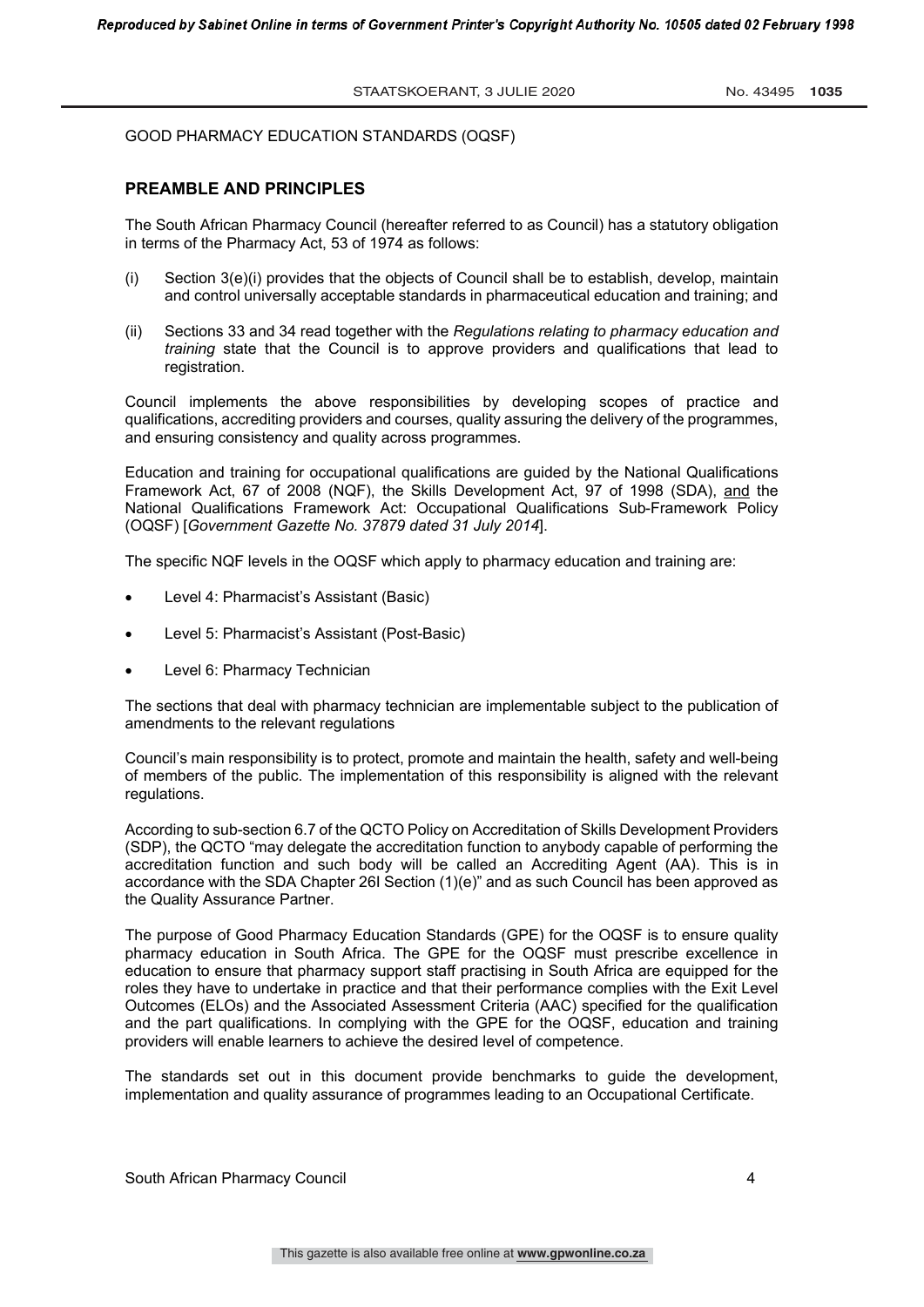The main aim of a national set of standards, as mandated by the QCTO, is not to displace existing internal means of quality control over qualifications, but to provide for an agreed upon matrix of benchmarks against which organisational assessment criteria and awards can be evaluated.

The standards which follow have been drawn up from the most up-to-date international research.

GPE and other relevant standards which were identified and critically reviewed included those of Australia, New Zealand, Ireland (the Pharmacy Education and Accreditation Reviews (PEARs) project), the United Kingdom (General Pharmaceutical Council and General Medical Council – Tomorrow's Doctors), the United States of America (Accreditation Council for Pharmaceutical Education), Egypt, India and South Africa. The comparability exercise for the qualification focused on New Zealand, Ireland, Canada, the United States, Botswana, Tanzania, Zimbabwe and Namibia.

The GPE applies to existing and new programmes for presentation.

# **ABBREVIATIONS**

**AQP:** Assessment Quality Partner

**DHET:** Department of Higher Education and Training.

**ELO:** Exit level outcome

**EISA:** External integrated summative assessment

**GMP:** Good Manufacturing Practice as published by the South African Health Products Regulatory Agency (SAHPRA).

**GPE:** Good Pharmacy Education Standards.

**GPP:** Good Pharmacy Practice.

**GWDP:** Good Wholesaling and Distribution Practice.

**NLRD:** National Learners' Record Database.

**NQF:** National Qualifications Framework

**OQSF:** Occupational Qualifications Sub-Framework

**QCTO:** Quality Council for Trades and Occupations

**RPL:** Recognition of Prior Learning

**SDP:** Skills Development Provider

**SAHPRA:** South African Health Products Regulatory Authority

**SAQA:** South African Qualifications Authority

**SOP:** means a standard operating procedure.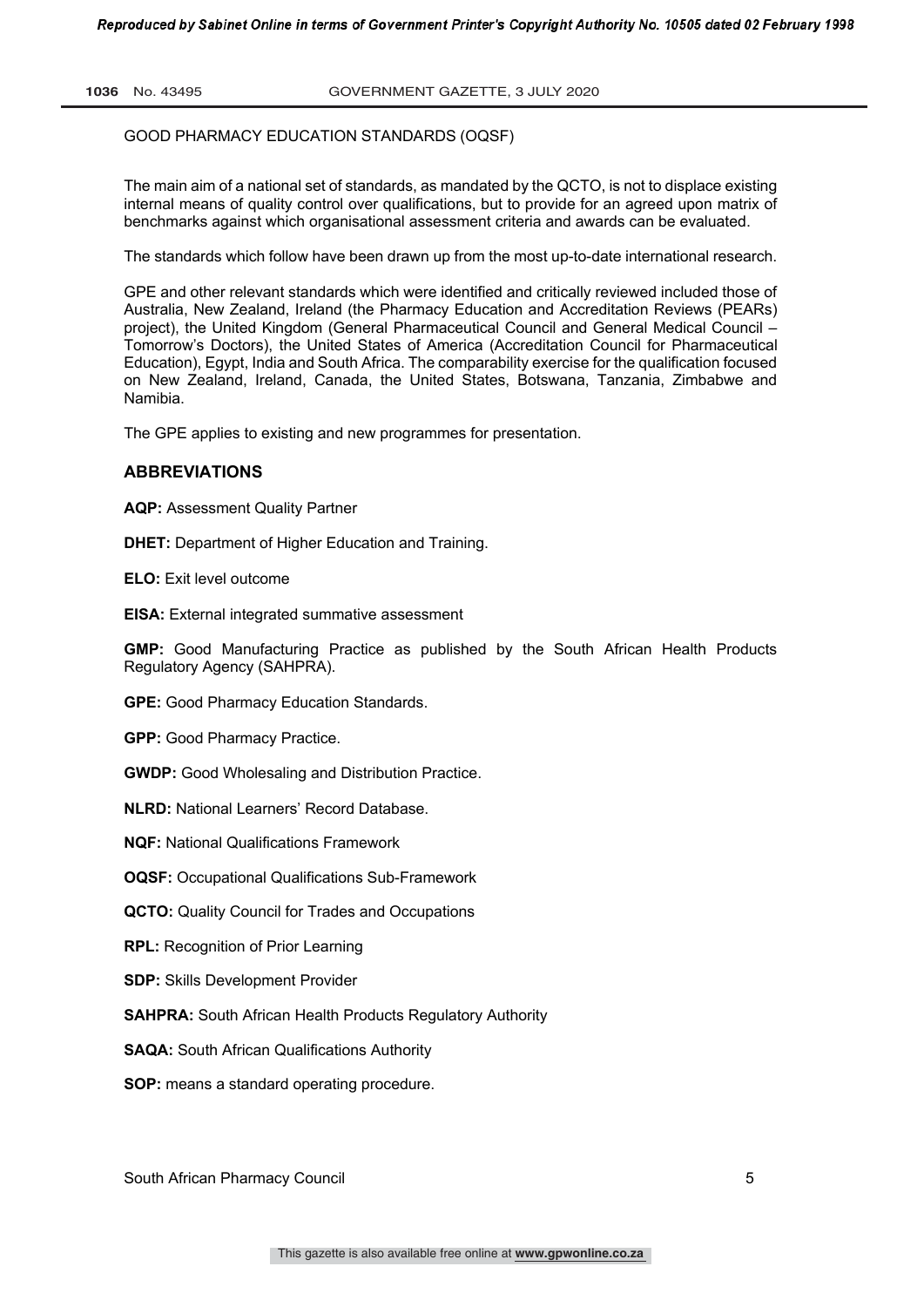# **DEFINITIONS**

**Accreditation:** means the certification, usually for a particular period of time, of a person, a body or an institution as having the capacity to fulfil a particular function in the quality assurance system set up by the Council.

**Act:** means the Pharmacy Act, 53 of 1974.

**Approval:** means the certification, usually for a particular period of time, of a person, a body or an institution as having the capacity, in terms of the criteria determined and published by Council, to deliver a learning programme which culminates in pharmacy-related and registered NQF qualifications and part qualifications. Council shall, in terms of both the Act and the delegated accreditation function from the QCTO approve Skills Development Providers.

**Assessment:** means the process of collecting evidence of learners' work to measure and make judgements about the competence or non-competence of specified NQF occupational standards or qualifications and part qualifications.

**Assessment Quality Partner:** a body delegated by the QCTO to manage and coordinate the external integrated summative assessments of specified NQF registered trades and occupational qualifications or part qualifications.

**Assessor:** means a person qualified to assess academic performance of learners against specified pharmacy-related standards and qualifications and includes persons registered as such with the Council.

**Candidate:** means a person whose performance is being assessed by an assessor registered with the relevant institution.

**Certificate:** means a document issued by the QCTO indicating attainment of an occupational qualification or part qualification registered on the OQSF.

**Certificate of approval:** means, in the case of a skills development provider, a certificate issued by Council to a person or institution that complies with the criteria determined and published by Council for the approval of skills development providers; in the case of a tutor, a certificate issued by Council to a person approved as a tutor in terms of the *Regulations relating to pharmacy education and training*; and in the case of pharmacy premises, a certificate issued by Council to a pharmacy approved in terms of regulation 36 of the *Regulations relating to pharmacy education and training*.

**Council:** means the South African Pharmacy Council (SAPC).

**Credit accumulation:** means the process whereby learners are able to register learning outcomes achieved in one programme at one date and have them counted towards the full programme at a later date.

**Credit transfer:** means the process whereby learners are able to register learning outcomes achieved in one programme at one date and have them counted towards another programme at a later date.

**Teaching contact time:** means the time spent by any teacher/facilitator delivering curriculum (i.e. instructing students) which includes lectures, seminars, tutorials, laboratory practicals, workshops and work-based learning.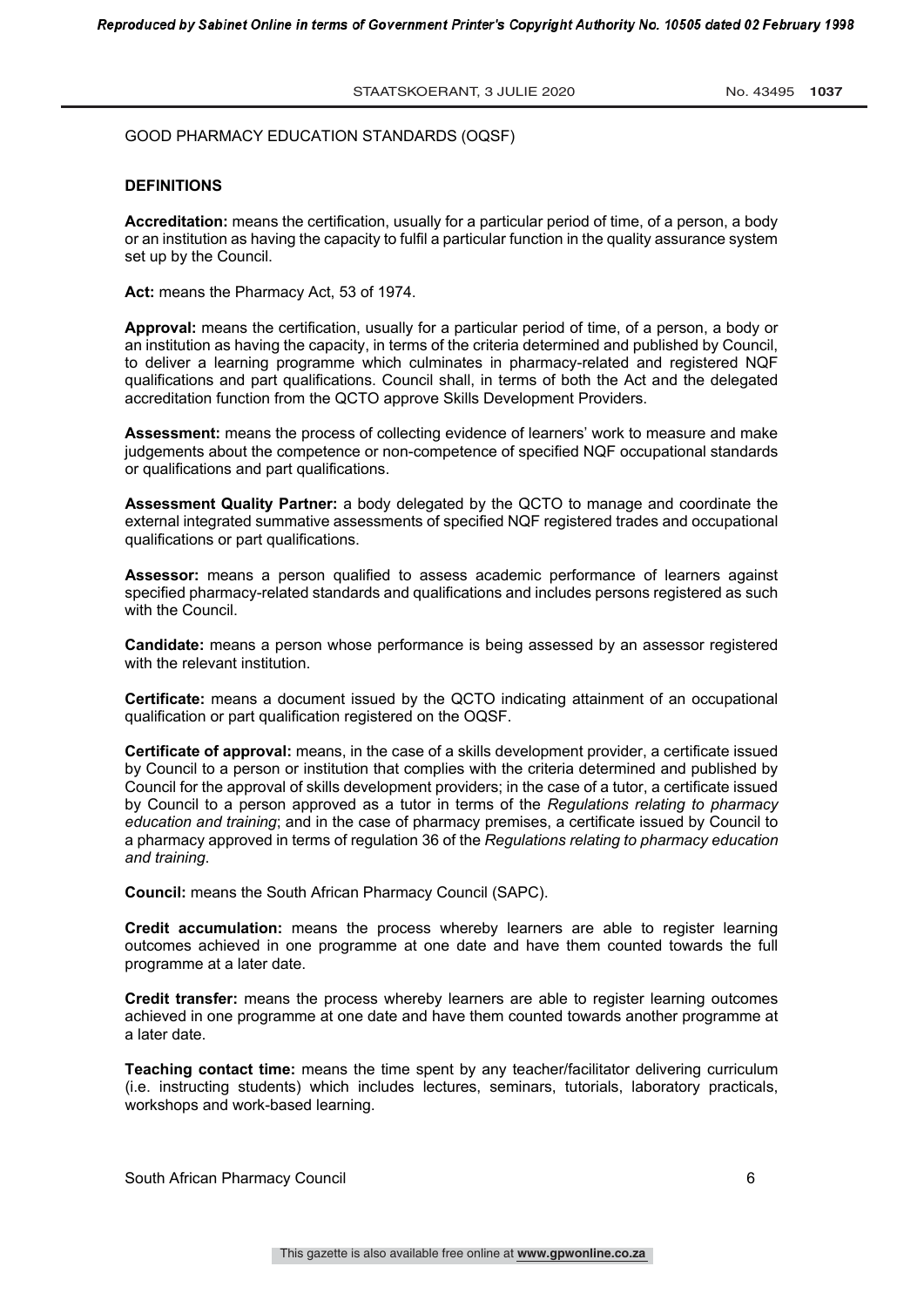**Development Quality Partner (DQP):** means a body delegated by the QCTO to manage the process of developing specific occupational qualifications, curricula and assessment specifications.

**Drop-out:** means any learner who discontinued his/her studies in an occupational qualification during the period analysed.

**Exit level outcome):** means the outcomes which define the level of performance according to which a candidate completing the qualification is assessed.

**External integrated summative assessment:** means an assessment managed by a body appointed by the QCTO, using nationally developed assessment instruments at the end of sections of learning or the end of the whole learning process to facilitate demonstration of both theory and practical competence in achieving the outcomes of the occupational qualification or part qualification.

**External moderation:** means verification conducted by a qualified and competent person or body not directly involved in the development and/or delivery of the learning being assessed.

**Formal learning:** means learning that occurs in an organised and structured education and training environment and that is explicitly designated as such. Formal learning leads to the awarding of a qualification or part qualification registered on the NQF.

**Formative assessment:** means on-going assessments, reviews and observations, using a range of formal and informal assessment procedures during the learning process in order to modify teaching and learning activities and to improve learners' attainment.

**GMP:** means Good Manufacturing Practice as published by the South African Health Products Regulatory Authority (SAHPRA).

**Informal learning:** means learning that results from daily activities related to paid or unpaid work, family or community life or leisure.

**Institution:** means a skills development provider or training organisations.

**Internal Moderation:** means any moderation conducted internally by a provider of learning. It is a moderation conducted by a person, institution or body directly involved in the development and/or delivery of the learning being assessed.

**Learner:** means an individual participating in a training programme with the purpose of achieving an occupational qualification or part qualification.

**"Moderation" in assessment:** means internal and external verification that an assessment system is credible and that assessors and learners behave in an ethical way; and that assessments are fair, valid, reliable and practicable.

**Moderator:** means a person qualified to moderate the academic performance of learners against specified pharmacy-related standards and qualifications and includes persons registered as such with the Council.

**Monitoring:** means the continuous process to review quality. Monitoring has a formative emphasis. Feedback from the monitoring process will incorporate recommendations and thus contribute directly to quality improvement. Monitoring can take place through scheduled or unscheduled site visits.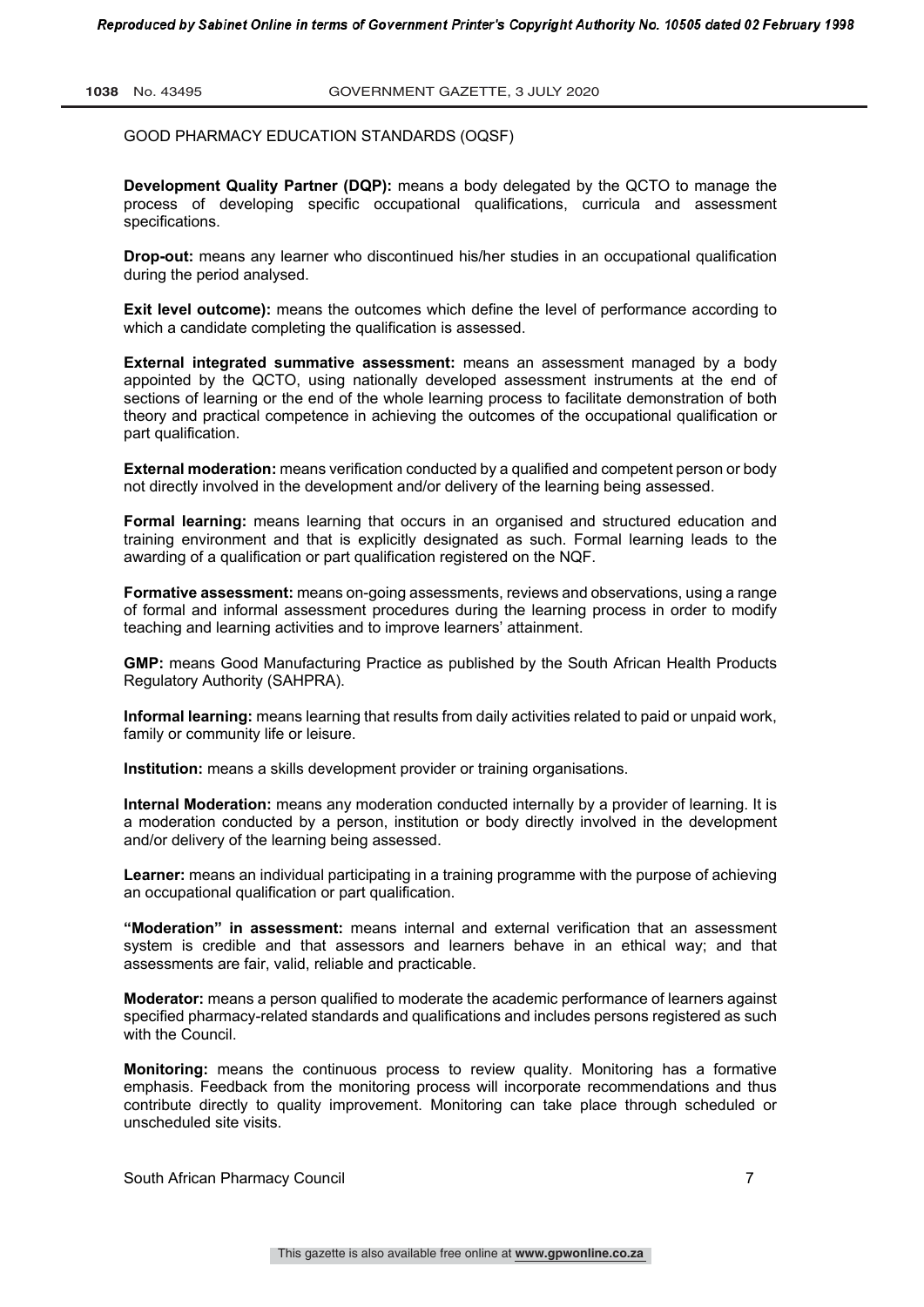**National Learners' Record Database** means the electronic information management system of the South African NQF. It is maintained by the South African Qualifications Authority (SAQA).

**National Qualifications Framework:** means a comprehensive system approved by the Minister of Higher Education and Training for the classification, coordination, registration and publication of articulated and quality-assured national qualifications. The South African NQF is a single integrated system comprising three coordinated qualifications sub-frameworks for: General and Further Education and Training; Higher Education; and Trades and Occupations.

**NQF Level:** means one of the series of levels of learning achievement arranged in ascending order from one to ten according to which the NQF is organised, and to which qualifications types are pegged.

**Occupational Qualification:** means a qualification associated with a trade, occupation or profession, resulting from work-based learning, developed and quality assured under the auspices of the QCTO and consisting of the knowledge, practical skills and work experience standards and requires an external integrated summative assessment.

**Occupational Qualifications Sub-Framework:** means the sub-framework of qualifications developed and managed by the QCTO, in line with its mandate formulated in the NQF Act, 67 of 2008, as amended.

**Part qualification:** means an assessed unit of learning with a clearly defined purpose, that is, or will be, registered as part of a qualification on the NQF. Occupational part qualifications must comprise all three learning components.

**Pharmacist:** means a natural person registered as such in terms of the Act.

**Pharmacy Technician:** means a natural person registered as such in terms of the Act.

**Pharmacist's Assistant (Basic):** means a natural person registered as such in terms of the Act.

**Pharmacist's Assistant (Post-Basic):** means a natural person registered as such in terms of the Act.

**Preceptor:** means a supervisory pharmacist or pharmacy technician with more than three years' experience, who mentors the learners during the workplace-based learning and is appointed by the provider.

**Primary focus:** means the activity or objective within the pharmacy sector upon which an institution or body concentrates its efforts.

**Pharmacy Support Personnel:** meansPharmacy Technician, Pharmacist's Assistant (Post-Basic) and Pharmacist's Assistant (Basic).

**Recognition of Prior Learning:** means the principles and processes through which the prior knowledge and skills of a person are made visible, mediated and assessed for the purposes of alternative access and admission, recognition and certification, or further learning and development.

**Regulations:** means the *Regulations relating to pharmacy education and training* made in terms of the Act, published under Government Notice No. R.1156 of 20 November 2000.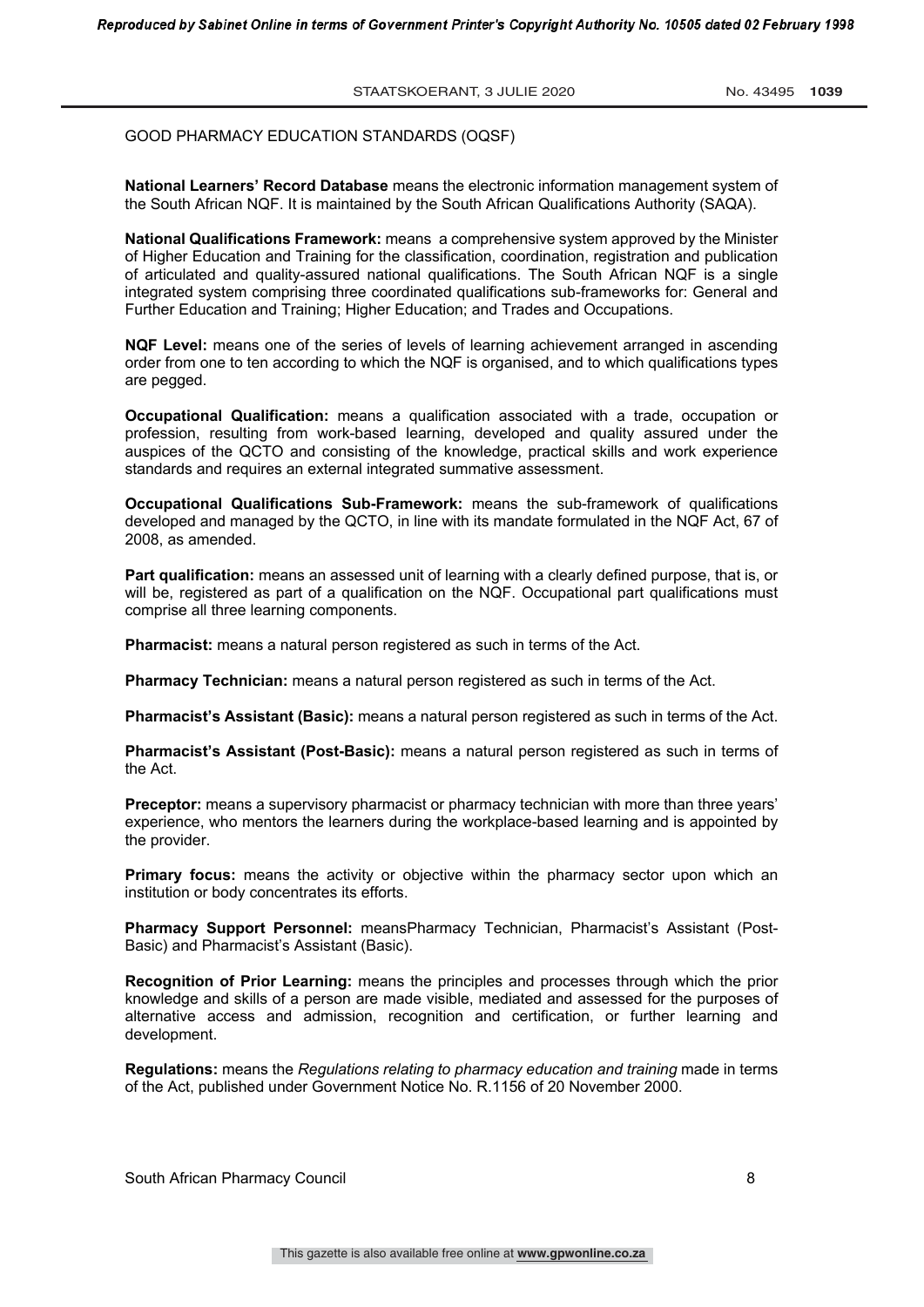**Skills Development Provider:** means a legal entity accredited by the South African Pharmacy Council to offer occupational qualifications or part qualifications registered under the Occupational Qualifications Sub-Framework.

**South African Qualifications Authority** means the statutory authority established in terms of the SAQA Act, 58 of 1995, and continuing in terms of the NQF Act, 67 of 2008, which oversees the implementation and further development of the NQF, the achievement of the objectives of the NQF, and the coordination of the three sub-frameworks.

**Statement of results:** means a document issued by an accredited skills development provider for theoretical, practical and workplace skills modules completed and successfully assessed.

**Summative assessment:** means an assessment conducted at the end of a section of learning or at the end of a whole learning programme, to evaluate learning related to a particular qualification, part qualification, or professional designation.

**Tutor:** meansa pharmacist registered with the council as a tutor, to supervise the internship of a pharmacist intern, the traineeship of a pharmacy technician (trainee) or the in-service training of a pharmacist's assistant (learner basic) or pharmacist's assistant (learner post-basic).

**Verification**: The process managed by the relevant AQP for externally checking moderation processes and confirming or overturning moderation findings.

**Work-based learning:** means education and training undertaken by a pharmacist's assistant

(learner basic); pharmacist's assistant (learner post-basic), or pharmacy technician (learner) in a

pharmacy under the auspices of a provider, as part of an education and training programme

approved by the Council for purposes of registration as a pharmacist's assistant (basic);

pharmacist's assistant (post-basic), or pharmacy technician.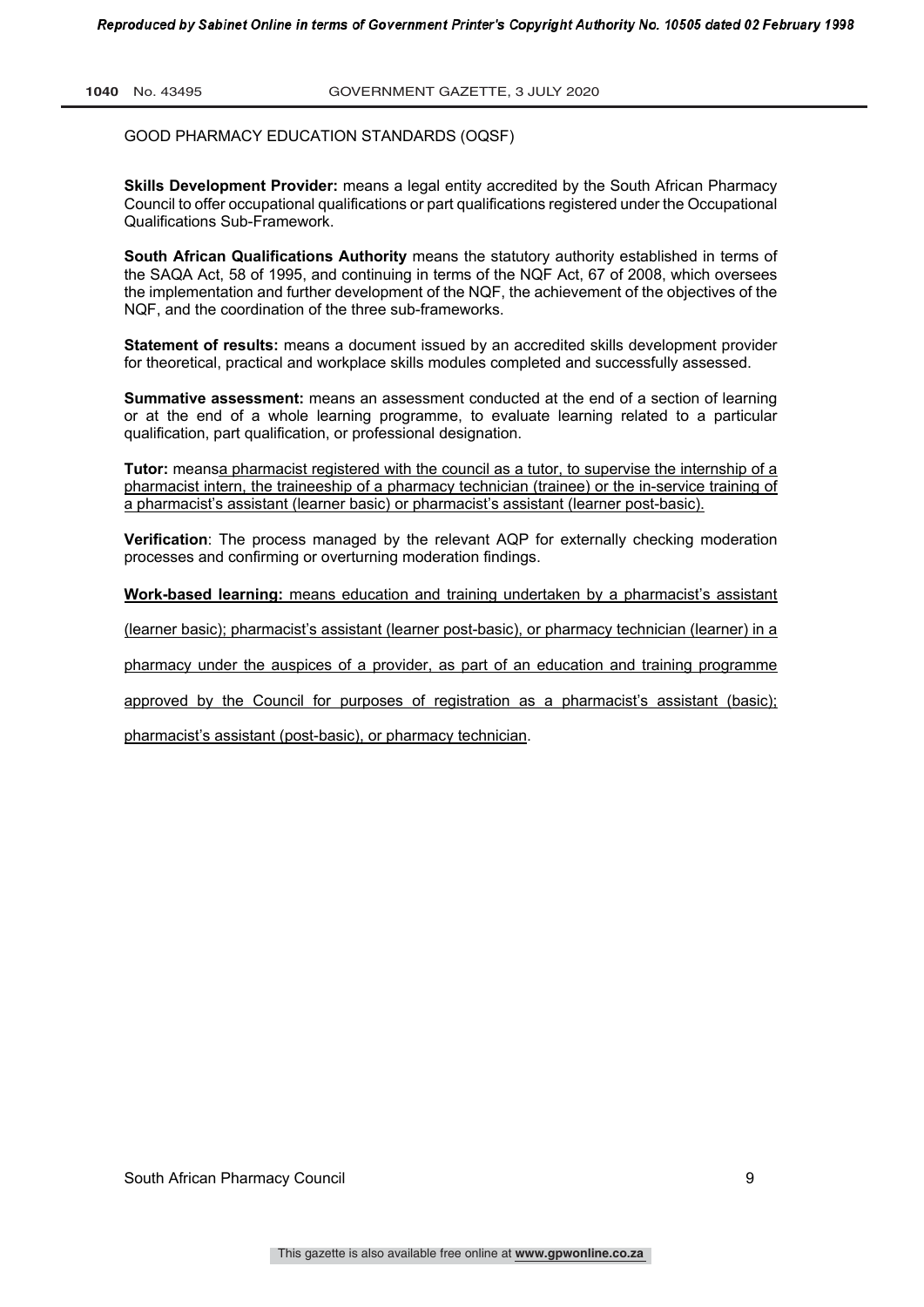# **1. BACKGROUND AND OVERVIEW**

# **INTRODUCTION**

The purpose of supplying the relevant information in this section is to ensure that skills development providers give a background or history on the development of the programme(s) and provide an overall understanding of the relevance of the learning programme(s), how the development and implementation of the programme(s) have progressed, and reflecting on future plans.

Note: SDPs must complete Part 1: Accreditation/monitoring visit cover sheet

# **1.1 INSTITUTIONAL BACKGROUND**

SDPs to provide the following information:

- (a) History of the programme
- (b) Implementation of the programme
- (c) Challenges experienced in the implementation of the programme
- (d) If any of the activities of the institution are going to be outsourced then the SDP must provide a comprehensive Memorandum of Understanding (MoU), the details of which are listed in the accreditation instrument.

# **1.2 ENROLMENT PLAN AND ENROLMENT DATA**

SDPs to submit the following for each of the programmes they provide, namely, Pharmacy Technician, Pharmacist's Assistant (Post-Basic) and Pharmacist's Assistant (Basic), according to the requirements of the accreditation instrument.

- (a) enrolment plans
- (b) enrolment data
- (c) graduation information
- (d) drop-out information

# **2. MINIMUM STANDARDS FOR VISION, MISSION AND PLANNING**

#### **INTRODUCTION**

The purpose of these standards is to ensure that a skills development provider's qualifications are backed by clearly-articulated vision and mission statements and that a strategic planning and evaluation process is used to measure the achievement of the relevant objectives.

# **2.1 MINIMUM STANDARDS FOR VISION AND MISSION**

The skills development provider must have a published statement of its vision and mission in the areas of education, service, professional practice and community engagement. The following matters must be covered in the statement:

South African Pharmacy Council 10 and 10 and 10 and 10 and 10 and 10 and 10 and 10 and 10 and 10 and 10 and 10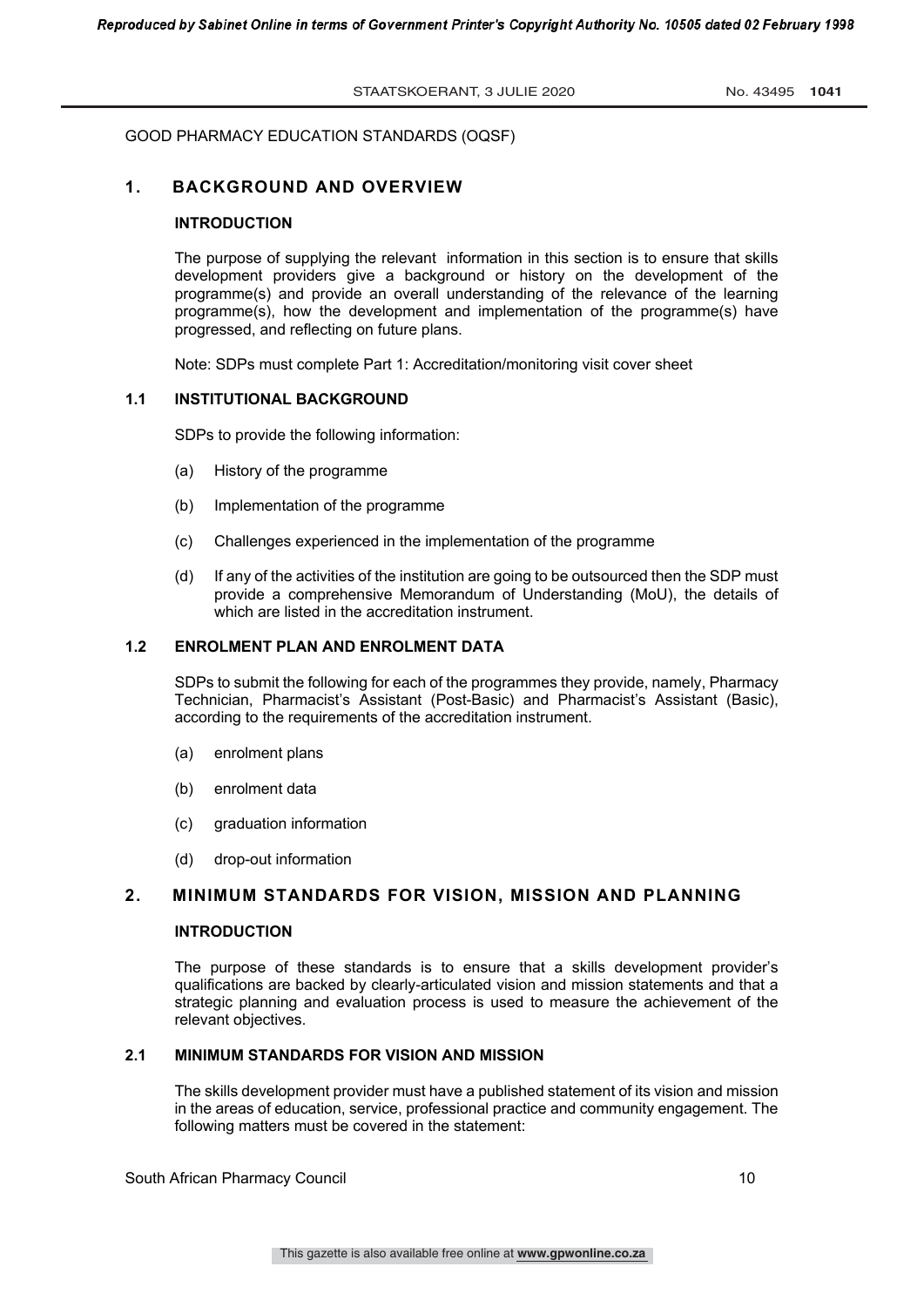- (a) A fundamental commitment to the preparation of learners for qualification for pharmacy support personnel, the provision for entry-level competencies necessary for the delivery of pharmaceutical care and public safety in any healthcare setting. It is formulated within the context of a stated policy of ethics.
- (b) Alignment with the profession's vision for practice, research, and education.
- (c) A commitment to participate with other stakeholders in the development of new and improved practice models.
- (d) The development of pharmacy support personnel who are trained to provide patient care services in a team with other health professionals.
- (e) A basis for strategic planning.

# **2.2 MINIMUM STANDARDS FOR SYSTEMATIC PLANNING**

- (a) The skills development provider must develop, implement, and revise strategic plans at clearly-stated intervals to facilitate progress in the achievement of its mission, goals and objectives according to the processes/timelines of the institution.
- (b) Strategic plans must be developed through an inclusive process that solicits input and review from and by learners, staff, alumni and other stakeholders.
- (c) Strategic plans must be in line with and have the support of the institution's administration, where applicable.
- (d) Strategic plans must include appropriate goals, objectives and strategies.
- (e) The institution must establish and implement ongoing mechanisms for monitoring, evaluating and documenting progress in achieving the goals and objectives of the strategic plan. Strategic plans must be supported by annual operational plans to enable tracking of progress.

# **3. MINIMUM STANDARDS FOR ORGANISATION AND ADMINISTRATION**

# **INTRODUCTION**

The purpose of these standards is to ensure that an institution's organisation and support within the institutional structure, its relationships with other organisations and external practice and research entities, and its internal organisation, leadership, and governance, are developed and function in a manner that fosters the institution's mission and goals.

# **3.1 MINIMUM STANDARDS FOR SKILLS DEVELOPMENT PROVIDER AND ORGANISATION RELATIONSHIPS**

- (a) Where applicable, the skills development provider must have an appropriate level of autonomy.
- (b) Responsibility and authority for administration of the professional aspects of the programmes in pharmacy must be vested within the skills development provider.
- (c) The structuring and delivery of curricula are a responsibility of the skills development provider, within the framework of its organisational policies and authorities.

South African Pharmacy Council 11 and 200 and 200 and 200 and 200 and 200 and 200 and 200 and 200 and 200 and 200 and 200 and 200 and 200 and 200 and 200 and 200 and 200 and 200 and 200 and 200 and 200 and 200 and 200 and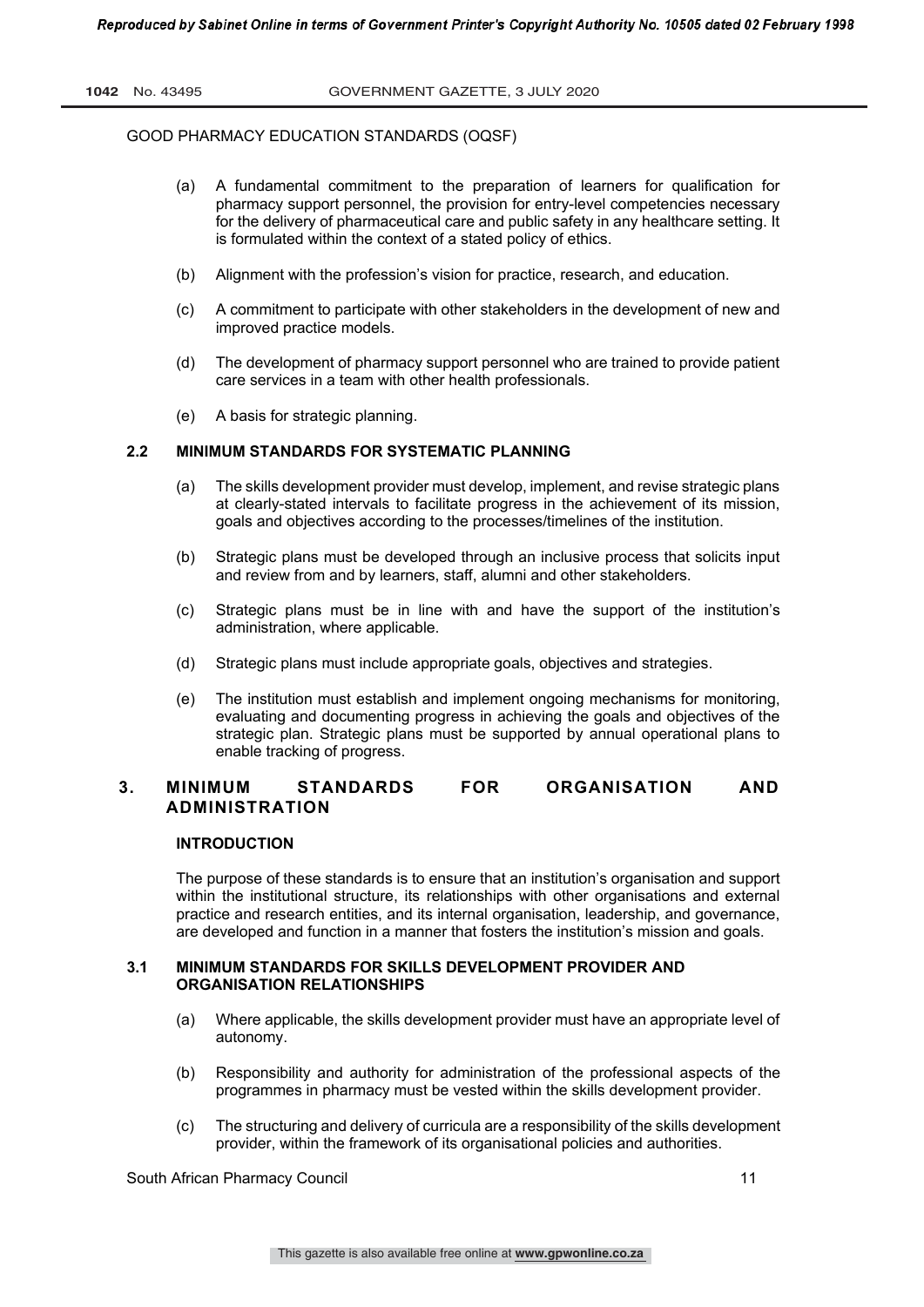(d) The skills development provider may encourage and promote further study in the field of pharmacy.

The responsibility and authority for administration of pharmacy programmes, including curriculum development and delivery in line with the scopes of practice established by Council and the ELOs of the qualification, is vested in the skills development provider.

# **3.2 MINIMUM STANDARDS FOR SKILLS DEVELOPMENT PROVIDER ORGANISATION AND ADMINISTRATION**

- (a) The skills development provider must be a juristic person registered or established in terms of South African law.
- (b) The skills development provider must have a valid tax clearance certificate issued by the South African Revenue Service, if applicable.
- (c) The skills development provider must be organised and staffed to facilitate the accomplishment of its mission and goals. It must have defined lines of authority, responsibility and accountability, foster organisational development and collegiality and allocate resources appropriately.
- (d) The skills development provider must have an organogram which clearly defines lines of management and communication at the institution. The organogram should demonstrate the inter-relationships between various units, departments or structures. It should also include managers and coordinators, tuition staff, assessors, administrative staff, support staff, contracted staff and any other personnel outside of these categories who are involved at the institution. The reporting lines of staff at the institution must be illustrated either through a narrative or a flow diagram and be available.
- (e) The skills development provider must be organised in a manner which facilitates the accomplishment of its overall mission, promotes the goals and objectives of the programmes in pharmacy, and uses resources effectively.
- (f) The administrative structure must provide for a head (see sub-section 3.3below), who is charged with final responsibility for the skills development provider.
- (g) The organisational and administrative structure of the skills development provider must clearly identify lines of responsibility as well as evidence of mutual understanding and agreement among members of staff and the head on the mission, goals and objectives of the institution, as well as evidence of acceptance of the responsibilities necessary for their achievement.
- (h) The institution's administrative structure must be supported by administrative equipment and relevant technology in order to demonstrate its capacity to play a supportive role. An inventory of the administrative and technological equipment must be available.
- (i) The institution must indicate the relevant structures or personnel to support the development of relationships with internal and external stakeholders.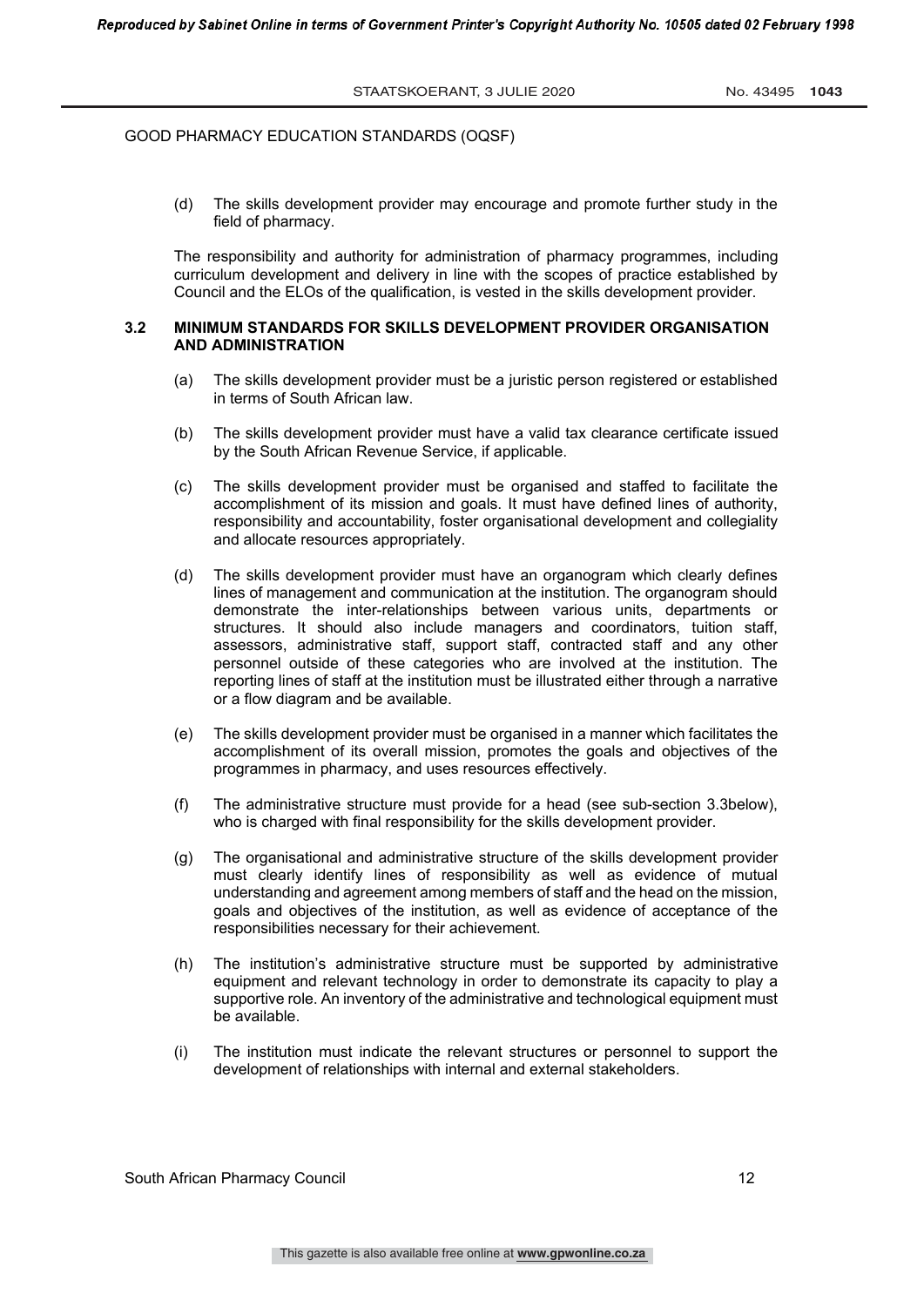# **3.3 MINIMUM STANDARDS FOR QUALIFICATIONS AND RESPONSIBILITIES OF HEAD OF THE SKILLS DEVELOPMENT PROVIDER**

# **3.3.1 Qualifications of the Head of Skills Development Provider**

- (a) Requirements:
	- (i) The head must be qualified to provide leadership in pharmacy professional education and practice.
	- (ii) They must unite and inspire administrators, staff, mentors and learners toward achievement of the institution's mission and goals.
- (b) Extra Qualifications:
	- (i) They must acquire an undergraduate pharmacy qualification which will enable registration with Council as a pharmacist, for example, the Bachelor of Pharmacy (BPharm) degree.
	- (ii) Registration as a pharmacist with Council.

# **3.3.2 Functions and responsibilities of the Head of Skills Development Provider**

- (a) The head of skills development provider is:
	- (i) the chief administrative and academic officer of the skills development provider and must have direct access to the institution's management at the highest level;
	- (ii) the pharmacist responsible for ensuring that all accreditation requirements of Council are met; and
	- (iii) expected to demonstrate progressive, constructive, academic and professional leadership.
- (b) Together with the institution and members of staff the head is responsible for the:
	- (i) development of the mission statement and strategic plans;
	- (ii) recruitment, retention and development of a competent body of staff;
	- (iii) development, implementation, evaluation and enhancement of the educational, research and service programmes;
	- (iv) selection, initiation, implementation and maintenance of programmes for the recruitment, admission and qualification of learners;
	- (v) establishment and implementation of standards for quality assurance, academic performance and progression;
	- (vi) monitoring, evaluation, and improvement of staff and learner performance;
	- (vii) resource acquisition, allocation, management and control;
	- (viii) preparation, compilation, presentation and publication of reports;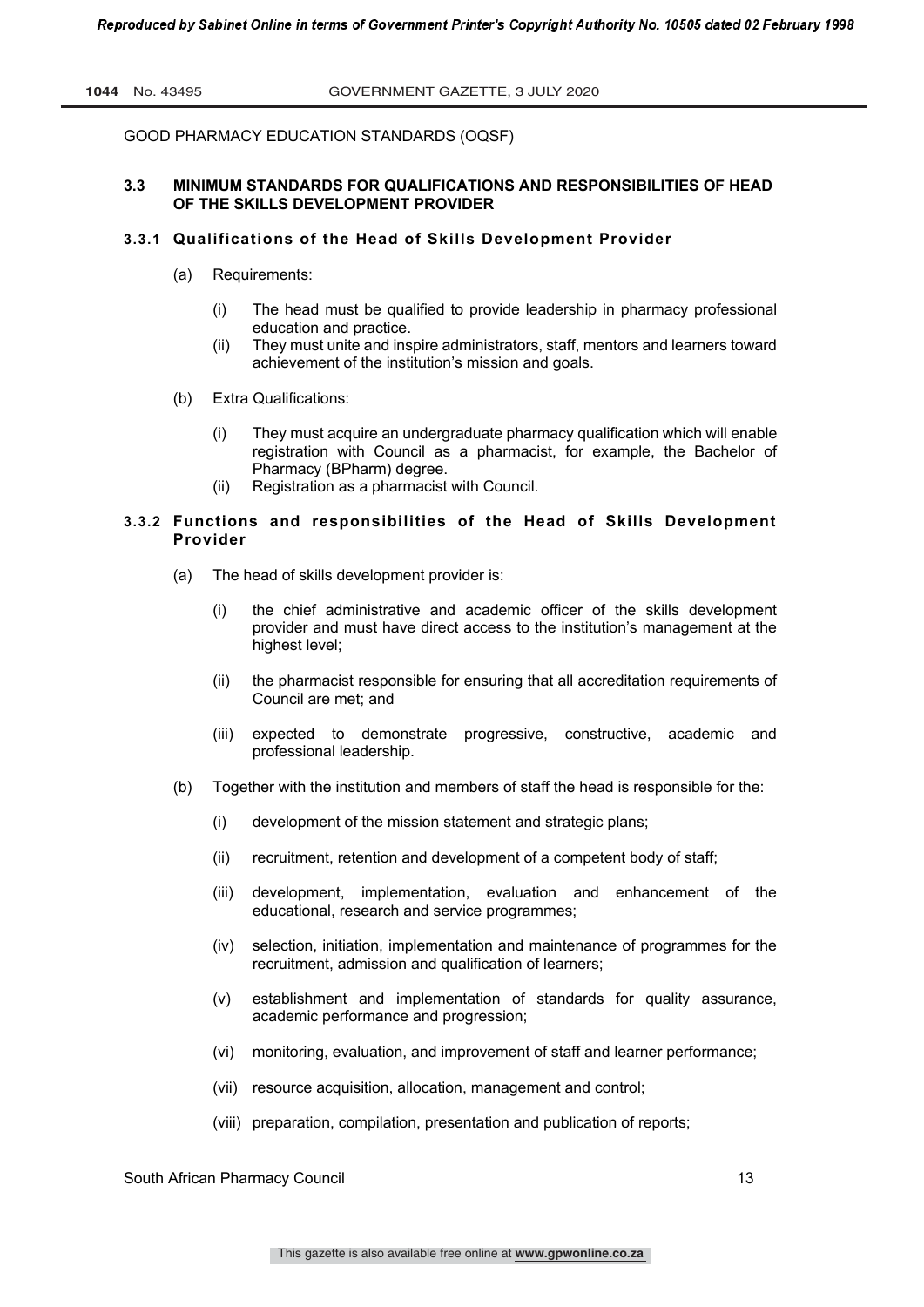- (ix) maintenance of the visibility of the institution both on campus (where applicable) and to external constituencies; and
- (x) submission of data and information, required by Council, in the prescribed format.
- (c) To accomplish these responsibilities, the head must have the assistance and full support of the administrative leaders of the institution together with adequate staff support, where applicable.
- (d) In instances where the head is assigned other substantial administrative responsibilities within the institution, arrangements for additional administrative support to the office of the head must be made to ensure effective administration of the affairs of the skills development provider.
- (e) The head is responsible for compliance with Council's accreditation standards, policies, and procedures. In the event that remedial action is required to bring the institution into compliance, the head must take the necessary steps to ensure compliance in a timely and efficient manner, including seeking advice from and consulting with Council as needed.

# **4. MINIMUM STANDARDS FOR WORK-BASED LEARNING (WBL)**

#### **4.1 MINIMUM STANDARDS FOR WORK-BASED LEARNING (WBL)**

#### **4.1.1 WBL during training**

Learners who are registered as such with the Council for the following categories of pharmacy support personnel (PSP) must undergo WBL during their training:

- (a) Pharmacy Technician
- (b) Pharmacist's Assistant (Post-Basic)
- (c) Pharmacist's Assistant (Basic)
- **Note:** Pharmacy Technician, Pharmacist's Assistant (Post-Basic) and Pharmacist's Assistant (Basic) learners must be registered with Council and have professional indemnity cover as per the rules relating to GPP.

# **4.1.2 Work-Based Learning sites: access and resources**

- (a) SDPs must demonstrate that formal relationships with healthcare providers, practitioners and services exist in order to facilitate access to appropriate experiential placements. Such formal relationships and agreements must be available in writing.
- (b) SDPs must have a learner placement strategy specifically for work experience.
- (c) WBL placement information must be provided to Council for:
	- (i) Pharmacy Technician
	- (ii) Pharmacist's Assistant (Post-Basic)
	- (iii) Pharmacist's Assistant (Basic)

South African Pharmacy Council 14 November 2012 14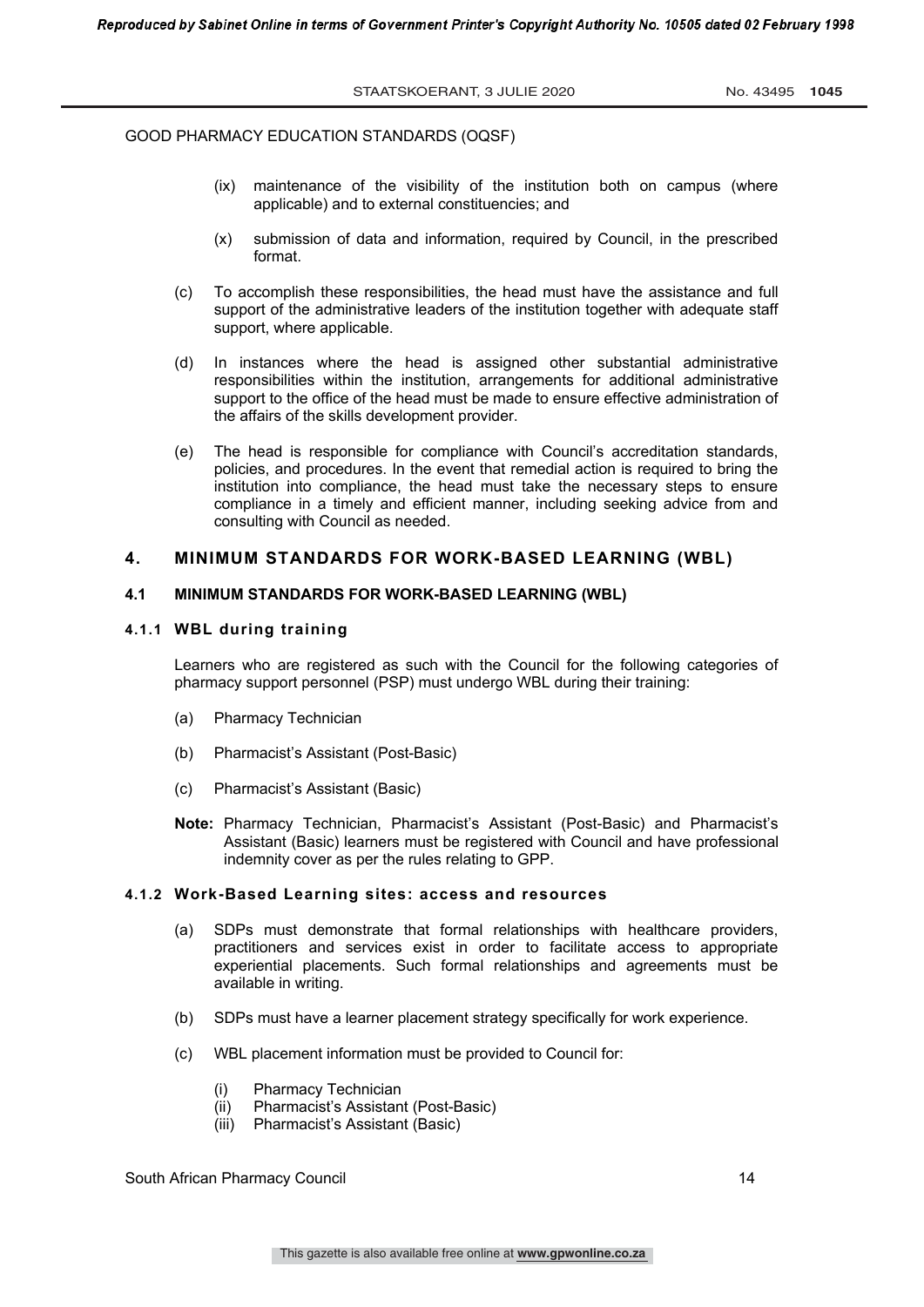All the details requested in the accreditation instrument pertaining to WBL must be submitted.

- (d) WBL sites must be Grade A pharmacies or accredited with the SAPC in order to provide WBL for the Pharmacy Technician, Pharmacist's Assistant (Post-Basic) and Pharmacist's Assistant (Basic), whichever is applicable.
- (e) WBL sites must be used for the periods specified for each of the categories of PSP.
- (f) For each category of PSP, appropriate criteria in the work experience modules must be applied in the selection of WBL sites.
- (g) There are workplace sites that will not be accessible to learners by virtue of industry or sector constraints, for example, the pharmacy manufacturing sites. Hence, many learners will not acquire the relevant exposure. Simulations would need to be performed in order to meet the requirements of the qualification. These simulations ought to be meaningful enough to give learners an idea of an authentic work environment.
- (h) Simulation must be in line with the requirements stipulated by Council.
- (i) The manner in which WBL for the Pharmacy Technician, Pharmacist's Assistant (Post-Basic) and Pharmacist's Assistant (Basic) will be implemented must be indicated.
- (j) WBL for Pharmacy Technician, Pharmacist's Assistant (Post-Basic) and Pharmacist's Assistant (Basic) learners must be in line with the requirements stipulated in the curriculum document. The Statement of Work Experience must be completed by the preceptor under whose mentorship the learner completes their work experience.
- (k) It is expected that the preceptor will complete and sign-off the Statement of Work Experience with integrity.
- (l) It is the SDP's responsibility to liaise continuously with the respective personnel at the WBL to ensure that the learner obtains the kind and level of exposure outlined in the curriculum document and that all QCTO/SAPC administrative requirements are fulfilled.
- (m) The WBL site must have all the requisite human and physical resources to carry out the activities described in the curriculum document.

**Note:** The required work-based learning will be completed by learners who are employed and those who are not employed in a pharmacy.

# **4.2 MINIMUM STANDARDS FOR ORGANISATIONAL AND ADMINISTRATIVE RELATIONSHIPS BETWEEN THE SKILLS DEVELOPMENT PROVIDER AND OTHER ORGANISATIONS/ASSOCIATED HEALTHCARE FACILITIES**

(a) The institution must support the development of suitable relationships between the skills development provider and other academic and service units institutions and external organisations and facilities.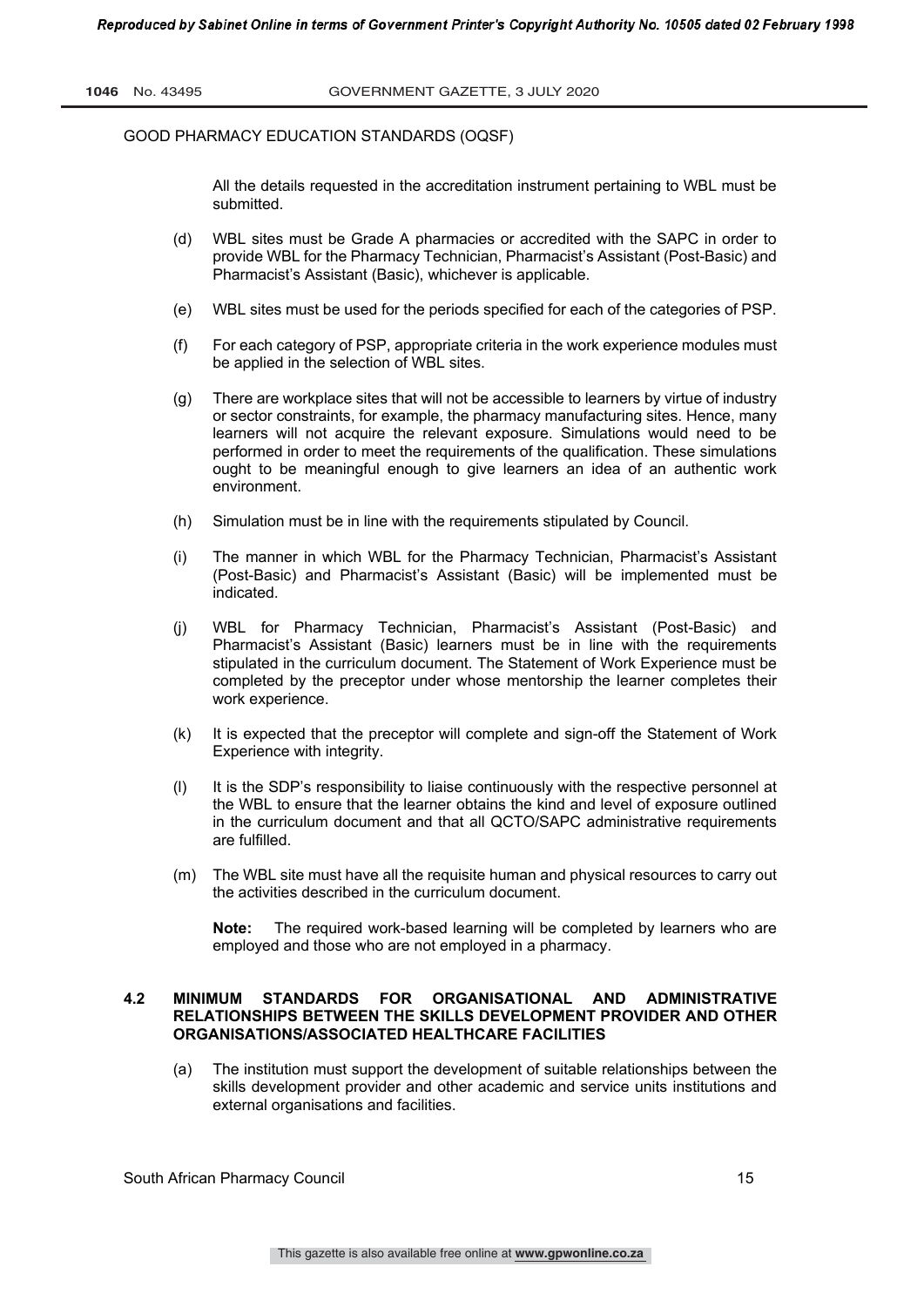- (b) Written agreements with the WBL sites must be in place covering WBL site responsibilities, health services, occupational health setting immunisation requirements and professional conduct expectations.
- (c) Institutional structure and administrative patterns in the organisation or affiliated healthcare facilities must:
	- (i) promote integrated educational and WBL activities;
	- (ii) provide a working relationship between service and educational units; and
	- (iii) provide the necessary blend of educational and patient care activities.

# **5. MINIMUM STANDARDS FOR FACILITIES, AND FINANCIAL, HUMAN AND PHYSICAL RESOURCES**

# **INTRODUCTION**

The purpose of these standards is to ensure that a skills development provider has adequate and appropriate physical, educational, human and financial resources, and assessment and record-keeping systems in place to deliver high-quality programmes in pharmacy and meet its mission and goals and the accreditation standards.

# **5.1 MINIMUM STANDARDS FOR SUSTAINABILITY, FACILITIES, EQUIPMENT AND RESOURCES**

#### **5.1.1 Sustainability**

The institution must:

- (a) Furnish Council with either proof of ownership of the training facility or a formal lease agreement that reflects sustainability over a long term.
- (b) Demonstrate adequate financial and physical resources to enable it to meet the required professional programme responsibilities, to ensure programme stability and continuous quality improvement in teaching and learning.

# **5.1.2 Physical facilities and equipment**

- (a) The physical facilities of the institution must be adequate to achieve its stated mission and goals.
- (b) The physical facilities must be adequately equipped, well-maintained and provide a reasonably attractive environment for teaching and learning.
- (c) The teaching facilities, including laboratories, must be sufficient in number and adequate in size to accommodate the learner body.
- (d) Physical facilities, instrumentation and supplies must be adequate to support the delivery of the theoretical, practical and select work experience modules.
- (e) Physical facilities must include where relevant:

South African Pharmacy Council 16 and 16 and 16 and 16 and 16 and 16 and 16 and 16 and 16 and 16 and 16 and 16 and 16 and 16 and 16 and 16 and 16 and 16 and 16 and 16 and 16 and 16 and 16 and 16 and 16 and 16 and 16 and 16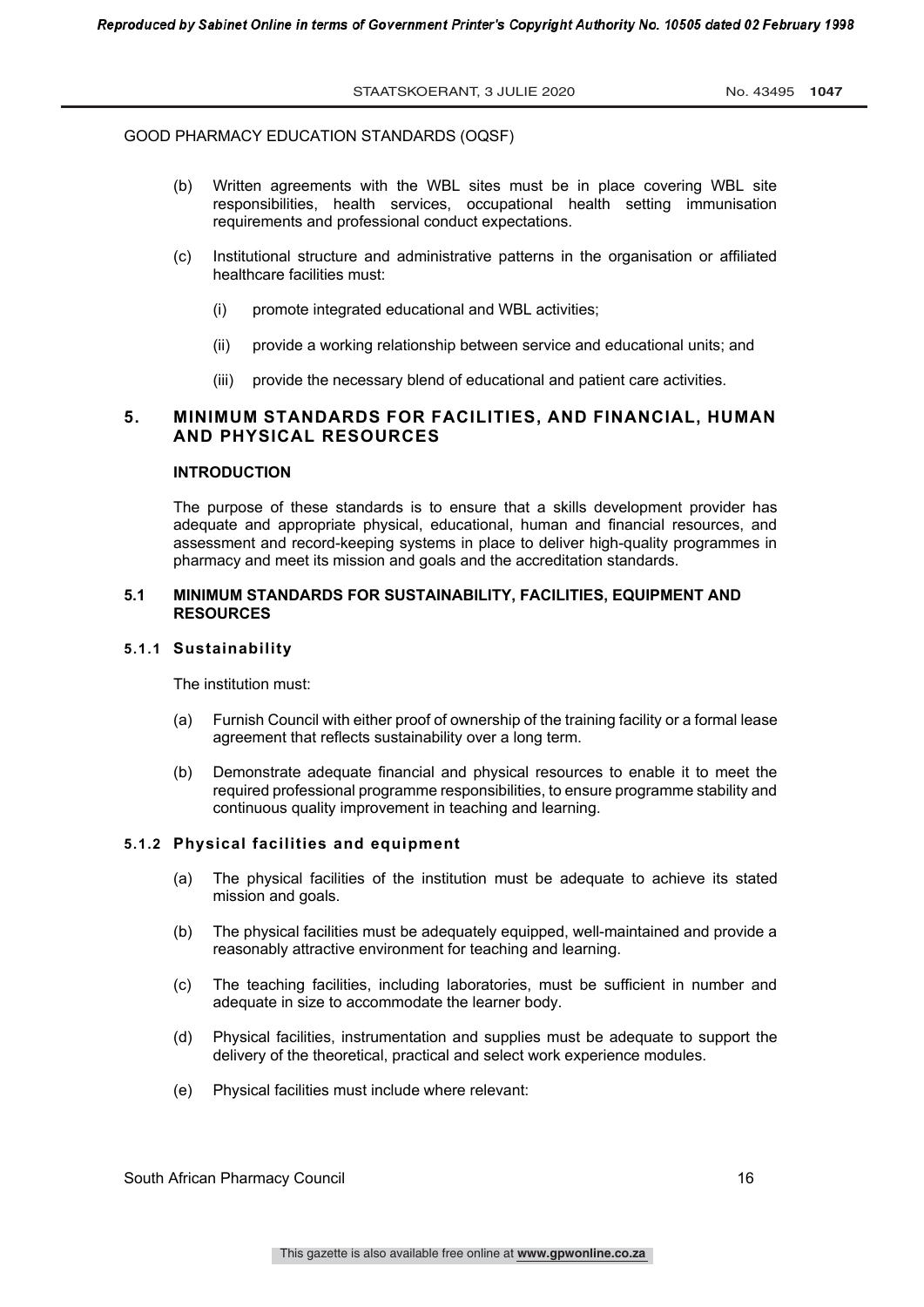- (i) place(s) for teaching staff, which must provide privacy for study, and for counselling and advising learners. Adequate facilities must also be available for support and administration staff;
- (ii) (iii) adequate storeroom facilities for administrative records, and for the housing of equipment and supplies;
- (iv) ablution facilities;
- (v) facilities for training the practical skills modules;
- (vi) facilities for the simulation of work experience modules that the learner will not be able to have either access or exposure to in an authentic work environment. An example of possible simulations are the work experience modules related to manufacturing;
- (vii) classrooms, seminar rooms, meeting rooms, learner amenities and programme support areas; and
- (viii) adequate space for learner activities, such as study and relaxation areas.
- (f) The skills development provider must be appropriately equipped to offer the programme, that is, have available the minimum quantities of equipment as prescribed by Council.
- (g) All the physical facilities provided must meet occupational and safety requirements for the delivery of the full qualification and its part qualification where relevant.

# **5.2 MINIMUM STANDARDS FOR STAFF/HUMAN RESOURCES**

#### **5.2.1 Quantitative factors**

Quantitative factors must comply with established and recognised staff to learner ratios in accordance with the institution's organogram. The minimum staff to learner ratio for the teaching of the occupational qualification must be aligned with the Department of Higher Education and Training (DHET) staffing norms for health sciences. The institution must be appropriately staffed to offer the programme (a staff to learner ratio will be prescribed by Council).

# **5.2.2 Qualitative factors**

- (a) Qualitative factors must be used, including the designation of requirements and appointment procedures for specific posts, with a balance between technical and teaching staff.
- (b) All teaching which includes training the knowledge and practical skills modules must be conducted by a qualified and registered pharmacist. This applies to all qualifications for pharmacy support personnel. Cognisance must be taken of the requirements of the South African Health Products Regulatory Agency (SAHPRA) in the manufacturing related practical skills modules.
- (c) The coordinator or head of the teaching and learning programme must be a pharmacist.
- (d) Information on staffing must be provided by completing the tables for:

South African Pharmacy Council 17 (17) 17 and 200 and 200 and 200 and 200 and 200 and 200 and 200 and 200 and 200 and 200 and 200 and 200 and 200 and 200 and 200 and 200 and 200 and 200 and 200 and 200 and 200 and 200 and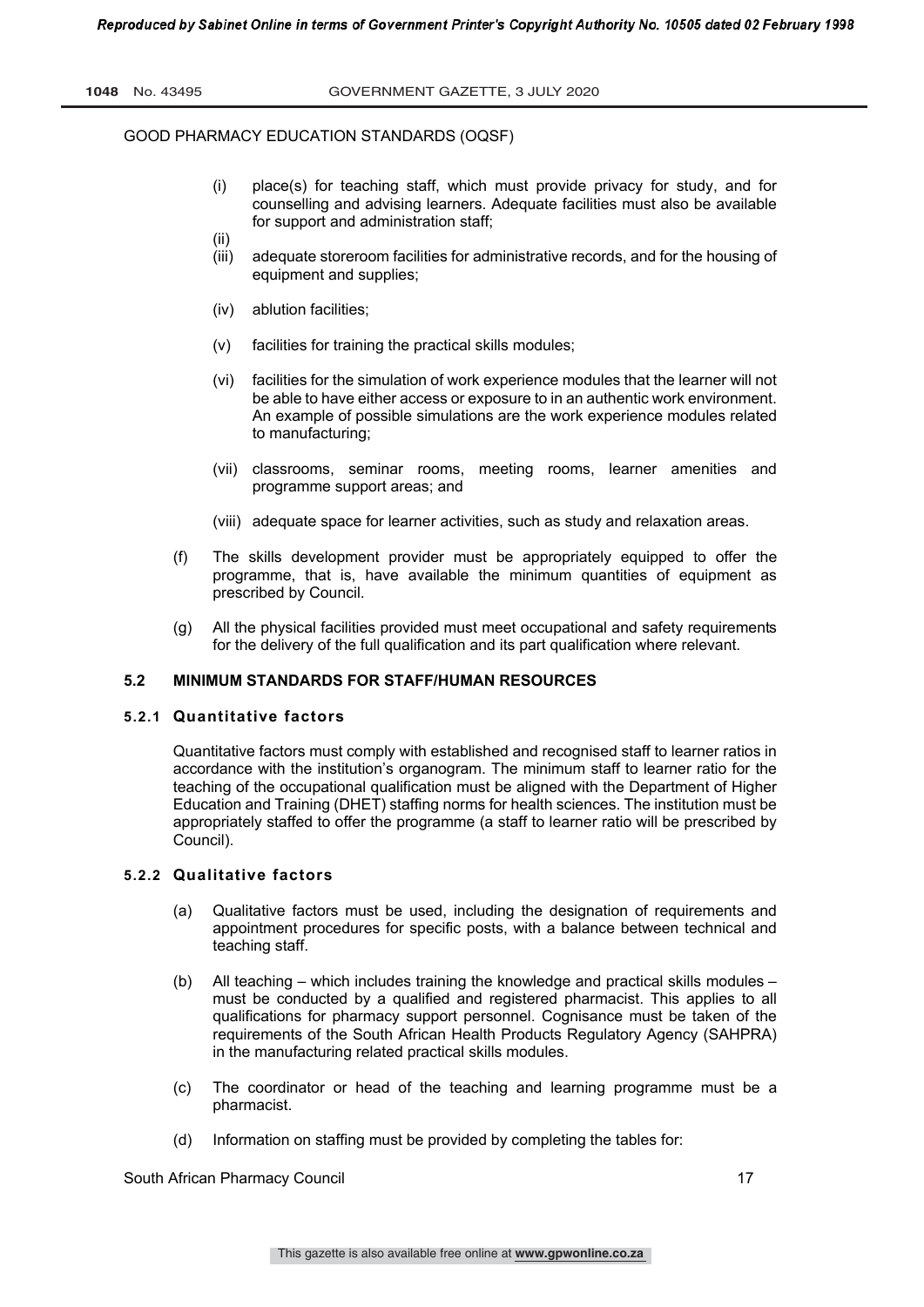- Staffing for the Pharmacist's Assistant (Basic) programme
- Staffing for the Pharmacist's Assistant (Post-Basic) programme
- Staffing for the Pharmacy Technician programme
- (e) The information on staffing must indicate the staff complement for each programme and the type of employment, as specified in the SAPC accreditation instrument.
- (f) Abbreviated CVs of each staff member (head, teaching, support and administrative) must be available at all times. The "Template for Abbreviated CV" in the SAPC accreditation instrument must be completed for each staff member. CVs must include the types of industry experience of the person and the number of years of experience.
- (g) All contracts or formal agreements with external training-related providers must be valid and available. Examples of such agreements include the outsourcing of services related to facilitation, assessment, moderation and administration.
- (h) All posts must be linked to a job description.
- (i) All facilitators and assessors must be made thoroughly acquainted with the occupational qualification.
- (j) All assessors must be registered with the SAPC as assessors.
- (k) The list of assessors and facilitators must be made available to the SAPC.
- (l) Staff performance reviews must be carried out in accordance with organisational policy.

# **5.2.3 Staff training in teaching and learning, theory and practice**

- (a) The skills development provider must demonstrate how teaching staff will be oriented in every aspect pertaining to the design, structure and components of the occupational qualification, including the External Integrated Summative Assessment (EISA).
- (b) Teaching staff must receive appropriate training in the components of the occupational qualification and must receive ongoing training in appropriate teaching and learning theory and practice.
- (c) Teaching staff must be registered as practising pharmacists as defined in the CPD regulations.

#### **5.2.4 Staff development**

All staff members must participate in regular self-evaluation, peer-evaluations and reviews.

#### **5.3 MINIMUM STANDARDS FOR FINANCIAL RESOURCES**

(a) Financial resources of the institution must be adequate to ensure that continuing operation and further development of each of the programmes (Pharmacy Technician, Pharmacist's Assistant (Post-Basic) and Pharmacist's Assistant (Basic)

South African Pharmacy Council 18 and 18 and 18 and 18 and 18 and 18 and 18 and 18 and 18 and 18 and 18 and 18  $\,$  18 and 18 and 18 and 18 and 18 and 18 and 18 and 18 and 18 and 18 and 18 and 18 and 18 and 18 and 18 and 1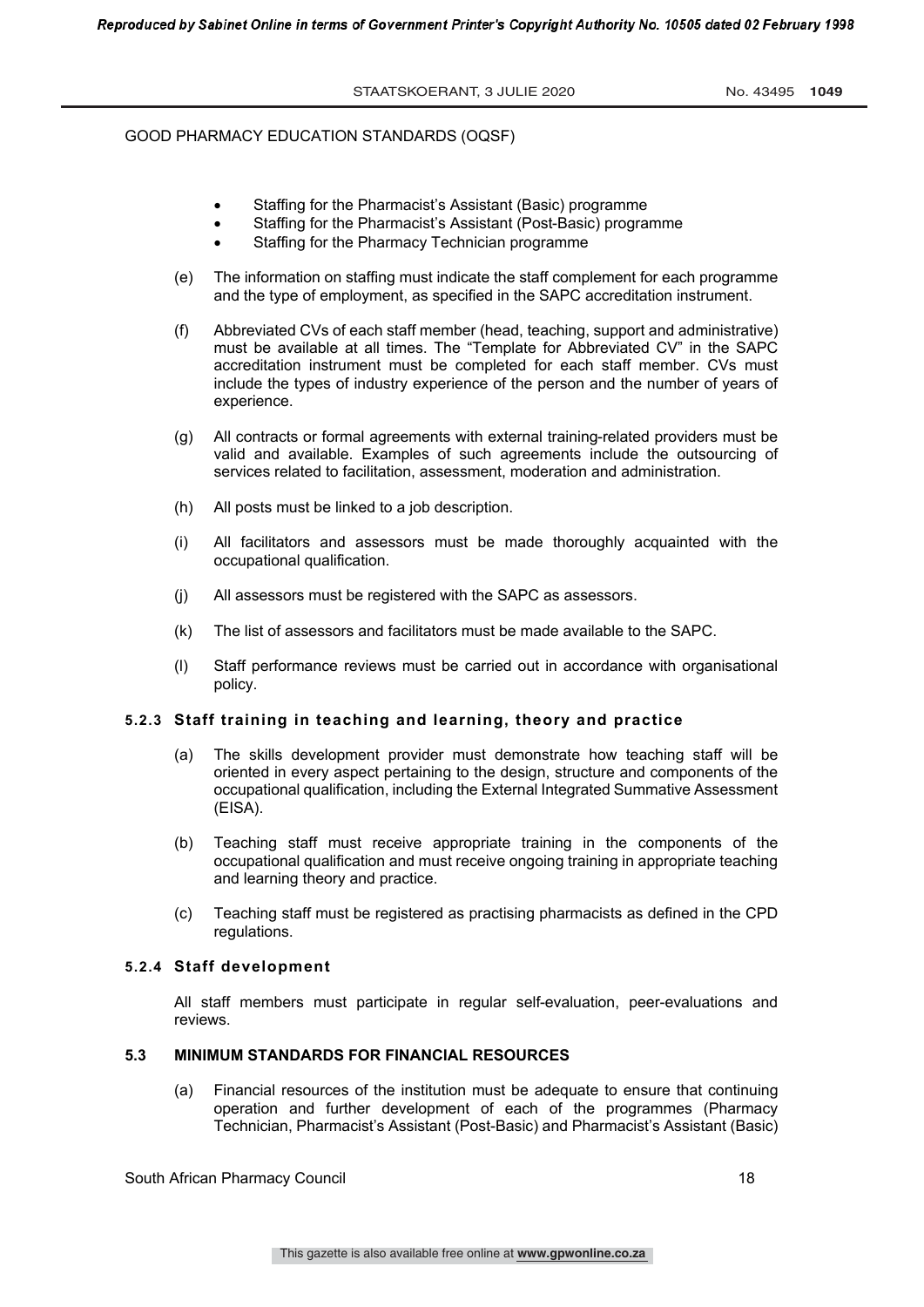is assured at an acceptable level, based on learner enrolment and appropriate staffing levels.

- (b) A training budget that provides for programmatic needs, including staff resources, materials and supplies, staff development and evaluation must be available. The institution's budget process must be fair and recognise the specific needs of pharmaceutical education for the pharmacy technician.
- (c) The budget must be planned, developed, and managed in accordance with sound and accepted business practices. The budget should also be based on current and the previous year's budgets.
- (d) The SDP should demonstrate proper budgetary and financial management processes to carry out the training function.
- (e) While the presentation of financial policies and procedures, financial statements and business plans are not compulsory, they contribute significantly to the financial sustainability and efficient operation of the institution.
- (f) Financial resources must be deployed efficiently and effectively to:
	- (i) support all aspects of the mission, goals, and strategic plan;
	- (ii) ensure stability in the delivery of programmes;
	- (iii) allow for effective staff recruitment, retention, and development;
	- (iv) maintain and improve physical facilities, equipment, and other educational and research resources; and
	- (v) enable innovation in education, inter-professional activities, research and other scholarly activities and practices.
- (g) Resources obtained from external sources must be free of restrictions that could interfere with sound educational and ethical policies.
- (h) Resources obtained from external sources must be used in a manner that maintains the integrity of and supports the mission of the institution.
- (i) Any budget-related changes or amendments or other financial factors that could negatively affect the quality of the programmes or other aspects of the mission of the institution must be reported timeously.
- (j) The skills development provider must ensure that funds are sufficient to maintain equivalent facilities across the various programmes, namely, Pharmacy Technician, Pharmacist's Assistant (Post-Basic) and Pharmacist's Assistant (Basic) pathways. The skills development provider's initiatives must not adversely affect its administrative effectiveness, result in staff overload, or cause undue financial stress or instability.
- (k) New methods of educational delivery should be cost-effective.
- (l) Financial considerations such as developing economies of scale must not overshadow the requirement to develop academically effective educational experiences.

South African Pharmacy Council 19 November 2012 19 November 2013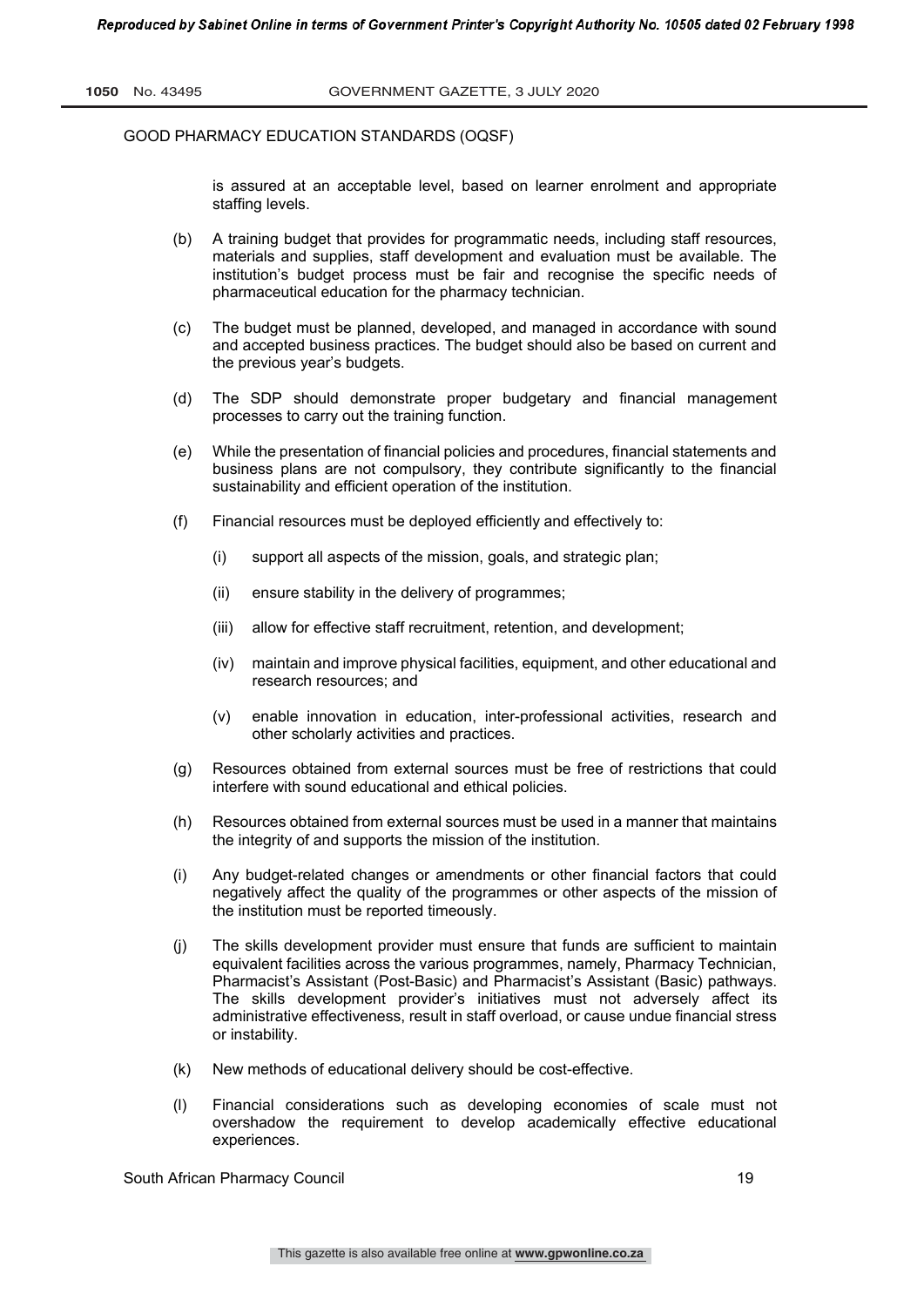(m) Details required for the Finance Table in the accreditation instrument must be supplied.

# **6. MINIMUM STANDARDS FOR DELIVERY OF PROGRAMMES**

#### **INTRODUCTION**

The purpose of these standards is to ensure that the programmes presented by the skills development provider comply with the curricular requirements of the Council and are presented with appropriate delivery, assessment and certification methods.

# **6.1 CURRICULAR GOALS, CONTENT, DESIGN, DEVELOPMENT AND DELIVERY**

These matters must be in line and comply with the curriculum, qualification and external integrated summative assessment documents, quality assurance methods, including guidelines for compliance with NQF/QCTO requirements, standard operating procedures and quality manuals, programme manuals and handbooks, and the relevant competency standards (see Addendum 2).

# **6.1.1 Curricular content**

- (a) The curricular content is comprehensively described in the curriculum document. The SDP will use the curriculum document to design and develop the learning materials for the programme/s it intends delivery. The learning materials should be developed in a way that integrates the three components of the occupational qualification or its part qualification/s.
- (b) Although Council is not prescriptive regarding the form and structure of the learning material that will be used to implement the curriculum, it is nevertheless still important to indicate how the content will be covered. The SDP must be cognisant of the fact that the learning material for this qualification should be aimed at the implementation of all three components that would best facilitate the achievement of all competencies.
- (c) It is to this end that the SDP is expected to submit a detailed learning material matrix to Council. Guidelines of such a learning material matrix can be found on www.qcto.org.za and www.sapc.za.org.
- (d) The SDP must indicate how skills, attitudes, and values will be infused or embedded into the learning materials.

# **6.1.2 Teaching and learning methods**

- (a) These methods may include but are not limited to didactic, remote site, and community-based learning, preferably combined with multidisciplinary effort and activities and must reflect current and future practice.
- (b) Teaching and learning strategies should integrate theory (knowledge modules) and practice (practical skills modules), skills, knowledge, values and attitudes. This integration is referred to as applied competence. Applied competence is described as "a combination of practical competence, foundational competence and reflexive competence" (see SAQA's Criteria and Guidelines for Assessment of NQF Registered Unit Standards and Qualifications").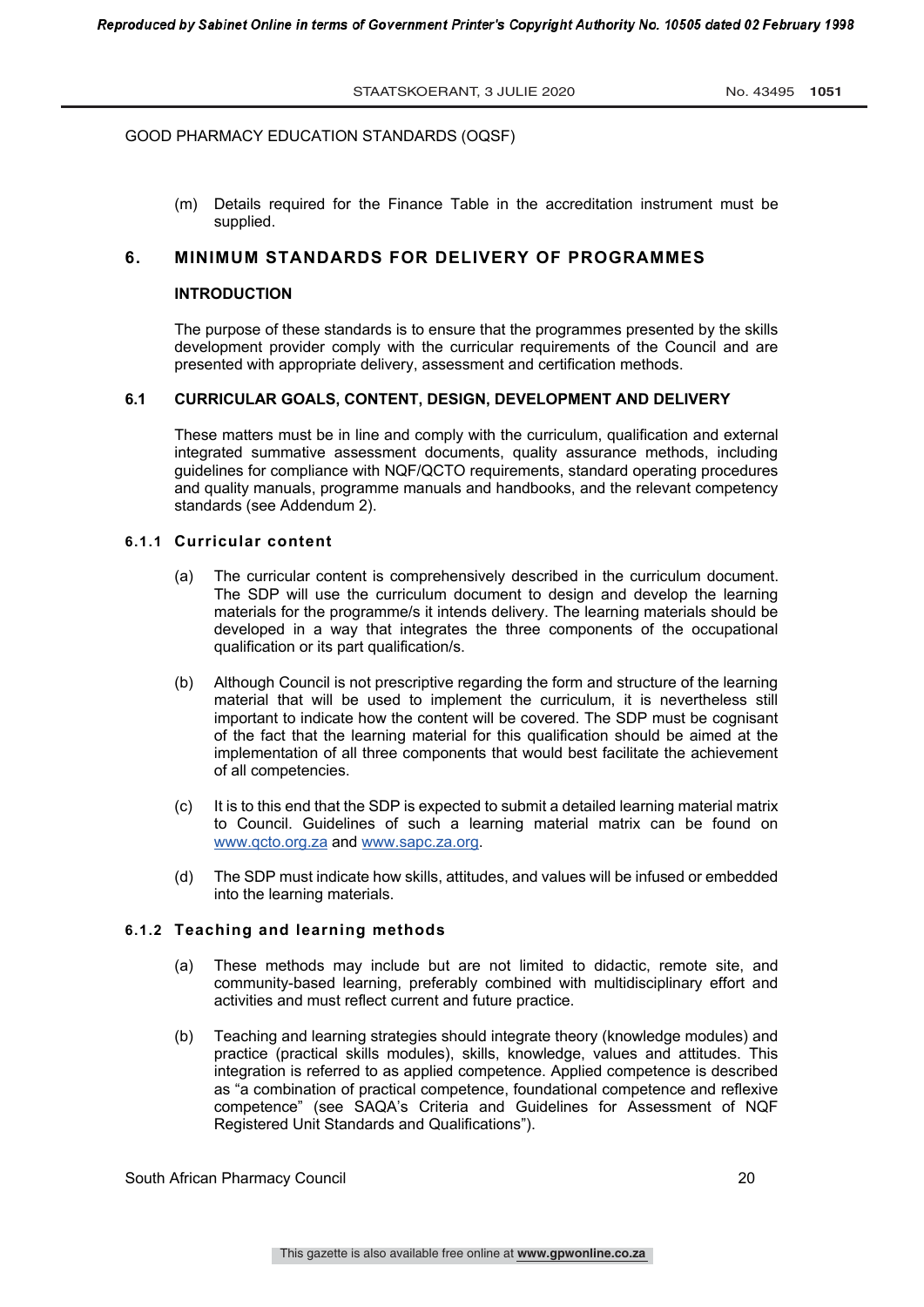- (c) It is expected that the SDP will use a variety of teaching and presentation strategies that are appropriate to the content and that sustain learner interest facilitate content acquisition by the learners.
- (d) The SDP must also indicate the mode of delivery of the programme/s. Such modes include, but are not limited to, face-to-face, distance, E-learning or other.

# **6.1.3 Education and information technology and communication resources**

- (a) The skills development provider must have, or must have access to, information and communication technology (ICT), including educational technology (ET), based on relevant instructional and learning theory to provide an excellent learning experience.
- (b) The ICT/ET systems and processes must have the following characteristics and must:
	- (i) respond to varying learner needs and expectations;
	- (ii) support staff in transforming, improving and extending their practice (in general and in relation to new technologies);
	- (iii) encourage and enable innovative and effective teaching, learning and assessment procedures; and
	- (iv) recognise encourage and exploit the synergies between teaching and learning and research with ICT.

# **6.1.4 Curricular evaluation**

The curricula must be continuously reviewed, evaluated and updated where necessary, taking into account professional competencies, scientific, legal and regulatory changes and developments, and outcome expectations. The skills development provider should:

- (a) evaluate learner competency and the performance of learners in EISAs; and
- (b) ensure continued improvement of course structure, content and presentation.

#### **6.1.5 Curricular details**

The SDP must complete the tables for programme delivery in the accreditation/monitoring visit instrument – depending on the SDP's scope of provision. The tables are designed to elicit information on either the qualification and/or one or both of its part qualifications. The SDP must complete only those tables applicable to the programme the SDP is offering or intends to deliver.

#### **6.2 MINIMUM STANDARDS FOR ASSESSMENT**

#### **6.2.1 General guidelines**

The QCTO document entitled "Assessment Policy for Qualifications and Part Qualifications on the Occupational Qualifications Sub-Framework (OQSF)" (19 March 2014) has reference.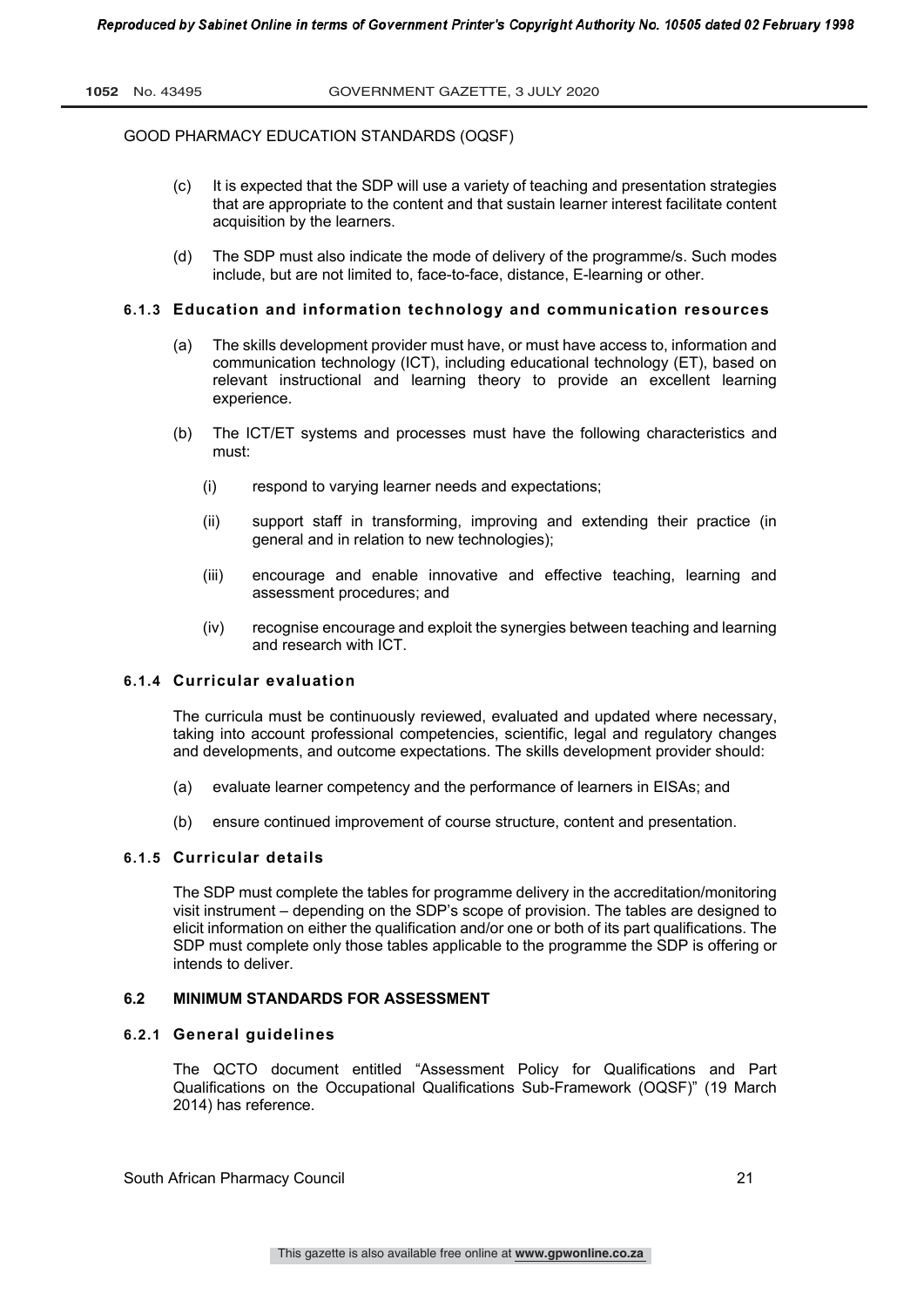- (a) The QCTO has introduced a compulsory external assessment (EISA) (summative) as a prerequisite for certification for all occupational qualifications. The purpose of this is to establish and maintain a national standard for each occupational qualification.
- (b) A learner will only be allowed access to the EISA once they successfully complete the knowledge, practical skills and work experience modules.
- (c) Internal formative and summative assessments are conducted by providers in line with the guidelines given in the curriculum for each curriculum component.
- (d) A range of assessment techniques to ensure that assessment is educationally sound, appropriate to the discipline or field of study ought to be used.

# **6.2.2 Roles and responsibilities of the skills development providers with respect to assessment**

According to the QCTO policy, skills development providers will:

- (a) Coordinate the provision and assessment of the knowledge and practical skills curriculum components of the Pharmacy Technician, Pharmacist's Assistant (Post-Basic) and Pharmacist's Assistant (Basic) qualifications based on the recommendations from Council.
- (b) Conduct internal assessment in line with the guidelines given in the curriculum for each component of the curriculum document.
- (c) Record the learner achievements resulting from internal assessment in statements of results.
- (d) Issue statement of results to learners for components completed to enable competent learners to register for the EISA.
- (e) Enrol candidates with assessment centres when they become eligible for external assessment, in the form and manner required.
- (f) Liaise with workplaces to assist candidates to have access to work experience.

# **6.2.3 Principles of assessment**

Adherence to the following principles of assessment is required:

- (a) Validity
- (b) Validation
- (c) Reliability
- (d) Transparency and accountability
- (e) Fairness
- (f) Absence of bias
- (g) Sensitivity to language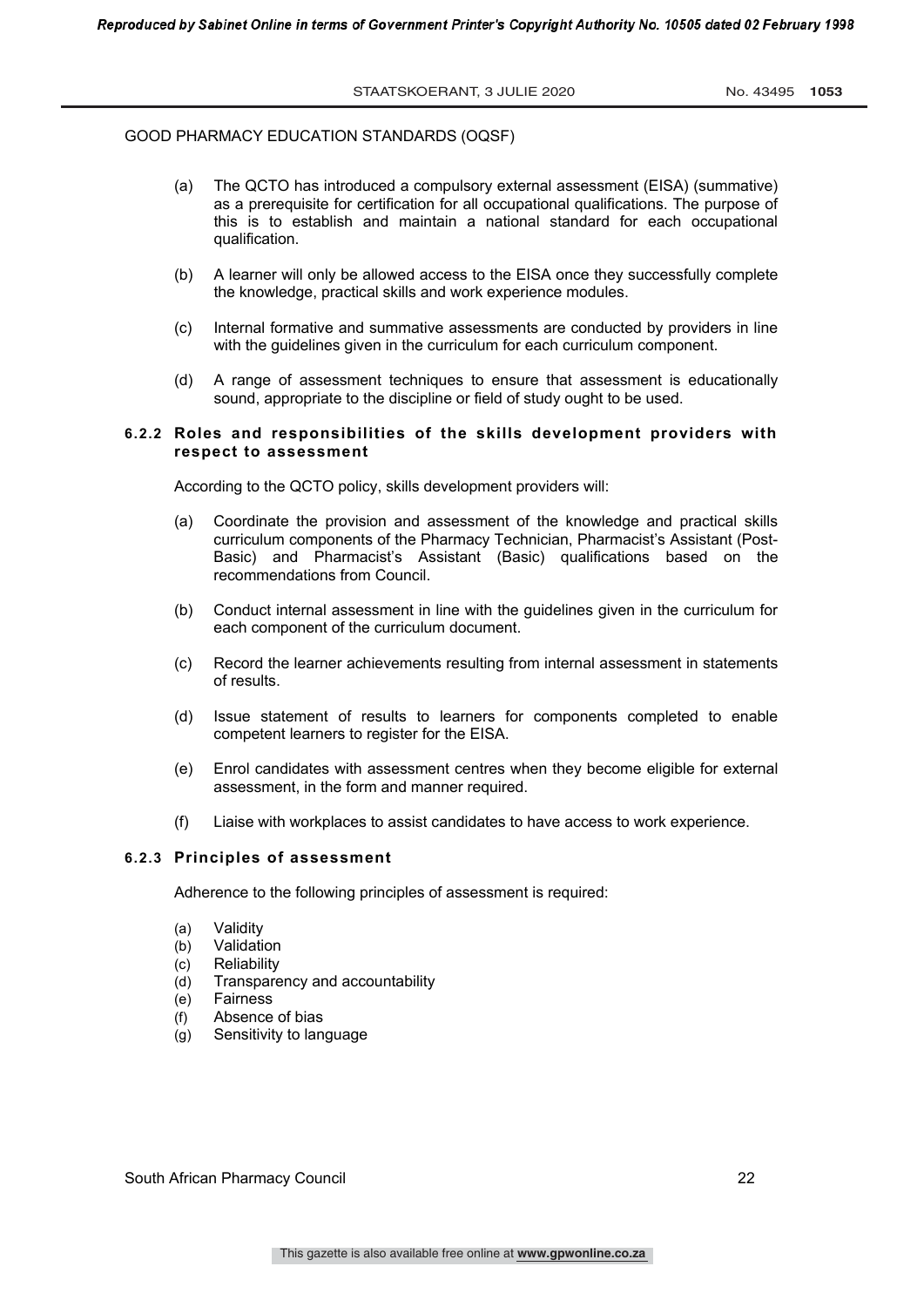# **6.2.4 Competency and outcome measurement and assessment systems and methods**

- (a) May include the evaluation of cognitive learning, mastery of essential practice skills and the ability to use data and information in realistic problem-solving. The assessment should include the following methods where appropriate:
	- (i) self-assessment
	- (ii) tutorial-based peer and tutor evaluation
	- (iii) individualised process assessment (IPA)
	- (iv) objectively structured clinical/practice examination (OSCE/OSPE)
	- (v) community-based education and services (COBES)
	- (vi) integrated content examinations

NB: A list of possible ways of including these methods follows:

| (i)                                                                                                                                                                               | Self- and peer-assessment<br>In a self-evaluation exercise, learners may make value judgements about their own performance<br>and that of their peers. Learners must fill in an assessment form in which they rate their own<br>strengths and weaknesses. A similar form must be completed for each of their peers in the group<br>at the end of each theme. |  |
|-----------------------------------------------------------------------------------------------------------------------------------------------------------------------------------|--------------------------------------------------------------------------------------------------------------------------------------------------------------------------------------------------------------------------------------------------------------------------------------------------------------------------------------------------------------|--|
| (ii)                                                                                                                                                                              | Tutorial-based peer and tutor evaluation<br>Each learner in a group must be evaluated by tutors and peers at the end of each learning unit in<br>clinical reasoning/problem-solving skills, knowledge acquisition, interpersonal skills and self-<br>directed learning abilities.                                                                            |  |
| (iii)                                                                                                                                                                             | Individualised process assessment (IPA)<br>Learners must be presented with a paper patient. Clinical reasoning process/problem-<br>Part 1:<br>solving abilities, as well as the ability to generate relevant learning issues, must be assessed.                                                                                                              |  |
|                                                                                                                                                                                   | Part 2: A modified oral examination, where learners must be assessed on their ability to search<br>for and synthesise independently basic information pertinent to the paper case. In this way, self-<br>directed learning abilities must be evaluated.                                                                                                      |  |
| (iv)                                                                                                                                                                              | Objectively structured clinical/practice examination (OSCE/OSPE)<br>These examinations must be based on the practical sessions carried out during the year and<br>assess the knowledge and skills of learners.                                                                                                                                               |  |
| (v)                                                                                                                                                                               | Community-based education and services (COBES)<br>Knowledge and skills acquired during WBL periods must be assessed.                                                                                                                                                                                                                                         |  |
| (vi)                                                                                                                                                                              | Integrated content examination<br>This examination must assess the learners' abilities to integrate knowledge across the range of<br>systems covered during a module, semester or academic year.                                                                                                                                                             |  |
| Note: Assessment and evaluation tools and procedures must include written memoranda with detailed<br>written expected learning outcomes, assessment criteria and mark allocation. |                                                                                                                                                                                                                                                                                                                                                              |  |
|                                                                                                                                                                                   |                                                                                                                                                                                                                                                                                                                                                              |  |

(b) Each assessment must be analysed in accordance with the Bloom's Taxonomy levels of cognition.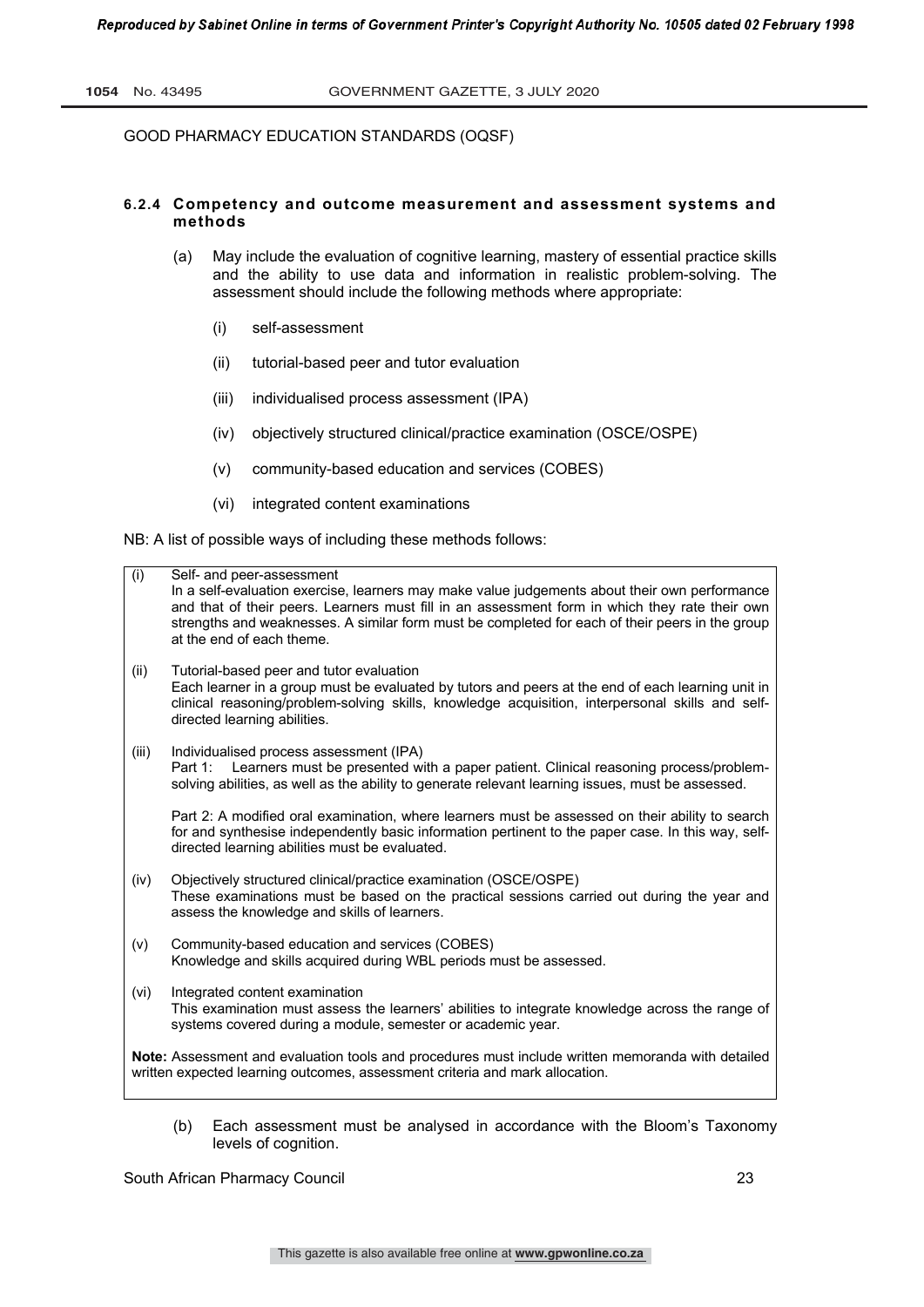# **6.2.5 Assessment and moderation policy and guidelines**

- (a) The SDP's Assessment Policy should be based on the QCTO's Assessment Policy and Council's policy.
- (b) The SDP is expected to develop an Assessment and Moderation Policy which must be as comprehensive as possible. Some aspects to be covered include: guidelines on internal assessment, guidelines on internal moderation.
- (c) The SDP Assessment and Moderation Policy must address the programme/s that are being offered by the SDP. These could be the Pharmacy Technician and/or the Pharmacist's Assistant (Post-Basic) and/or the Pharmacist's Assistant (Basic) qualifications.
- (d) The Assessment and Moderation Policy must have internal assessment guidelines for the knowledge, practical skills and work experience modules. SDPs must take cognisance of the fact that internal assessments must be based on the qualification and/or its part qualifications, learners must be adequately informed about assessment requirements, the assessment activities must be appropriate, information on how formative assessments will take place must be provided and the appointment of external moderators must be addressed.
- (e) The SDP must have internal moderation guidelines for knowledge, practical skills and work experience modules. Among the various aspects that need to be addressed are:
	- (i) keeping stakeholders involved in the moderation informed;
	- (ii) moderation of formative assessments is planned and conducted according to the plan;
	- (iii) at least 25% of the assessments are selected for moderation; and
	- (iv) moderation reports are prepared to indicate, *inter alia*, ways of improving training provisioning.
- (f) The SDP to indicate how assessment methods are applied to the knowledge and practical skills and work experience modules, taking into cognisance the mode of delivery, NQF level and needs of the learners. This must be done for each knowledge and practical skill module.
- (g) The SDP must indicate how moderation is performed and whether the moderation conducted was internal or external, for each module. In the case of external moderation, the SDP must indicate when it is performed.

#### **6.2.6 Responsibilities of internal and external assessors/examiners/moderators**

- (a) Ensure the validity and quality of assessment methods, tools and procedures, guided by the institution's policies. Internal assessors/examiners must be drawn mainly from the teaching staff of the institution.
- (b) External moderation must be used for exit level modules.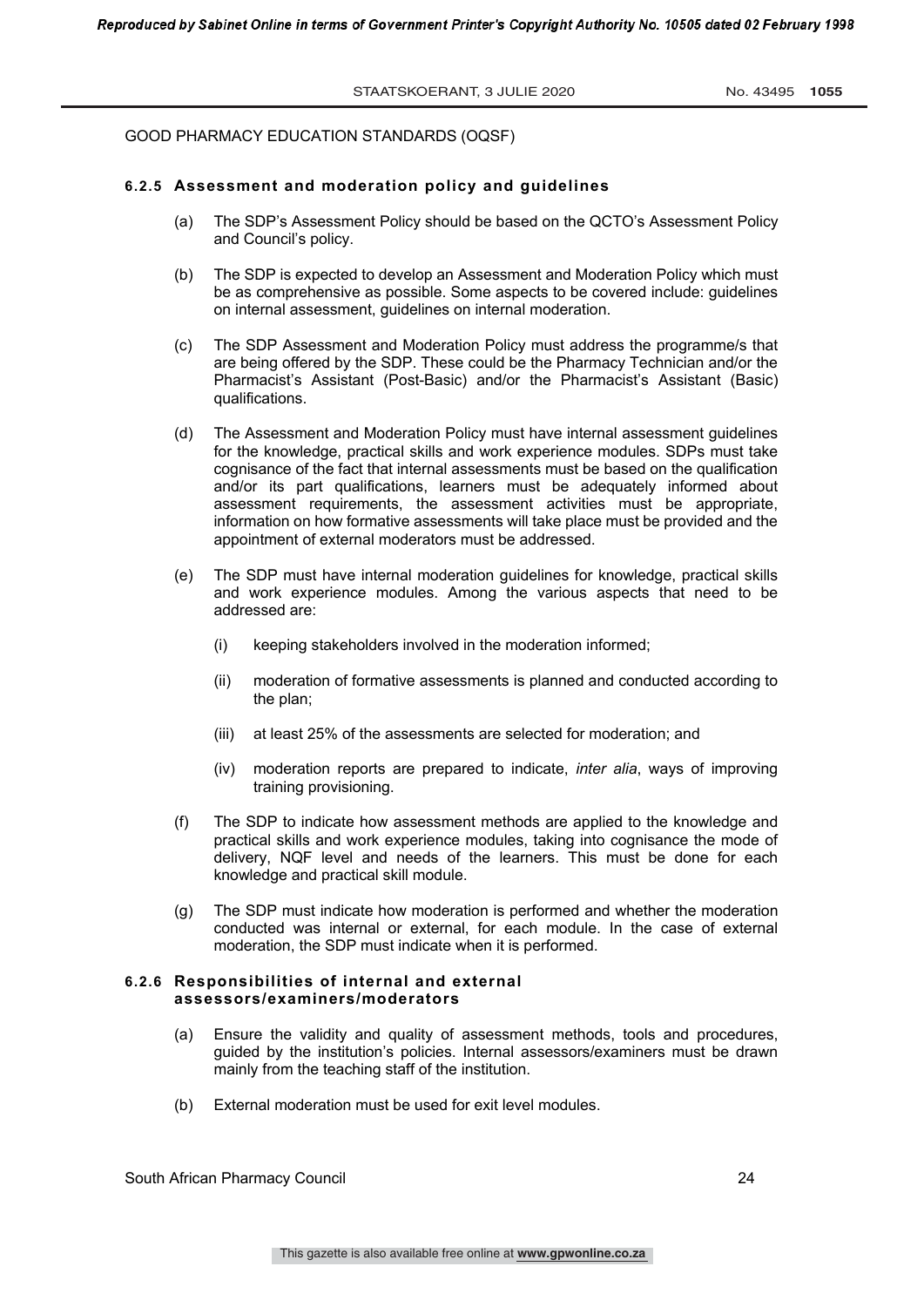# **6.2.7 Security of examination papers and scripts**

- (a) Standard operating procedures, guided by organisation policies, must be in place to ensure the safety and security of examination papers and scripts.
- (b) Physical measures must include key policies and secure storage and must ensure that all hard copy materials may only be delivered by hand and are signed for.
- (c) Security of computers and electronic storage devices pose particular risks. All electronic storage devices must be used and stored securely. Electronic information and data must be accessible only via user accounts, with separate accounts for all users.
- (d) Appropriate electronic security systems must be in place. Only file authors may read/edit material. Backing up, checking for viruses and scanning for spyware must be carried out regularly according to specific schedules.

# **6.3 MINIMUM STANDARDS FOR CERTIFICATION PROCEDURES**

#### **6.3.1 QCTO guidelines**

The QCTO policy entitled "Policy for the certification of learner achievements for trades and occupational qualifications on the Occupational Qualifications Sub-Framework (OQSF)" (1 April 2018) has reference.

- (a) The QCTO has the responsibility of issuing certification for those qualifications registered on the OQSF.
- (b) The QCTO is responsible for ensuring that, through rigorous quality assurance processes, the certificate it issues meets the minimum requirements for the occupational qualification/part qualification or trade.
- (c) The certification process is intricately linked to the assessment and quality assurance processes of the QCTO.
- (d) Certificates will be issued once the learner has completed the:
	- (i) Knowledge component of the curriculum
	- (ii) Practical skills component of the curriculum
	- (iii) Work experience component of the curriculum
	- (iv) The External Integrated Summative Assessment (EISA)
- Note: The learner is only allowed access to the EISA once the three curriculum components are successfully completed.
- (e) Council is responsible to the QCTO for the quality assurance and finalisation of assessment results. Furthermore, Council submits recommendations of learner results for certification to the QCTO in terms of first issues, re-issues and replacement certificates for learner records.
- (f) The QCTO will ensure that the certified data is valid and reliable and that learner achievements are verifiable.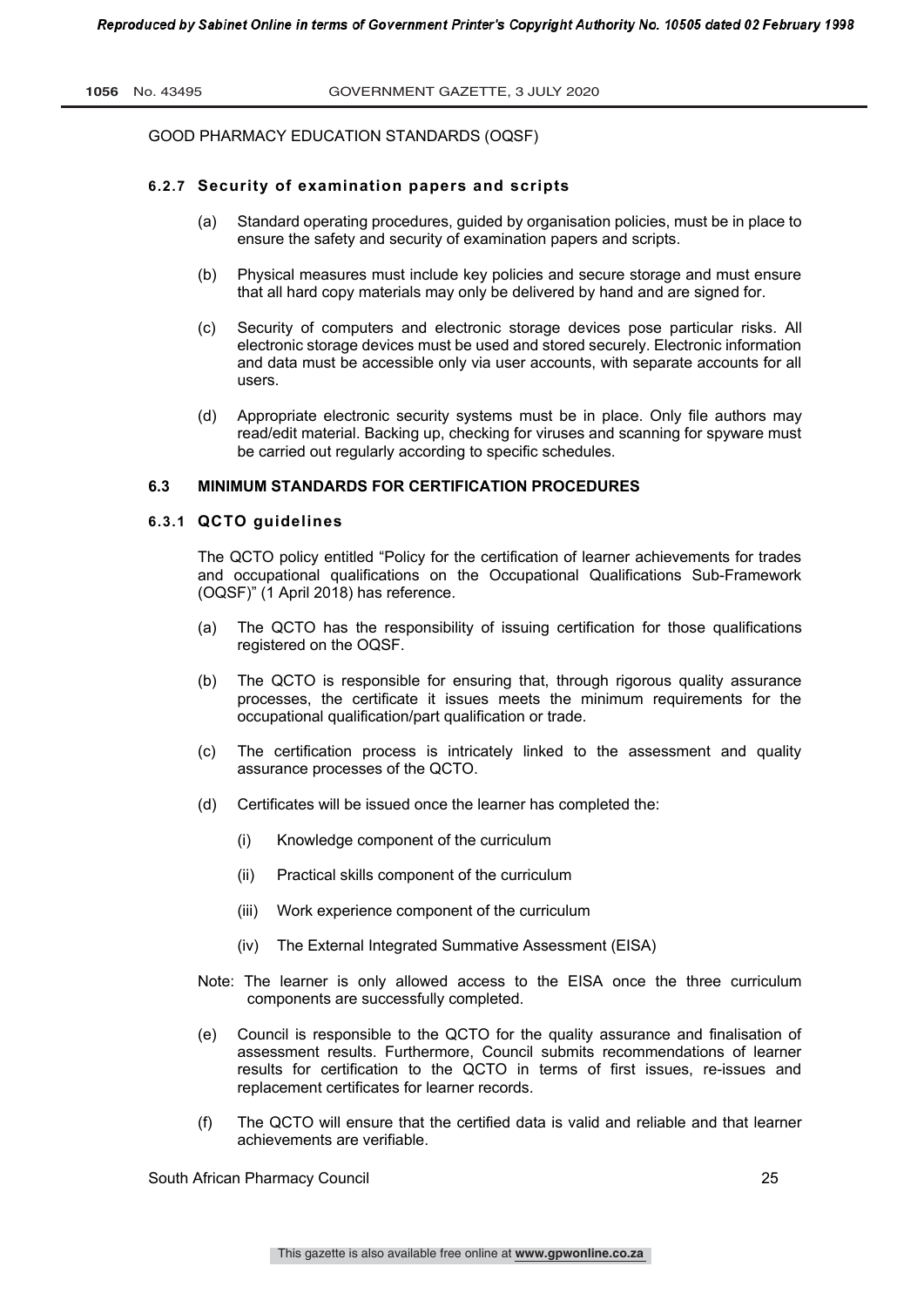- (g) It is the responsibility of Council as the AQP to recommend valid and reliable data to the QCTO with regard to certification of learner achievements for occupational qualification/part qualification on the OQSF.
- (h) The QCTO will issue certificates for:
	- (i) Occupational Certificate: Pharmacy Technician;
	- (ii) Occupational Certificate: Pharmacist's Assistant (Post-Basic); and
	- (iii) Occupational Certificate: Pharmacist's Assistant (Basic).

# **6.3.2 Responsibilities of Council in certification**

Council must:

- (a) verify learner information and details;
- (b) verify qualification or part qualification information;
- (c) request certification within 21 working days after QCTO verification and approval;
- (d) submit information electronically to the QCTO in the prescribed format;
- (e) distribute certificates to learners;
- (f) keep records of all assessment (EISA) results; and
- (g) establish processes for requesting the re-issue of certificates.

# **6.3.3 Security and filing**

- (a) The integrity of data and learner identity must be maintained at all times. Only designated members of staff shall have access to and be authorised to update the database.
- (b) Files must be kept in secured filing rooms. Regular internal audits on filing and storage processes must be conducted. Only designated members of staff may have access to files and the database. Files, material and the database must be kept in secure, locked premises with appropriate security for database backup.

# **6.4 MINIMUM STANDARDS FOR STAFF RECORD KEEPING**

- (a) A system and the facilities for maintaining and updating detailed information about staff and learners must exist.
- (b) The system and records must comply with the requirements of the National Learners' Record Database (NLRD), the institution's policy and requirements for learner and staff records.
- (c) The confidentiality of information is of utmost importance and must be maintained
- (d) Staff records must include job descriptions, evidence of qualifications and progress.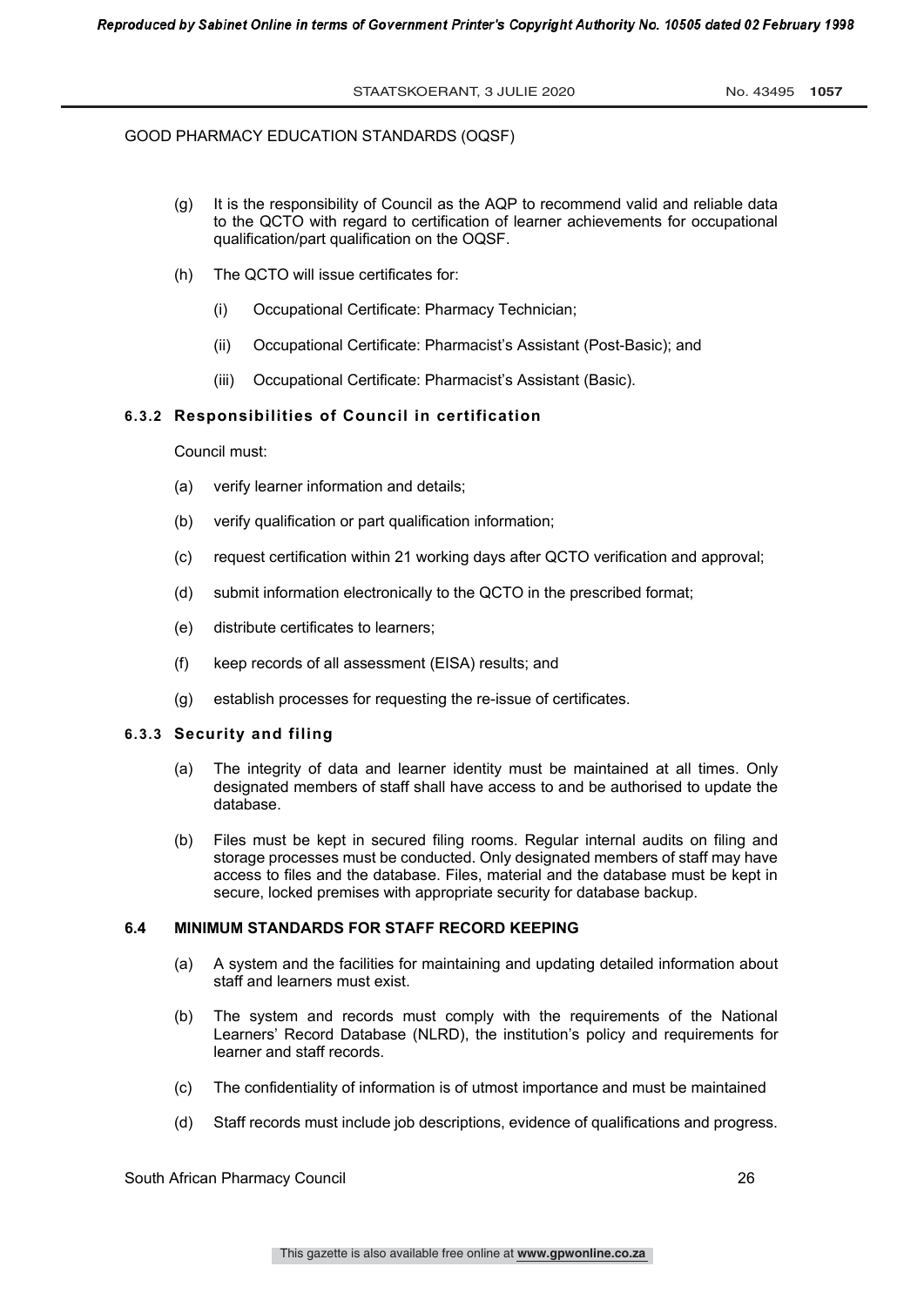(e) Policies and procedures must be in place for accurate capture, maintenance and regular updating of information. Electronic and paper-based systems must match where both exist.

# **7. MINIMUM STANDARDS FOR LEARNER MATTERS**

# **INTRODUCTION**

The purpose of these standards is to ensure that the skills development provider has adequate resources, fair and equitable policies, procedures and services to support learner admission, progression, personal and professional development.

Learners for all qualifications specified above must be registered with Council and have paid-up annual registration fees.

# **7.1 MINIMUM STANDARDS FOR LEARNER ADMISSION CRITERIA, POLICIES AND PROCEDURES**

- (a) The institution's Selection and Admission Policy must be available.
- (b) The skills development provider must apply specific criteria, policies and procedures for recruitment and admission to its programmes. Recruitment must indicate how the institution establishes the target group, that is, the learner cohort.
- (c) These criteria, policies and procedures must be published in clearly stated terms and made available to learners and prospective learners.
- (d) Admission criteria must include information about the satisfactory completion of secondary education requirements, including subjects required for admission to its programmes.
- (e) The selection criteria for each programme must be clearly stated and made known to prospective learners.
- (f) An orientation, induction or introductory programme is designed to thoroughly acquaint learners with occupational qualifications and the EISA.

# **7.2 MINIMUM STANDARDS FOR LEARNER AFFAIRS AND SERVICES**

- (a) A unit or person/s within the institution must deal specifically with learner affairs.
- (b) The skills development provider must provide leadership in the development and provision of learner services, including activities intended to develop professional attitudes and values and foster the professionalization of learners.
- (c) Learner support services/systems must be offered to provide and promote amongst others socialisation, mentoring, counselling, healthcare and responsible sexual conduct.
- (d) There must be close cooperation between the skills development provider and the organisation's learner services or person in charge of learner affairs.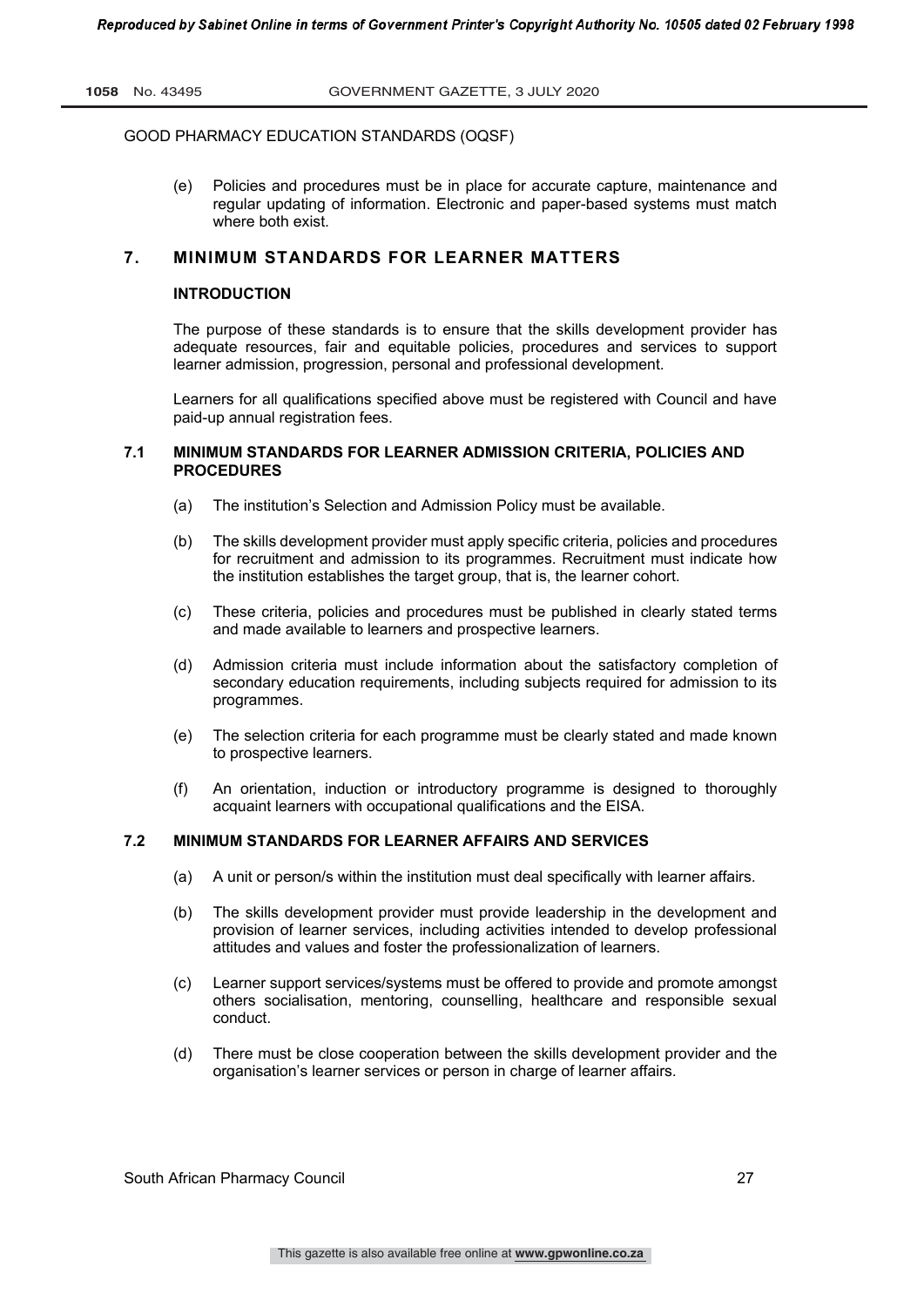# **7.3 MINIMUM STANDARDS FOR TRANSFER OF CREDITS**

- (a) The skills development provider must have available to learners and prospective learners a written policy and procedure for credit accumulation and transfer, which must comply with statutory requirements based on rational procedures and defensible assessments.
- (b) The skills development provider must apply policies and procedures for the evaluation of the equivalence of educational courses.

# **7.4 MINIMUM STANDARDS FOR LEARNER INFORMATION**

The skills development provider must have and must make available to learners and prospective learners complete and accurate descriptions of the programmes offered, including their current accreditation status. The following matters must be described:

- (a) the goals and objectives of the skills development provider;
- (b) the curricular plan, courses, credits and notional hours;
- (c) current accreditation status of programmes and contact information for Council;
- (d) learner conduct requirements, including ethics, conduct, and professional behaviour;
- (e) off-campus curricular requirements such as WBL in other geographic locations;
- (f) graduation requirements;
- (g) tuition and fees;
- (h) guidance in respect of financial aid;
- (i) statement of non-discrimination;
- (j) occupational health setting immunisation and other health or WBL site requirements;
- (k) professional indemnity insurance; and
- (l) registration with Council as a Pharmacy Technician, Pharmacist's Assistant (Post-Basic), and/or Pharmacist's Assistant (Basic) learner.

# **7.5 MINIMUM STANDARDS FOR LEARNER REPRESENTATION**

- (a) The skills development provider must show evidence that professional programme learner representation exists on appropriate committees and policy-development structures of the skills development provider. In the absence of such committees and structures, learners must have interactions with or access to SDP personnel responsible for the professional programme.
- (b) Learners must be given the opportunity to be heard during regular meetings within the skills development provider.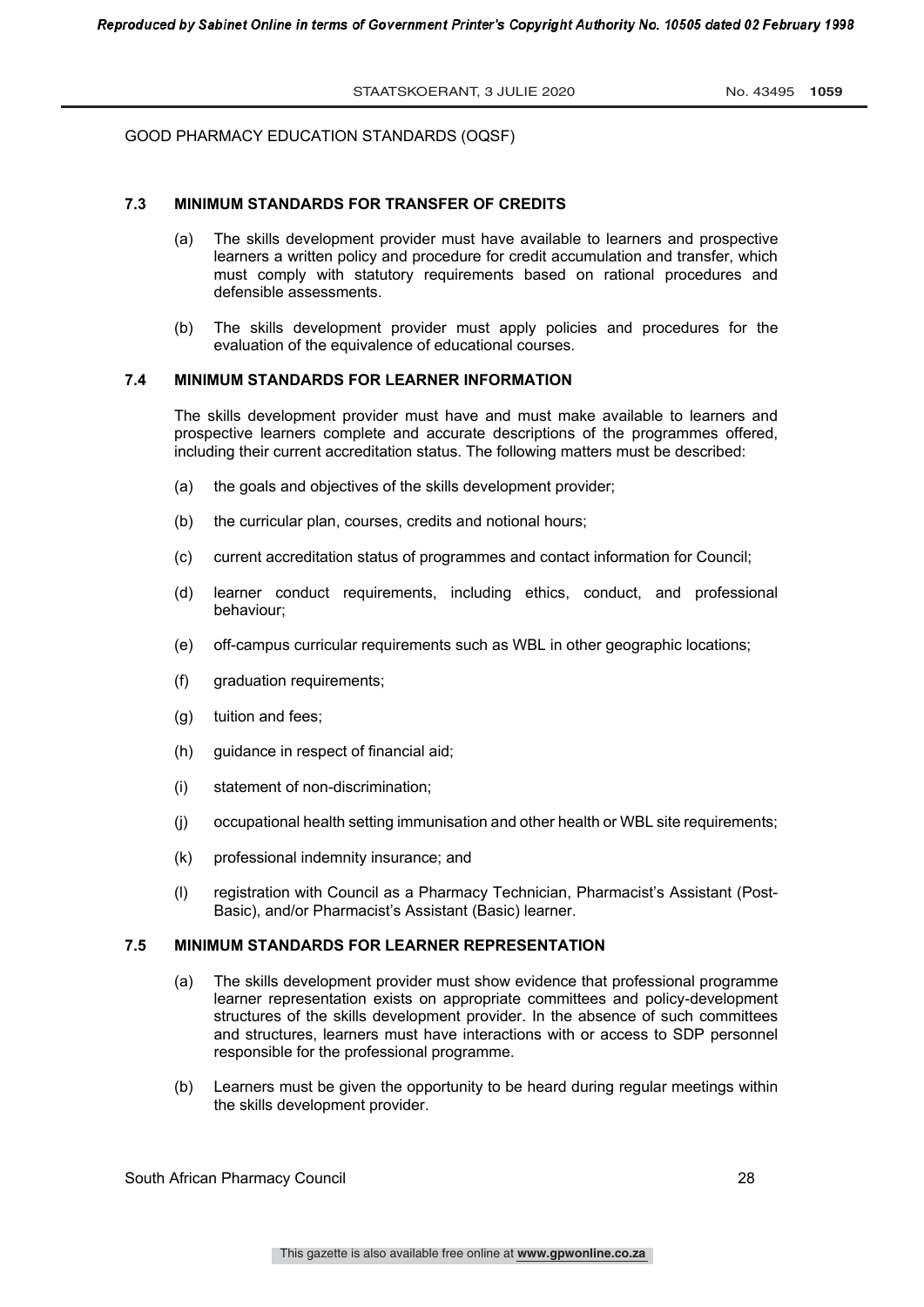# **7.6 MINIMUM STANDARDS FOR LEARNER PROGRESSION**

- (a) Requirements for promotion within the programme and completion of programmes must be clearly described and readily available to learners.
- (b) The maximum permitted duration of programmes must be clearly stated, including limits to the number of repeat modules and years of study.

# **7.7 MINIMUM STANDARDS FOR LEARNER CONDUCT, APPEALS AND COMPLAINTS PROCEDURES**

# **7.7.1 Learner code of conduct and disciplinary procedures**

The SDP will have:

- (a) Learner Code of Conduct; and
- (b) Learner Disciplinary procedures.

#### **7.7.2 Appeals policy and procedure for assessment**

- (a) Assessment systems must include clearly described appeal policies and processes whereby candidates can seek independent assessment in case of disagreement regarding the outcome of an assessment.
- (b) Appeals against assessment decisions on the demonstration of competence by candidates must be considered in terms of the appeals processes of the institution.

# **7.7.3 Complaints procedure**

- (a) The skills development provider must develop procedures to be followed in the event of a written complaint regarding programme delivery or any other institutional matter. The procedures must indicate learners' rights to due process and appeal mechanisms.
- (b) Learners must receive information on how they can submit a complaint to Council for unresolved issues on a complaint.
	- (i) The skills development provider must maintain a chronological record of written learner complaints and allow inspection of the records during on-site evaluation visits by Council.
	- (ii) The skills development provider must inform Council at any time if any of the learner complaints have led to legal proceedings and the outcomes of such proceedings.

# **7.7.4 Other policies and agreements for learner support**

The following policies related to learners must be available:

- (a) Criteria, policies, and procedures related to learner progression, exclusion, and access to learner records
- (b) Money/fees refund policy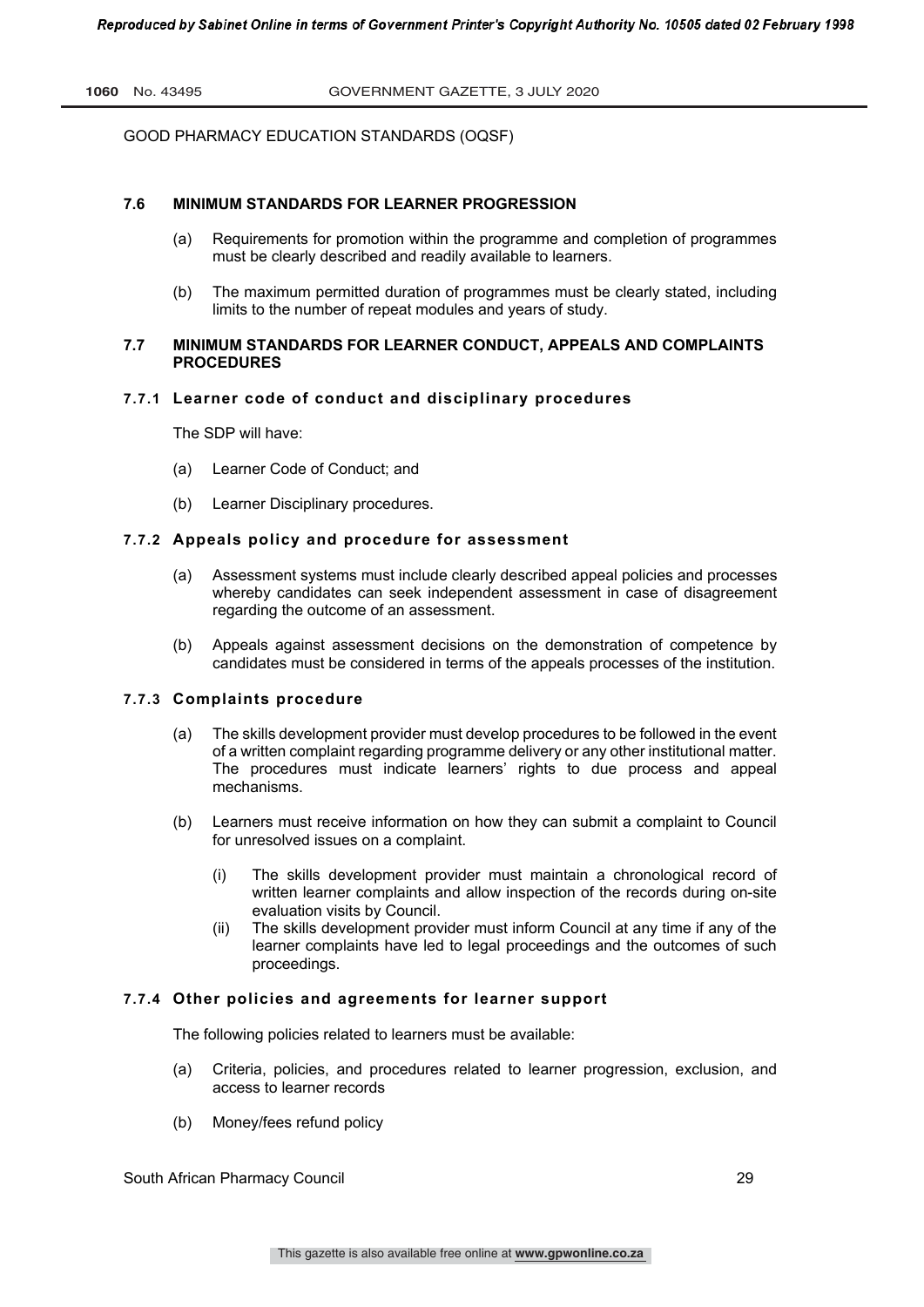(c) Policies regarding learner life, such as provision for and responses to disabilities, harassment, violence and other threats.

# **8. MINIMUM STANDARDS FOR LEARNER INFORMATION MANAGEMENT SYSTEM (LIMS)**

# **INTRODUCTION**

The purpose of these standards is to ensure that the SDP has in place a system to manage learner information. This system must ensure security of information, privacy of learners' details and only authorised access and be able to facilitate a range of activities related to learners.

#### **8.1 MINIMUM STANDARDS FOR LIMS**

The SDP must demonstrate a Learner Information Management (LIM) system.

- (a) The SDP must keep an updated learner information and learner performance records that comply with Council requirements.
- (b) The system and records must comply with the institution's policy and requirements for learners' records, including confidentiality of information.
- (c) Learner records must include details of past and present learners. The system must provide for personal and demographic information, education and training background and experience, special and additional learning needs, relevant learner performance and achievements, and must maintain learner confidentiality.
- (d) The LIMS must adhere to:
	- (i) Minimum field requirements for reporting to Council.<br>(ii) Confidentiality and the Protection of Personal Inform
	- (ii) Confidentiality and the Protection of Personal Information (POPI) Act.<br>(iii) Back-ups and system security (access control).
	- Back-ups and system security (access control).
- (e) The integrity of data and learner identity must be maintained at all times. Only designated members of staff shall have access to and be authorised to update the database.

# **8.2 MINIMUM STANDARDS FOR OCCUPATIONAL HEALTH & SAFETY**

- (a) SDPs should present substantial evidence of safety compliance.
- (b) Evidence of evacuation routes and places of training during emergencies must be provided.
- (c) SDPs must have fire prevention equipment.
- (d) SDPs must have first aid equipment.
- (e) SDPs must indicate how they deal with public and learner liability.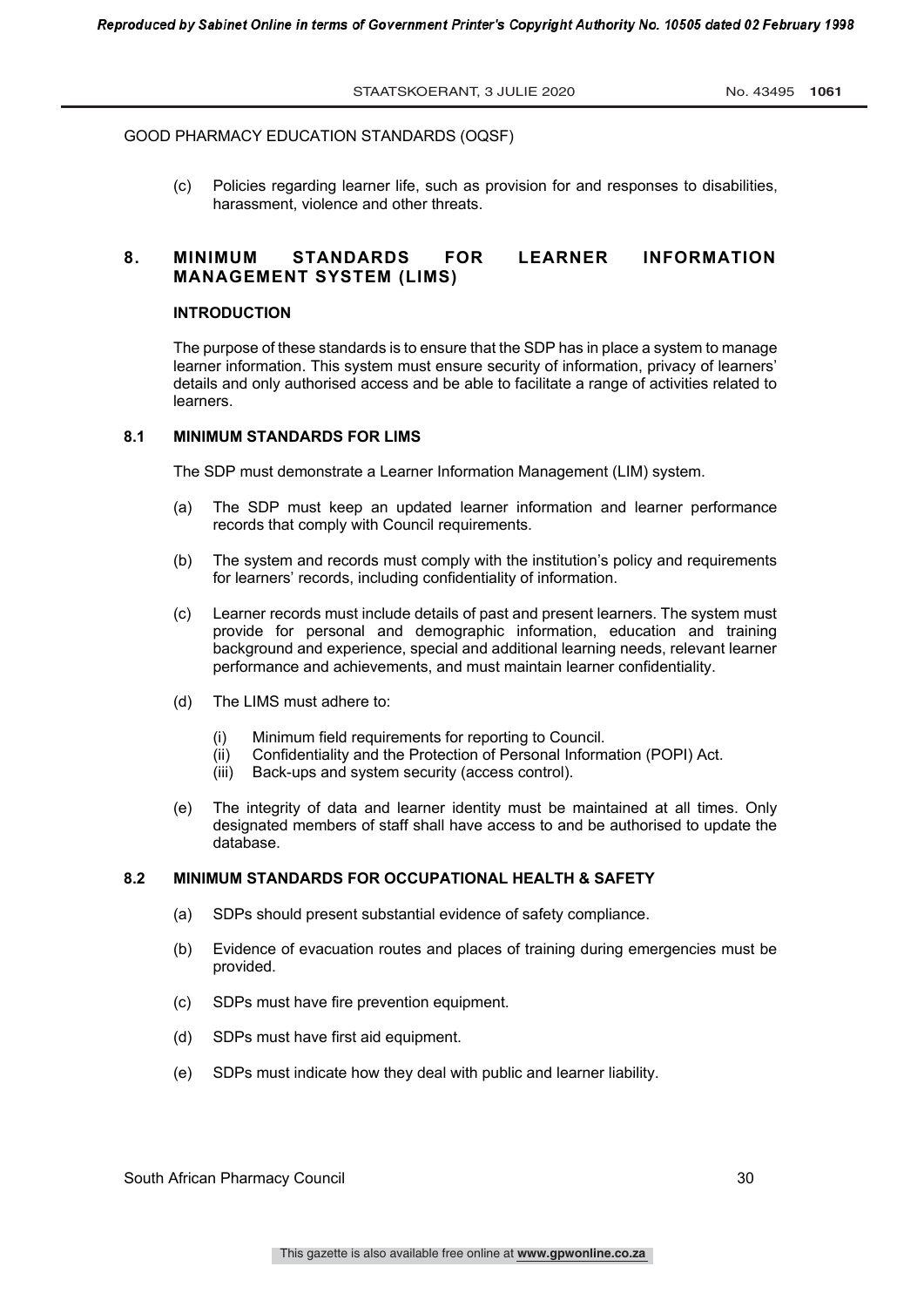# **9. MINIMUM STANDARDS FOR QUALITY ASSURANCE**

#### **INTRODUCTION**

The purpose of these standards is to ensure that ongoing and effective processes for quality assurance and improvement are in place and are subject to regular review.

#### **9.1 MINIMUM STANDARDS FOR QUALITY MANAGEMENT OF PROGRAMMES**

- (a) The skills development provider must establish, implement and maintain an evaluation plan that assesses achievement of the mission and goals.
- (b) The evaluation plan must measure the extent to which the desired outcomes of the academic programmes (including assessments of learning and evaluation of the effectiveness of curricula) are being achieved.
- (c) The information must be gathered in a systematic way from a variety of sources. Similarly, the extent to which the desired outcomes of research and other academic and service activities, including community engagement and pharmacy practice programmes, are being achieved must be measured.
- (d) The skills development provider must apply the outcomes of the analysis in its continuous development and improvement processes.
- (e) The evaluation plan must reflect a commitment to quality improvement through continuous and systematic processes of assessment and evaluation covering all aspects of the skills development provider's mission and goals and Council accreditation standards.
- (f) The evaluation plan must be evidence-based and embrace the principles and methodologies of continuous quality improvement.
- (g) The evaluation plan and the specific assessments must be reviewed for completeness, appropriateness, and effectiveness by internal and external stakeholders on an ongoing basis.
- (h) The evaluation plan must include the skills development provider's periodic selfassessment, using Council accreditation standards and guidelines to assure ongoing compliance.
- (i) The evaluation plan must describe the:
	- (i) desired outcomes of the skills development provider's mission and goals, including the educational programmes, research and other scholarly activities, professional and community service, inter-professional education, and pharmacy practice programmes;
	- (ii) process and outcome assessments that will be evaluated, and with what frequency;
	- (iii) individual(s) responsible for data collection, analysis, and dissemination;
	- (iv) parties that will be responsible to receive and be authorised to act on the findings;

South African Pharmacy Council 31 and 31 and 31 31 31 31 31 32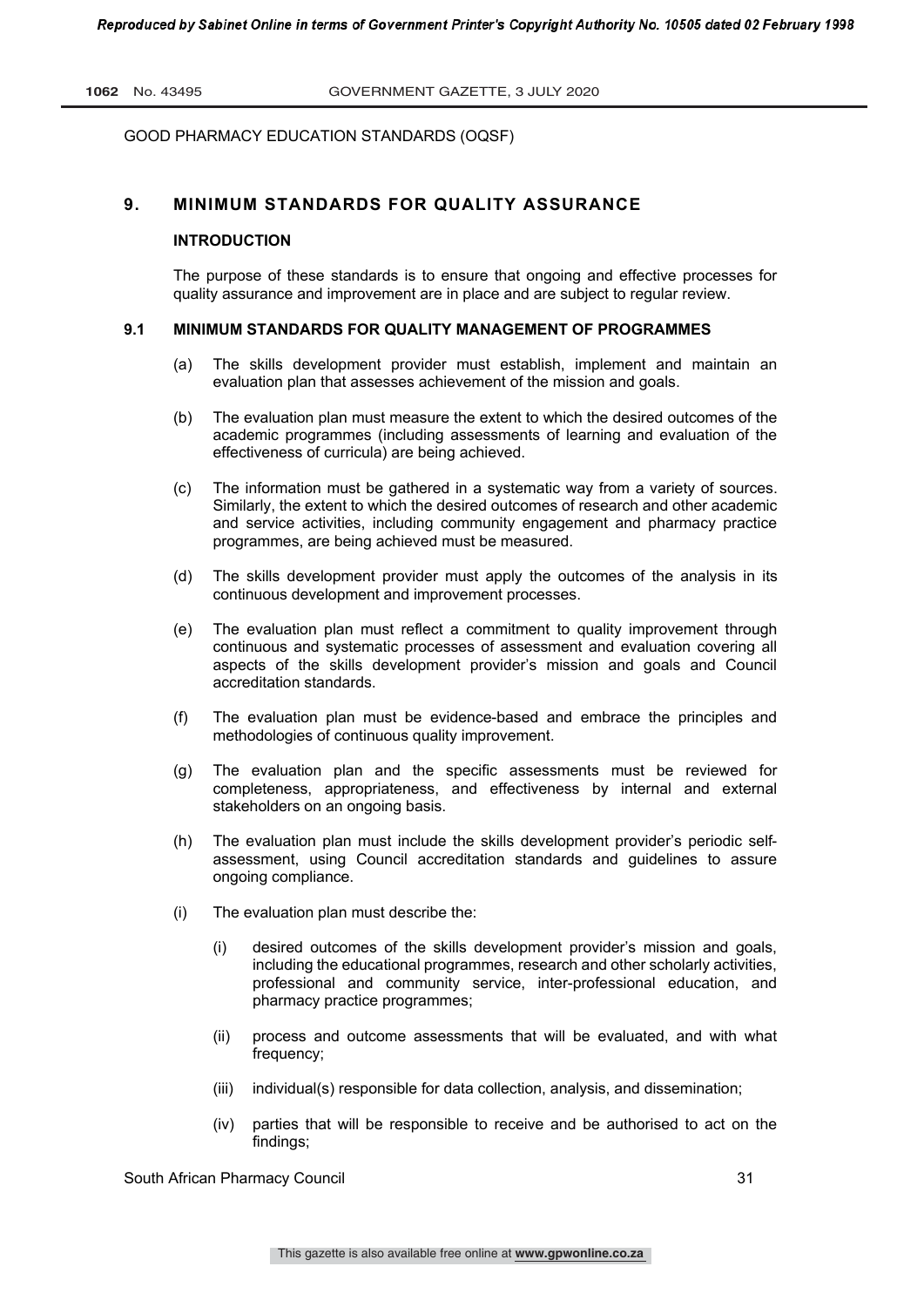- (v) manner by which resultant changes (for example revisions in the curriculum, modifications of faculty and learner policies and procedures) will be implemented, evaluated, documented, and communicated;
- (vi) an action plan how data provided by Council regarding comparisons amongst accredited programmes will be used to improve quality; and
- (vii) resources (such as staff, preceptors, technical, financial and physical) needed for successful implementation.
- (j) The assessments employed in the evaluation plan must:
	- (i) include defined formative and summative measures. These summative assessments are internal to the institution and are not to be confused with the EISA;
	- (ii) address all aspects of the programme's mission and goals;
	- (iii) involve the full range of relevant internal and external stakeholders, including learners, staff, preceptors, administrators, and alumni;
	- (iv) permit anonymous input and provide for collective analyses of findings;
	- (v) be used to evaluate trends over time; and
	- (vi) evaluate learner achievement of desired competencies, in aggregate and at the level of the individual learner.

# **9.2 MINIMUM STANDARDS FOR QUALITY ASSURANCE**

A quality assurance system which includes at least the following aspects must be in place.

- (a) Quality assurance policy defining quality assurance aims; and
- (b) Quality assurance procedures which enable the skills development provider to implement the defined policies.

NB: See Addendum 2 for the requirements and procedures of Council for the accreditation and reaccreditation of prospective and current providers (public and private).

# **10. MINIMUM STANDARDS FOR RECOGNITION OF PRIOR LEARNING**

#### **INTRODUCTION**

Council and the QCTO acknowledge that Recognition of Prior Learning (RPL) is a fundamental tenet of the NQF and provides for access, progression, support and career guidance for learners at all levels in formal education and training as well as workplace.

The QCTO's "Policy for the implementation of Recognition of Prior Learning (RPL)" (25 June 2014) has reference.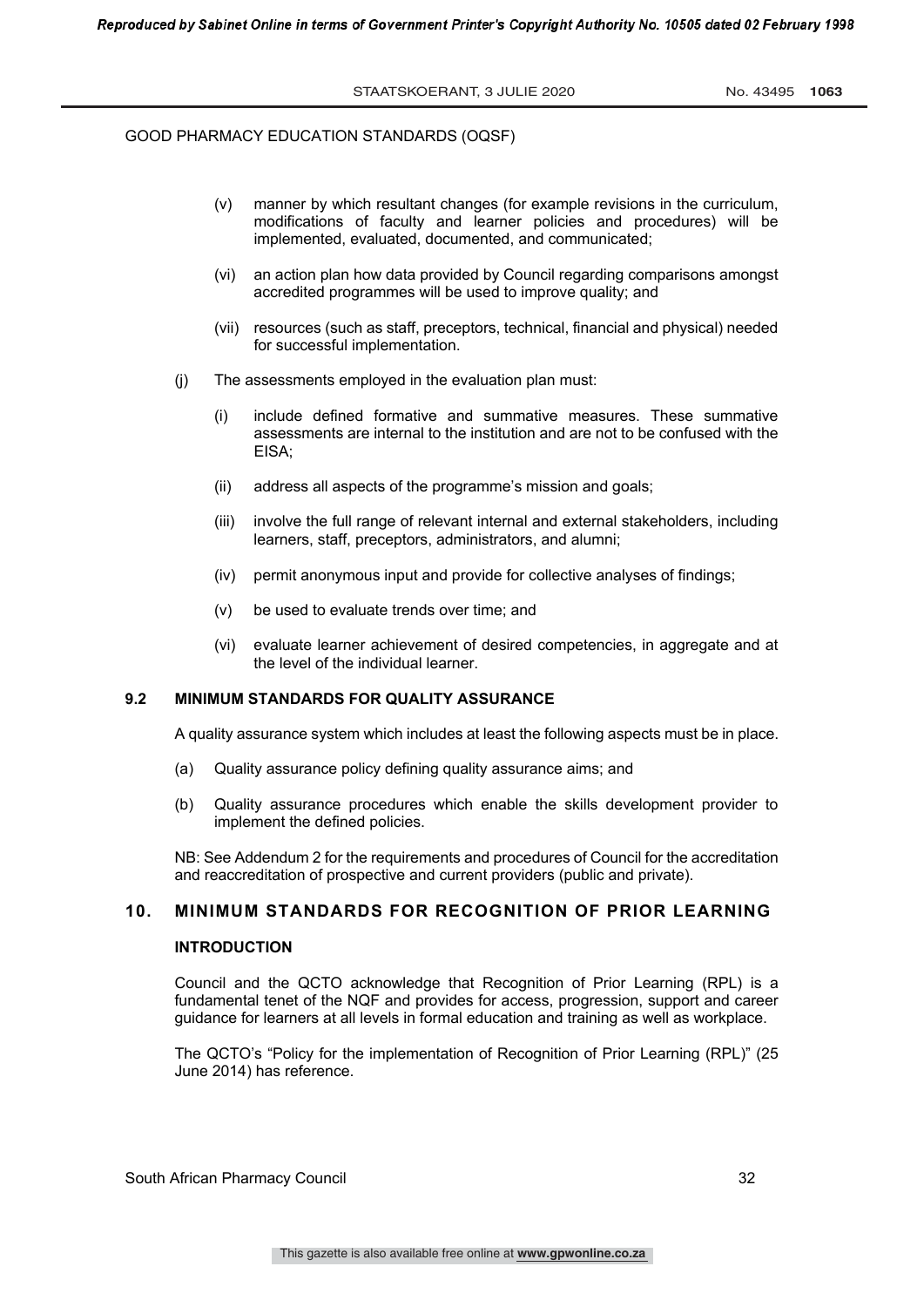#### **10.1 MINIMUM STANDARDS FOR SDP ROLES AND RESPONSIBILITIES**

The roles and responsibilities of SDPs include:

- (a) Progressively develop and enhance capacity to implement RPL in accordance with this policy.
- (b) Ensure that they have the necessary staff capacity to deliver RPL services and programmes.
- (c) Ensure effective planning and funding for RPL administrative and logistical systems to support all programmes and services.
- (d) Put systems and procedures in place to incentivise and support the registration and continuing professional development of RPL practitioners.
- (e) Provide advice, career counselling and support services to assist RPL candidates prior to, during and after RPL processes.
- (f) Establish an appeal process for RPL candidates to engage with RPL-related judgements.

# **10.2 MINIMUM STANDARDS FOR RPL REQUIREMENTS THAT SDP HAS TO MEET WITH RESPECT TO RPL**

SDPs must declare that:

- (a) They have policies and procedures available for RPL.
- (b) Provide allowance for accelerated access to learning for learners through RPL.
- (c) They determine the learning gaps through a process of RPL either before or after a learner has registered with them.
- (d) A portfolio of evidence is always submitted for RPL.
- (e) They guide the learner regarding the contents of the portfolio of evidence to be submitted.
- (f) Candidates are informed about RPL.
- (g) The learner gathers evidence to demonstrate RPL.
- (h) Learner is monitored and supported on an ongoing basis.
- (i) There is a link between RPL and assessment.
- (j) An information system which contains guidance about RPL is available.
- (k) RPL concentrates on competency and not on qualifications or learning.
- (l) The people involved in the RPL process are indicated. These include the learner/candidate, the RPL advisor, the facilitator, the manager/supervisor, the assessor.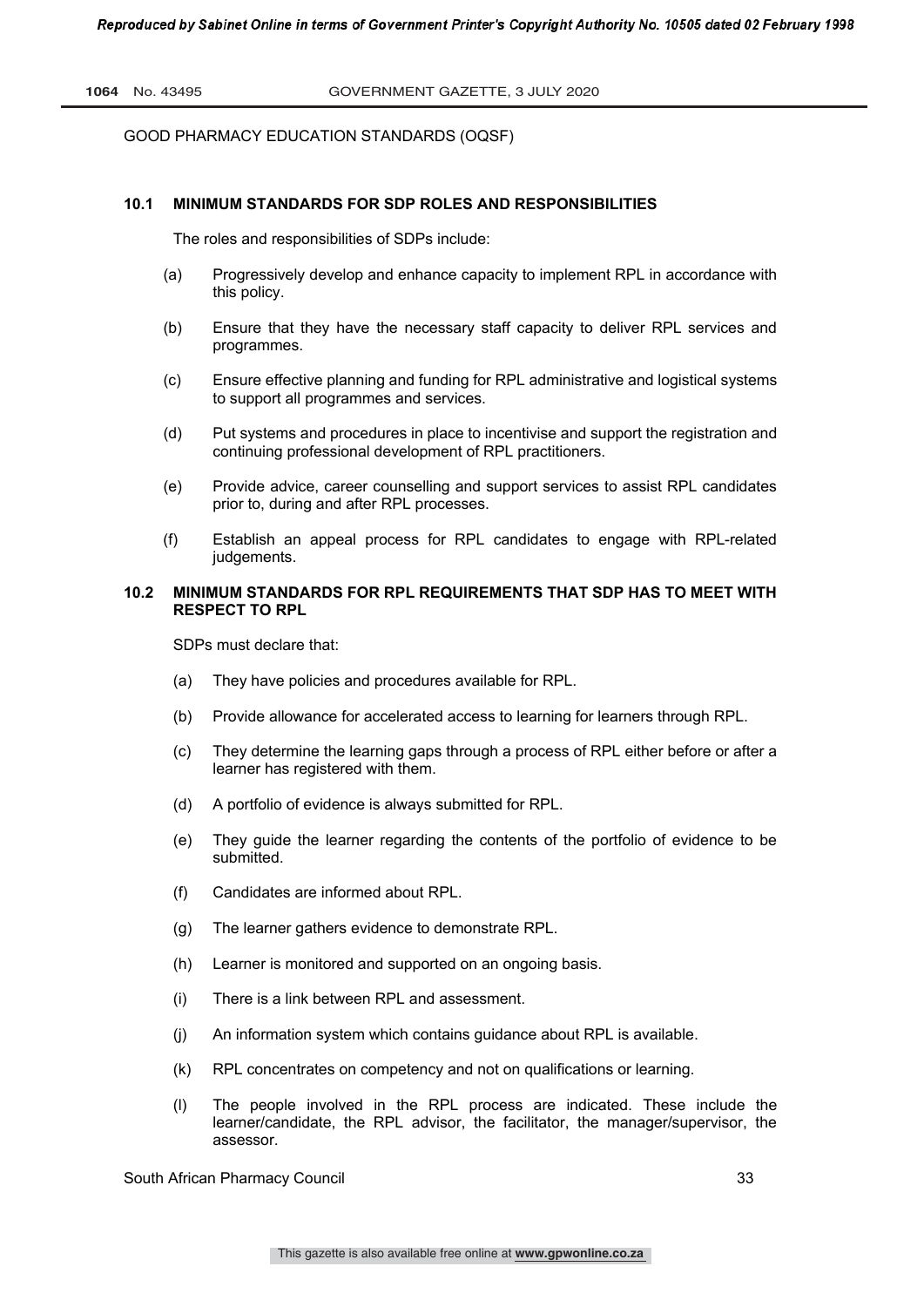- (m) The evidence to be provided by the institution to confirm the RPL process followed by the institution included:
	- (i) Identification of what the candidate knew and could do;
	- (ii) Matching the candidate's skill, knowledge and experience to specific standards and the associated assessment criteria of the qualification; and
	- (iii) The assessment of the candidate against those specific standards.
- (n) The candidate being credited for skills, knowledge and experience built-up through formal, informal and non-formal learning.
- (o) The following evidence is considered for RPL:
	- (i) Certificates from previous education and training courses, including short learning programmes and skills programmes;
	- (ii) Licenses to practice (SAPC registration certificate);
	- (iii) Samples of completed work;
	- (iv) Employment-related documents such as resumes, performance appraisals;
	- (v) Statutory declaration outlining previous types of work and experience;
	- (vi) References from current and past employers, supervisors and colleagues;
	- (vii) Testimonials from persons holding relevant qualifications in the area being assessed; and
	- (viii) If self-employed in the past, evidence of running of a business, using the skills and knowledge being claimed.
- (p) The assessment methods used for RPL of a candidate are specified.
- (q) The internal moderator always moderates the RPL process.

In the event that the SDP is unable to confirm any of the above, an explanation must be provided for each aspect.

#### **BIBLIOGRAPHY**

Courses and Assessors. (SAPC, 2018)

Criteria and Guidelines for Assessment of NQF Registered Unit Standards and Qualifications (SAQA, 2001)

FIP Statement of Policy on Good Pharmacy Education Practice (FIP, 2000)

*Government Gazette No. 36943:* National Qualifications Framework (NQF) Act (67/2008): National Policy and Criteria for Designing and Implementing Assessment for NQF Qualifications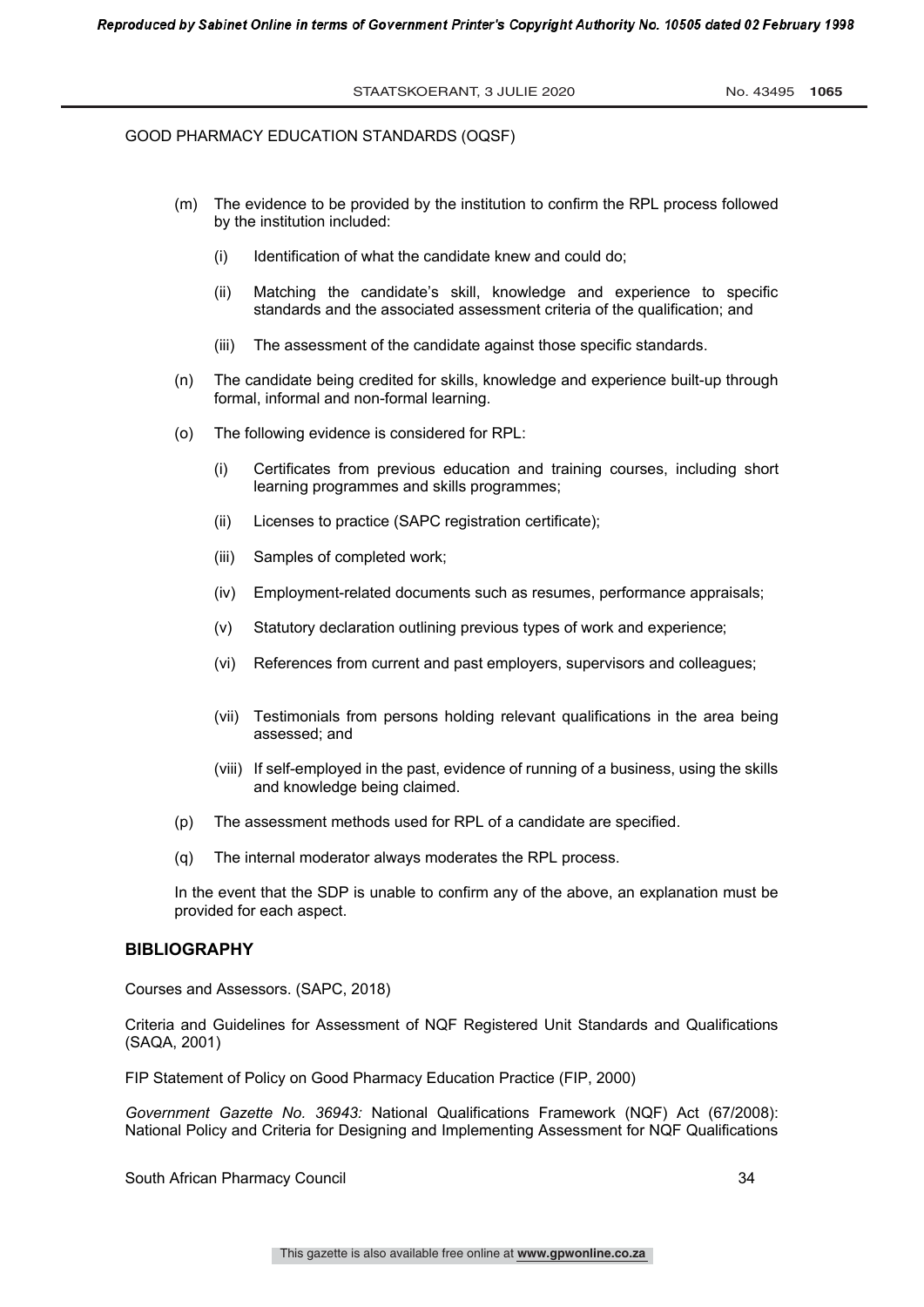and Part Qualifications and Professional Designation in South Africa Guidelines and Minimum Criteria for Approval/Accreditation and Registration of Providers

*Government Gazette No. 37879:* National Qualifications Framework (NQF) Act (67/2008): Occupational Qualifications Sub-Framework (OQSF) Policy

National policy and criteria for designing and implementing assessment for NQF qualifications and part-qualifications and professional designations in South Africa (2017)

National Qualifications Framework Act (67 of 2008)

Occupational Qualifications Development Facilitator Manual (QCTO, 2014)

Pharmacy Education and Accreditation Reviews (PEARS) Project (Pharmaceutical Society of Ireland, 2007)

Policy and Criteria for Recognising a Professional Body and Registering a Professional Designation for the Purposes of the National Qualifications Framework Act, 67 of 2008 (as amended in 2018)

Policy and Procedures for Certification – Policy No. 3 (SAPC, 2010)

Policy for credit accumulation and transfer within the NQF (2014)

Policy for the certification of learner achievements for trades and occupational qualifications on the Occupational Qualifications Sub-Framework (OQSF) (QCTO, 2017)

Policy for the Implementation of Recognition of Prior Learning (RPL) (QCTO,2016)

Section 33 and Section 34 of the Pharmacy Act (53 of 1974)

The Regulations Relating to the Registration of Persons and the Maintenance of Registers under the Pharmacy Act, 53 of 1974

# **ADDENDUM 1: EXIT LEVEL OUTCOMES FOR THE OCCUPATIONAL CERTIFICATE: PHARMACY TECHNICIAN**

- (1) Apply scientific knowledge to provide technical support in delivering pharmaceutical services.
- (2) Provide technical support for the ordering, managing, despatching and disposing of medicines, scheduled substances, medical supplies and devices in compliance with Good Wholesaling and Distribution Practice (GWDP) and legal requirements.
- (3) Provide technical support for the manufacture, packaging and re-packaging of sterile and non-sterile medicines and scheduled substances in compliance with GMP guidelines under the supervision of a Pharmacist.
- (4) Provide technical support for the compounding, manipulation and preparation of sterile and non-sterile medicines and scheduled substances (extemporaneous compounding) in compliance with standards as described in the GPP rules and GMP guidelines under the supervision of a Pharmacist.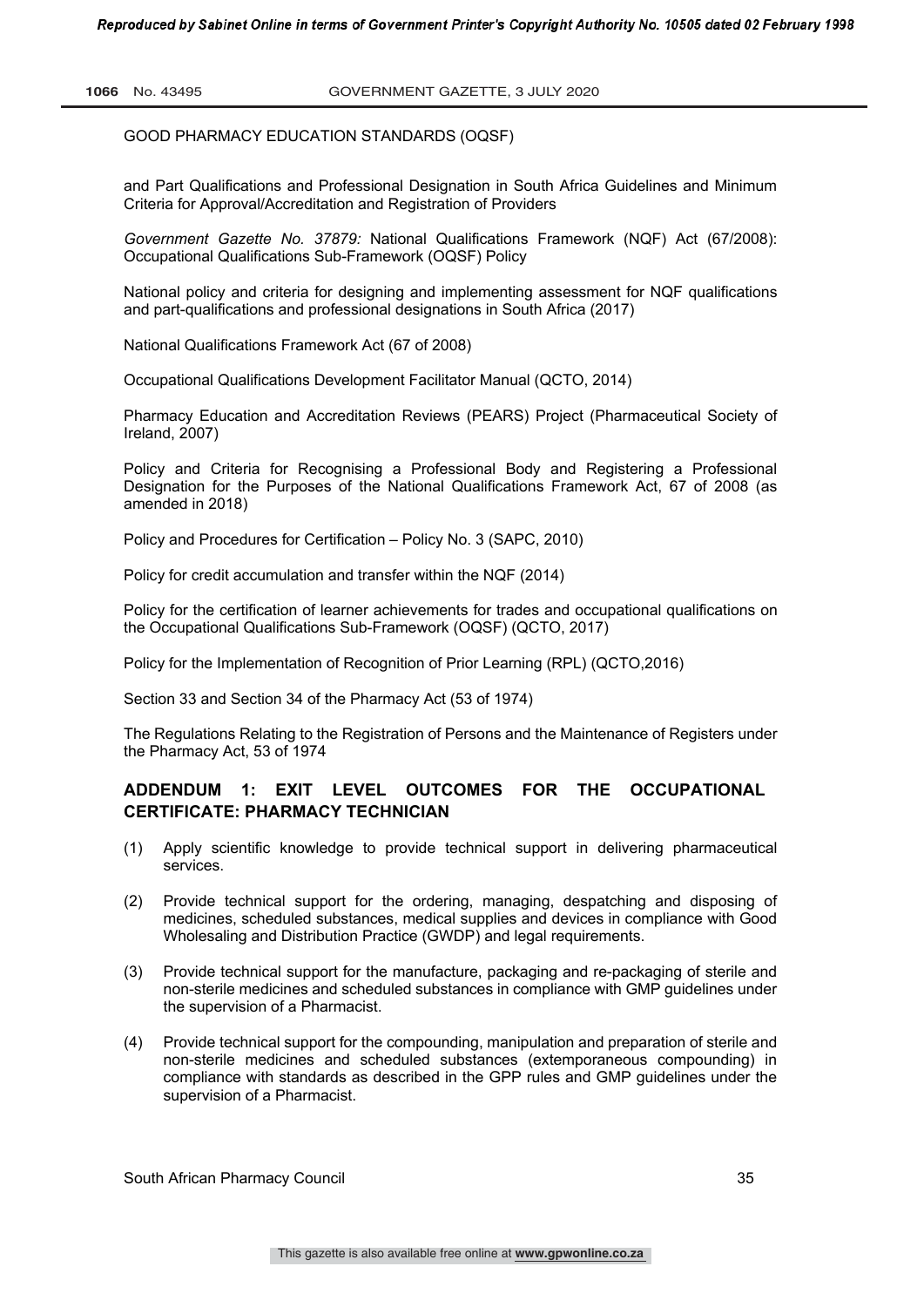- (5) Provide technical support to dispense prescriptions and to sell Schedule 0, 1 and 2 medicines in compliance with legal requirements, including GPP.
- (6) Provide technical support in the management of pharmacy resources

The part qualification: Pharmacist's Assistant (Basic), NQF Level 4 must constitute at least 62 credits.

- (a) The part qualification: Pharmacist's Assistant (Part-Basic), NQF Level 5 must constitute at least 133 credits; and
- (b) The remaining component that will lead to the acquisition of the Pharmacy Technician, NQF Level 6 qualification and constitutes at least 167 credits.
- 1.1.1 The module outcomes must be mapped to the Knowledge Modules, Practical Skills Modules and Work Experience Modules as stated in the Curriculum Document for the Occupational Certificate: Pharmacy Technician as stipulated in tables 1 to 3: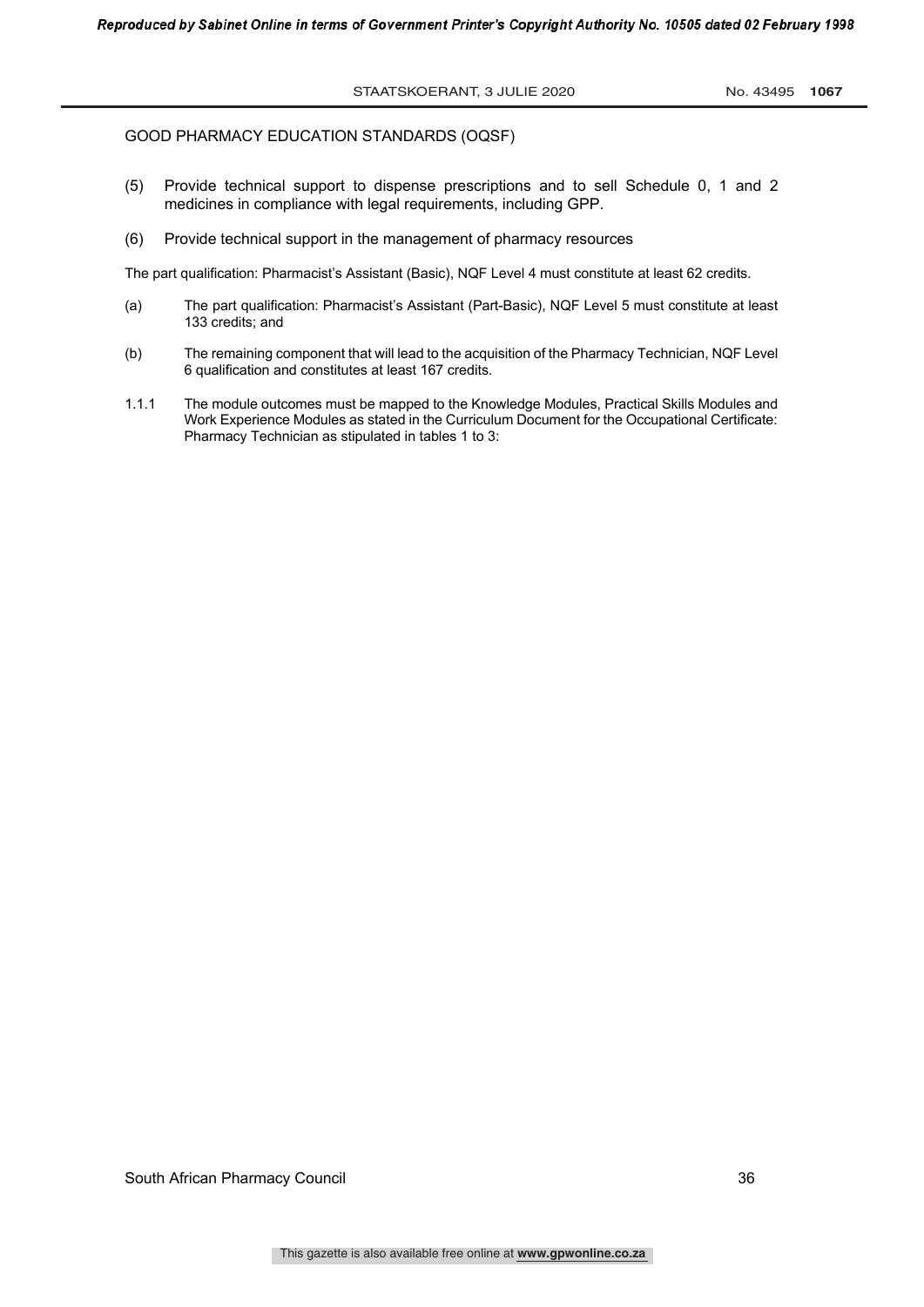# **ADDENDUM 2: REQUIREMENTS AND PROCEDURES OF COUNCIL FOR ACCREDITATION OF PROSPECTIVE PROVIDERS AND REACCREDITATION AND MONITORING OF CURRENT PROVIDERS**

#### **A. The Criteria for Evaluation**

The criteria for evaluation of the curricula of providers and prospective providers of the Occupational Certificate: Pharmacy Technician which comprises of 2 part qualifications: Pharmacist's Assistant (Basic) and Pharmacist's Assistant (Post-Basic).

# **2. PRINCIPLES**

- **2.1** Robust criteria.
- **2.2** Use of the criteria should promote the application of the principles of good governance in the process of the evaluation of curricula submitted to Council for approval.
- **2.3** Any decisions taken with regard to the approval or non-approval of a curriculum must be defensible by Council.
- **2.4** Compliance with the criteria will be considered to be a minimum requirement for the accreditation/approval of the curricula leading to the qualification and/or one or both of its part qualifications.
- **2.5** The institutional autonomy of SDPs must be respected.
- **2.6** Portability would not at this stage be used as a basis for approval of courses.

#### **3. CRITERIA FOR EVALUATION OF LEARNING PROGRAMMES LEADING TO THE AWARDING OF THE OCCUPATIONAL CERTIFICATE: PHARMACY CERTIFICATE**

# **3.1 Criteria for entry into the Pharmacist's Assistant (Basic) and Pharmacist's Assistant (Post-Basic) and Pharmacy Technician programme**

- 3.1.1 Learners who wish to enter into study must:
	- (a) demonstrate compliance with the relevant institutional requirements; and
	- (b) be in possession of a Senior Certificate with Matriculation Exemption (Mathematics, Physical Sciences and/or Life Sciences; or
	- (c) an equivalent NQF Level 4 qualification.
- 3.1.2 Learners must be in possession of the Pharmacist's Assistant (Basic) qualification to gain admission to the Pharmacist's Assistant (Post-Basic) qualification.
- 3.1.3 Learners must be in possession of the Pharmacist's Assistant (Post-Basic) qualification to gain admission to the Pharmacy Technician qualification.

#### **3.2 Criteria for compliance with the rules for the qualification and its part qualifications.**

- 3.2.1 Evidence must be provided by the prospective provider that
	- (c) The curriculum for the Occupational Certificate: Pharmacy Technician constitutes at least 362 credits;

South African Pharmacy Council 37 (37) 37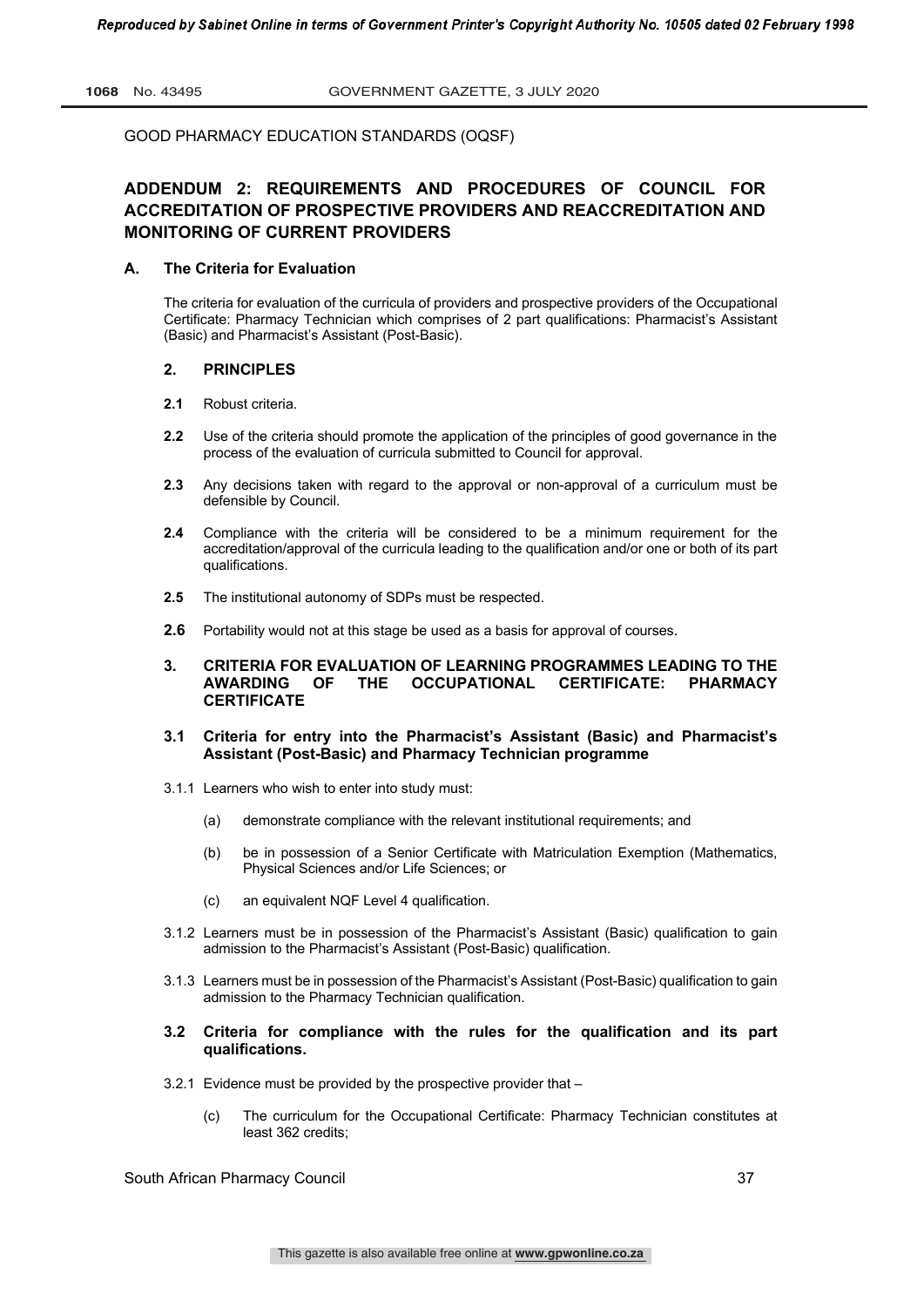- (d) The part qualification: Pharmacist's Assistant (Basic), NQF Level 4 must constitute at least 62 credits;
- (e) The part qualification: Pharmacist's Assistant (Part-Basic), NQF Level 5 must constitute at least 133 credits; and
- (f) The remaining component that will lead to the acquisition of the Pharmacy Technician, NQF Level 6 qualification and constitutes at least 167 credits.
- 3.2.2 The module outcomes must be mapped to the Knowledge Modules, Practical Skills Modules and Work Experience Modules as stated in the Curriculum Document for the Occupational Certificate: Pharmacy Technician as stipulated in tables 1 to 3: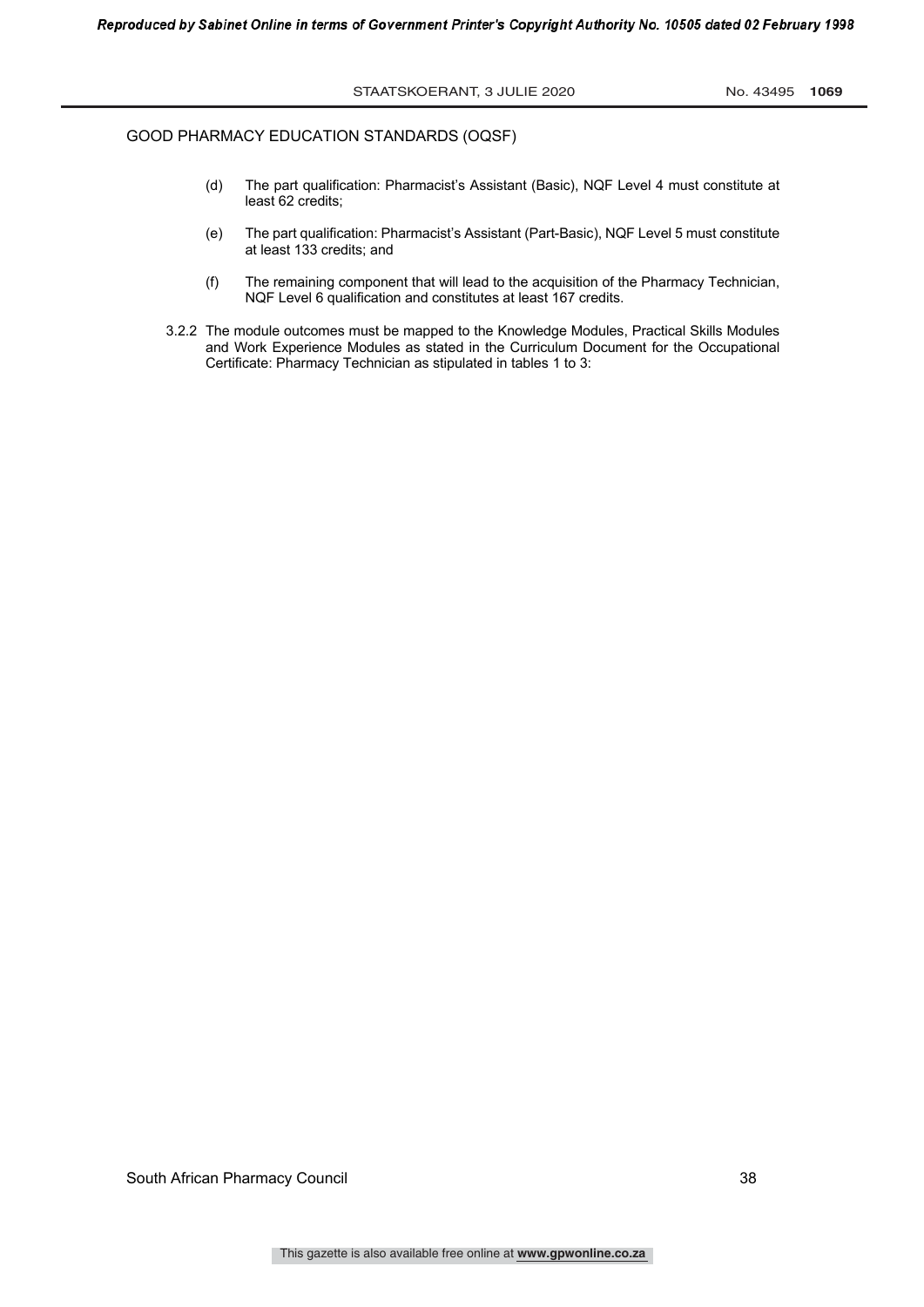| しくくくしん                              |
|-------------------------------------|
|                                     |
|                                     |
|                                     |
|                                     |
|                                     |
|                                     |
| ;<br>ו                              |
| - < (1-4 - 1-0 - 4 (1-1 - 0 - 1-0 - |
|                                     |
| ์<br>;                              |
| I                                   |
|                                     |
|                                     |
| とらくく                                |

|                                                                                     |                               | Table 1: Part Qualification: Pharmacist's Assistant (Basic), NQF Level 4 constitutes at least 62 credits |           |                   |                          |                                                                                                                                       |
|-------------------------------------------------------------------------------------|-------------------------------|----------------------------------------------------------------------------------------------------------|-----------|-------------------|--------------------------|---------------------------------------------------------------------------------------------------------------------------------------|
| Practical Modules<br>Experience (16)<br>(21) and Work<br>Modules (25),<br>Knowledge | Qualification Module<br>Codes | Name of the Module                                                                                       | NQF level | Credit            | Notional<br><b>Hours</b> | contact time<br>workshops,<br>practicals,<br>laboratory<br>fieldwork)<br>seminars,<br>Minimum<br>(lectures,<br>tutorials,<br>teaching |
| Total Credits = 62                                                                  | 321301000-KM-01               | Introduction to the pharmaceutical<br>environment                                                        | 4         | $\frac{0}{1}$     | $\frac{8}{2}$            | 40hrs                                                                                                                                 |
|                                                                                     | 321301000-KM-02               | Stock distribution and control                                                                           | 4         | 4                 | $\overline{6}$           | 16hrs                                                                                                                                 |
|                                                                                     | 321301000-PM-01               | Distribute and control stock                                                                             | 4         | 4                 | $\overline{6}$           | 16hrs                                                                                                                                 |
|                                                                                     | 321301000-WM-01               | Processes to distribute and control stock                                                                | 4         | 5                 | SO                       | 20hrs                                                                                                                                 |
|                                                                                     | 321301000-KM-05               | Non-sterile medicine manufacture                                                                         | 4         | ဖ                 | 80                       | 24hrs                                                                                                                                 |
|                                                                                     | 321301000-PM-04               | Manufacture non-sterile medicines                                                                        | 4         | ဖ                 | န္တ                      | 24hrs                                                                                                                                 |
|                                                                                     | 321301000-WM-04               | Processes to manufacture non-sterile<br>medicines                                                        | 4         | 4                 | $\overline{a}$           | 16hrs                                                                                                                                 |
|                                                                                     | 321301000-KM-08               | Compounding of non-sterile extemporaneous<br>preparations                                                | 4         | ω                 | 80                       | 12hrs                                                                                                                                 |
|                                                                                     | 321301000-PM-07               | Compound non-sterile extemporaneous<br>preparations                                                      | 4         | 5                 | 8                        | 20hrs                                                                                                                                 |
|                                                                                     | 321301000-WM-07               | Processes to compound non-sterile<br>extemporaneous preparations                                         | 4         | 5                 | 8                        | 20hrs                                                                                                                                 |
|                                                                                     | 321301000-KM-15               | General housekeeping                                                                                     | 4         | $\mathbf{\Omega}$ | 20                       | 8hrs                                                                                                                                  |
|                                                                                     | 321301000-PM-12               | administrative tasks in the pharmacy<br>Perform general housekeeping and                                 | 4         | $\mathbf{\Omega}$ | $\overline{\mathsf{S}}$  | 8hrs                                                                                                                                  |
|                                                                                     | 321301000-WM-12               | Processes to perform general housekeeping<br>and administrative tasks in the pharmacy                    | 4         | $\mathbf{\Omega}$ | 20                       | 8hrs                                                                                                                                  |
|                                                                                     | 321301000-PM-18               | Operate computers and computer software                                                                  | 4         | 4                 | $\overline{4}$           | 16hrs                                                                                                                                 |

39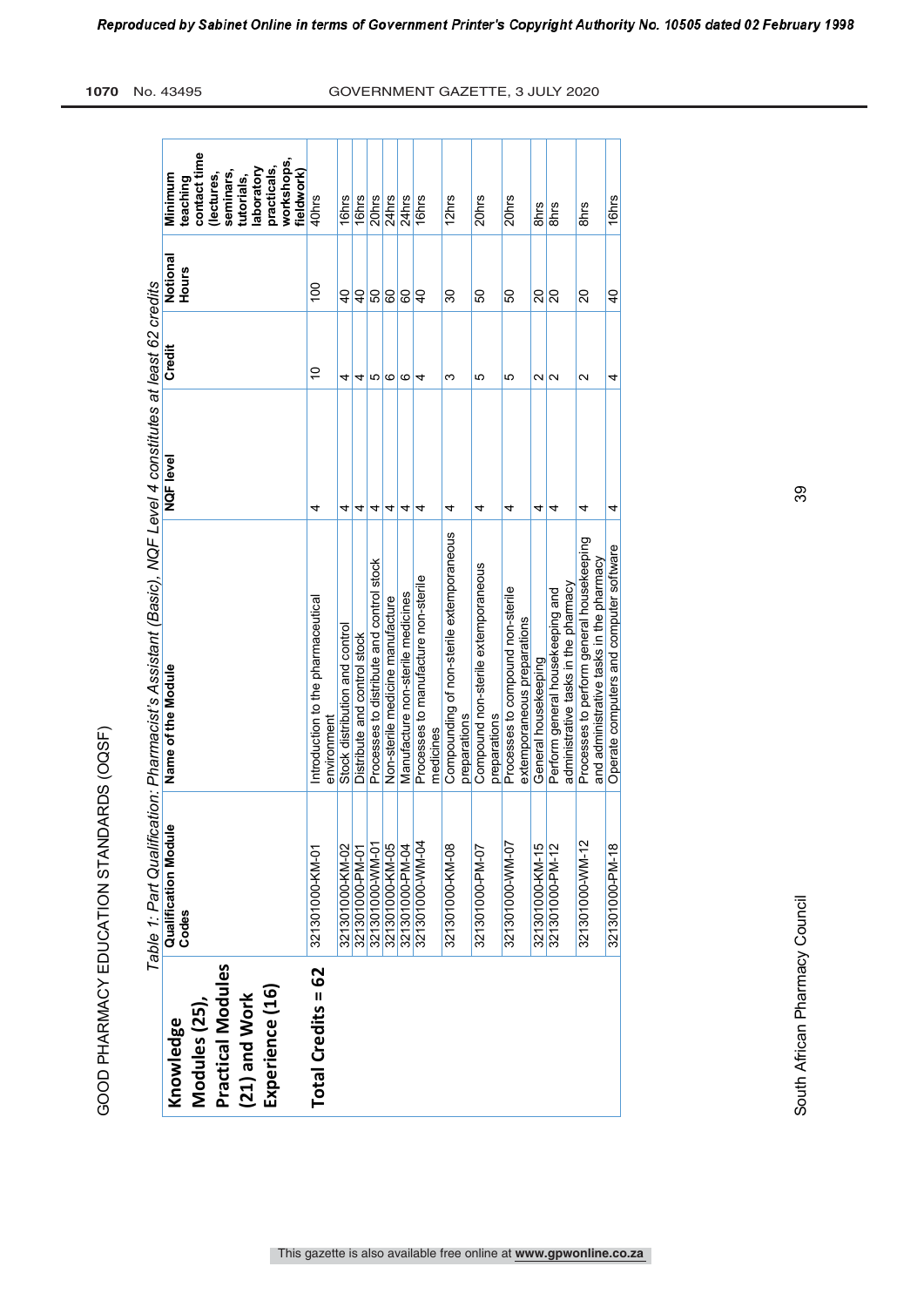|                                                                                                       |                                                       | Table 2: Part Qualification: Pharmacist's Assistant (Post-Basic), NQF Level 5 constitutes at least 133 credits |                |                |                          |                                                                                                                            |
|-------------------------------------------------------------------------------------------------------|-------------------------------------------------------|----------------------------------------------------------------------------------------------------------------|----------------|----------------|--------------------------|----------------------------------------------------------------------------------------------------------------------------|
| Practical Modules<br>Experience (37)<br>Total Credits =<br>(52) and Work<br>Modules (44)<br>Knowledge | <b>Qualification Module</b><br>Codes                  | Name of the Module                                                                                             | NQF level      | Credit         | Notional<br><b>Hours</b> | workshops,<br>practicals,<br>laboratory<br>seminars,<br>Minimum<br>(lectures,<br>tutorials,<br>teaching<br>contact<br>time |
| 133                                                                                                   |                                                       |                                                                                                                |                |                |                          | fieldwork)                                                                                                                 |
|                                                                                                       | 321301000-KM-03<br>321301000-PM-02<br>321301000-WM-02 | Stock management                                                                                               | ന ന ന ന        | 4              | $\overline{a}$           | 16hrs                                                                                                                      |
|                                                                                                       |                                                       | Manage stock                                                                                                   |                | G              | 60                       | 24hrs                                                                                                                      |
|                                                                                                       |                                                       | Processes to manage stock                                                                                      |                | $\infty$       | န္တ                      |                                                                                                                            |
|                                                                                                       | 321301000-KM-06                                       | Non-sterile and sterile medicine<br>manufacture                                                                |                | <u>ေ</u>       | ြင                       | 24hrs                                                                                                                      |
|                                                                                                       | 321301000-PM-05                                       | Manufacture non-sterile and sterile<br>medicines                                                               | 5              | $\infty$       | 80                       | 32 hrs                                                                                                                     |
|                                                                                                       | 321301000-WM-05                                       | Processes to manufacture non-sterile and<br>sterile medicines                                                  | 5              | 5              | 50                       | 20hrs                                                                                                                      |
|                                                                                                       | 321301000-KM-09                                       | Compounding of non-sterile and sterile<br>extemporaneous preparations                                          | 5              | 4              | $\overline{a}$           | 16hrs                                                                                                                      |
|                                                                                                       | 321301000-PM-08                                       | Compound non-sterile and sterile<br>extemporaneous preparations                                                | 5              | ဖ              | 8                        | 24hrs                                                                                                                      |
|                                                                                                       | $\overline{\infty}$<br>321301000-WM-0                 | Processes to compound non-sterile and<br>sterile extemporaneous preparations                                   | 5              | ဖ              | 8                        | 24hrs                                                                                                                      |
|                                                                                                       | $\overline{\phantom{0}}$<br>321301000-KM-1            | Dispensing                                                                                                     |                | 51             | 120                      | 48hrs                                                                                                                      |
|                                                                                                       | 321301000-PM-10                                       | Dispense medicines                                                                                             |                | $\overline{4}$ | $\frac{40}{5}$           | 56hrs                                                                                                                      |
|                                                                                                       | 321301000-WM-10                                       | Processes to dispense medicines                                                                                | ന ന ന ന        | 15             | 150                      | 60hrs                                                                                                                      |
|                                                                                                       |                                                       | Administration and housekeeping                                                                                |                | က $\sim$       | 30                       | 12hrs                                                                                                                      |
|                                                                                                       | 321301000-KM-16<br>321301000-PM-13                    | Perform housekeeping and administrative<br>tasks in the pharmacy                                               |                |                | န္တ                      | $\frac{2}{2}$                                                                                                              |
|                                                                                                       | ω<br>321301000-WM-1                                   | Processes to perform housekeeping and<br>administrative tasks in the pharmacy                                  | 5              | ω              | 30                       | 12hrs                                                                                                                      |
|                                                                                                       | 321301000-KM-17                                       | Body systems, disorders and commonly<br>medicines<br>used                                                      | ю              | 15             | 150                      | 60hrs                                                                                                                      |
|                                                                                                       | 321301000-PM-16                                       | Identify anatomical structures                                                                                 | 5              | 15             | 150                      | 60hrs                                                                                                                      |
| South African Pharmacy Council                                                                        |                                                       |                                                                                                                | $\overline{a}$ |                |                          |                                                                                                                            |

This gazette is also available free online at **www.gpwonline.co.za**

STAATSKOERANT, 3 JULIE 2020 No. 43495 1071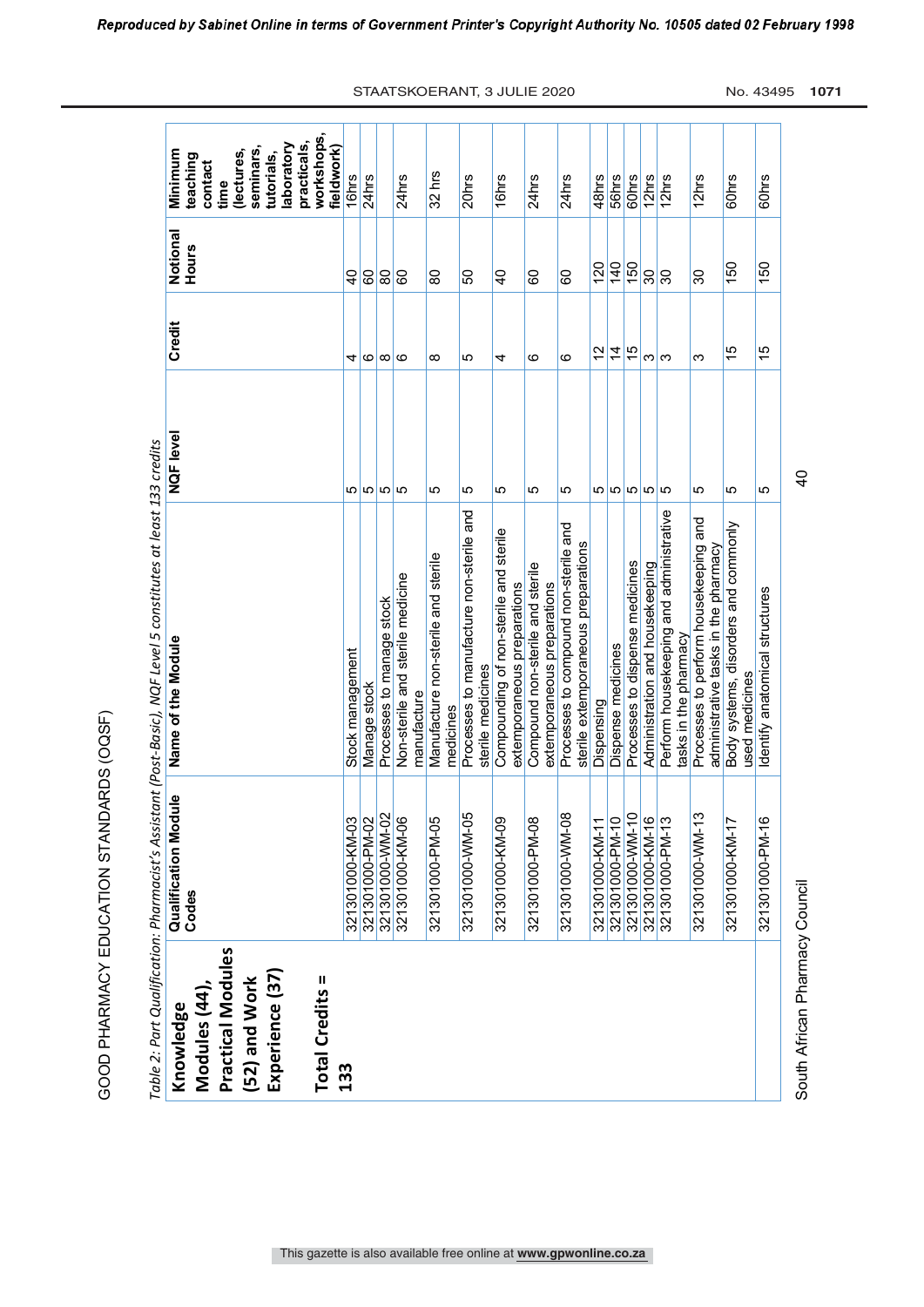| こくく くらし       |
|---------------|
| I<br>ļ        |
|               |
| きょうしょう こうしょう  |
|               |
| こうこうしくくく<br>1 |
|               |

ίŤ

**workshops,**  workshops **laboratory practicals,**  practicals, laboratory **fieldwork) seminars, Minimum teaching (lectures, tutorials, contact**  24hrs  $\frac{20}{\text{hrs}}$ 40hrs 24hrs 32hrs 24hrs **I**Ghrs  $28hrs$ 28hrs 44hrs 48hrs 60hrs 12hrs 40hrs 40hrs 321301000-KM-04 Medicine supply management 6 6 6 60 60 24hrs 321301000-PM-03 Manage medicine supply  $6$   $5$   $50$ 6 10 100 40hrs 321301000-KM-07 Medicine manufacture 6 6 60 24hrs 6 8 80 32hrs 6 6 6 24hrs 6 4 40 16hrs 6 7 7 28hrs 6 7 70 28hrs 321301000-KM-12 Dispensing 6 11 110 44hrs 321301000-PM-11 Dispense medicines 6 12 120 48hrs 6 15 150 60hrs  $321301000\text{-PM-14}$  Conduct screening tests  $6$   $3$   $30$   $30$ 321301000-KM-14 Managing pharmacy resources 6 10 100 40hrs 321301000-PM-15 Manage pharmacy resources and self- development 6 10 100 40hrs**time** ants 8hrs 321301000-KM-13 Screening and testing patients 6 6 2 20 8hrs 321301000-WM-14 Processes to conduct screening tests 6 6 2 20 20 8hrs **Name of the Module NQF level Credit Notional**  Notional **Hours**  $\frac{1}{3}$  $\sqrt{888e^2}$  $\frac{1}{2}$ <u>ခြင်း</u>  $|8$ <u>င္တ</u>န္တြ 8 lə 5 Credit  $\frac{1}{2}$ a  $|5|$ က်  $|v| \omega |$ u $|z|$ 5  $\overline{r}$  $\circ \circ$  $\circ$  $\overline{a}$ NQF level  $\circ$   $\circ$   $\circ$  $\circ$  $\circ$ ی ٰ  $\circ$  $\circ$  $\omega$ ماها $\sigma$  $\omega$ ||0||0||0| 321301000-WM-09 Processes to compound and supervise the Processes to compound and supervise the 321301000-WM-06 Processes to manufacture non-sterile and medicines<br>Processes to manufacture non-sterile and sterile medicines and to supervise select and supervise the medicine supply chain and supervise the medicine supply chain sterile medicines and to supervise select 321301000-KM-10 Compounding of non-sterile and sterile 321301000-WM-03 Processes to manage medicine supply Compounding of non-sterile and sterile compounding of non-sterile and sterile Processes to manage medicine supply compounding of non-sterile and sterile Manage pharmacy resources and self-321301000-WM-11 Processes to dispense and supervise Processes to dispense and supervise Processes to conduct screening tests able 3: Qualification: Pharmacy Technician, NQF Level 6 constitutes at least 167 credits 321301000-PM-06 Manufacture non-sterile and sterile *Table 3: Qualification: Pharmacy Technician, NQF Level 6 constitutes at least 167 credits* Manufacture non-sterile and sterile 321301000-PM-09 Compound non-sterile and sterile Compound non-sterile and sterile Managing pharmacy resources extemporaneous preparations Screening and testing patients extemporaneous preparations extemporaneous preparations Medicine supply management extemporaneous preparations extemporaneous preparations extemporaneous preparations Manage medicine supply Conduct screening tests dispensing of medicines dispensing of medicines manufacturing activities manufacturing activities Medicine manufacture Name of the Module Dispense medicines development Dispensing **Qualification Module**<br>Codes **Qualification Module**  321301000-WM-03 80-MW-00013013213 321301000-KM-04 321301000-PM-03 321301000-PM-06 321301000-WM-06 321301000-KM-10 321301000-PM-09 321301000-KM-12 321301000-WM-11 321301000-KM-13 321301000-PM-14 321301000-WM-14 321301000-KM-14<br>321301000-PM-15 321301000-KM-07 321301000-PM-11 **Practical Modules**  Practical Modules **Experience (60)**  Experience (60) Total Credits = **Total Credits = (50) and Work**  50) and Work **Modules (57),**  Modules (57) Knowledge **Knowledge 167**

South African Pharmacy Council 41

South African Pharmacy Council

 $\frac{4}{3}$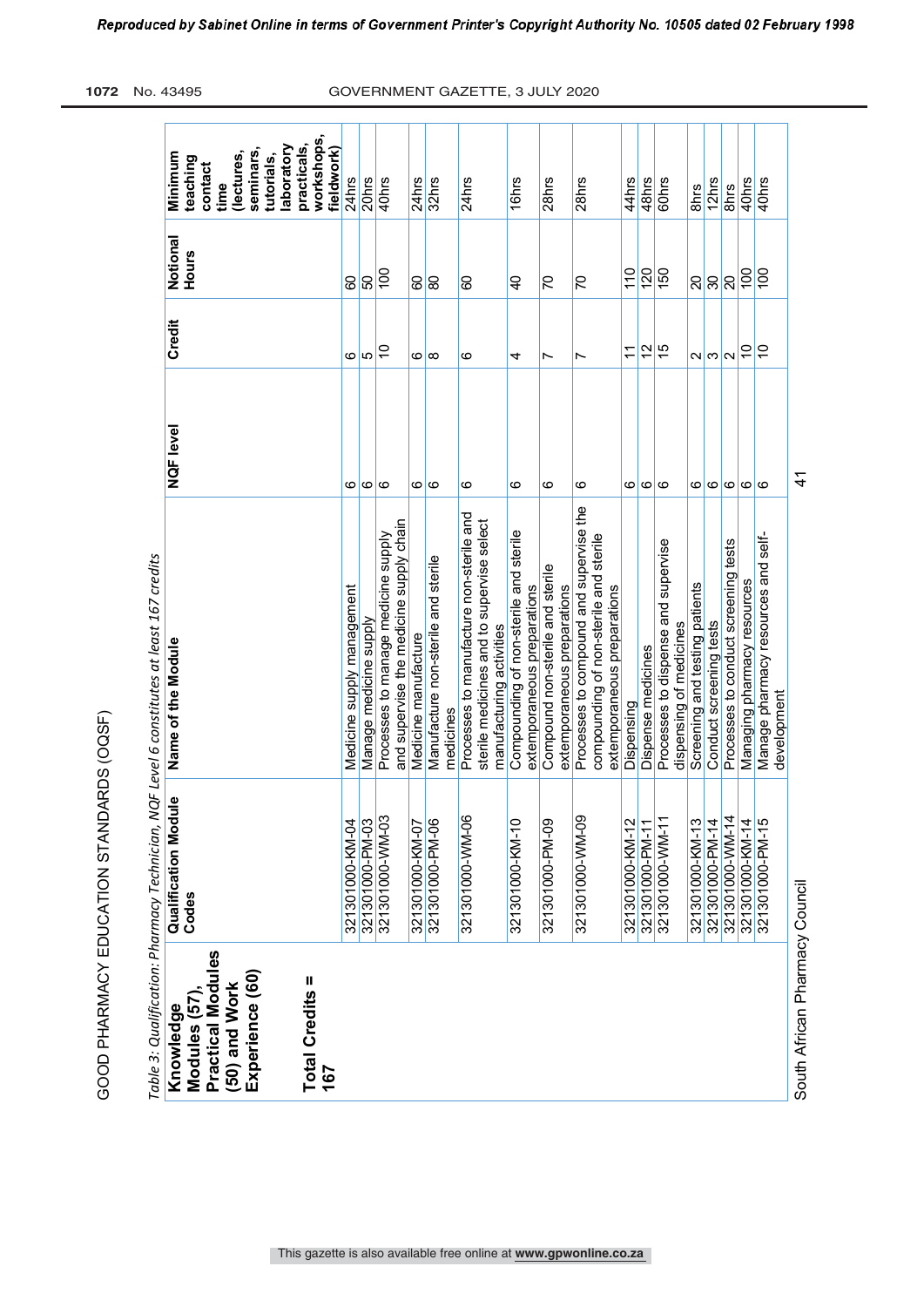| くくくにん                            |
|----------------------------------|
|                                  |
| l                                |
|                                  |
| ֧֧֢֚֡֕֓<br>֧֦֜֜֜֜֜֜֜֜֜֜֜֜֜֜<br>i |
|                                  |
|                                  |
|                                  |
|                                  |
| こくしょくこくし                         |
| l                                |
|                                  |
|                                  |
| I                                |
| ׇ֠                               |
| Í<br>Í                           |
|                                  |
| ä                                |

| Pharmacological and non-pharmacological<br>Management of pharmacy resources |
|-----------------------------------------------------------------------------|
| 321301000-WM-15<br>321301000-KM-18                                          |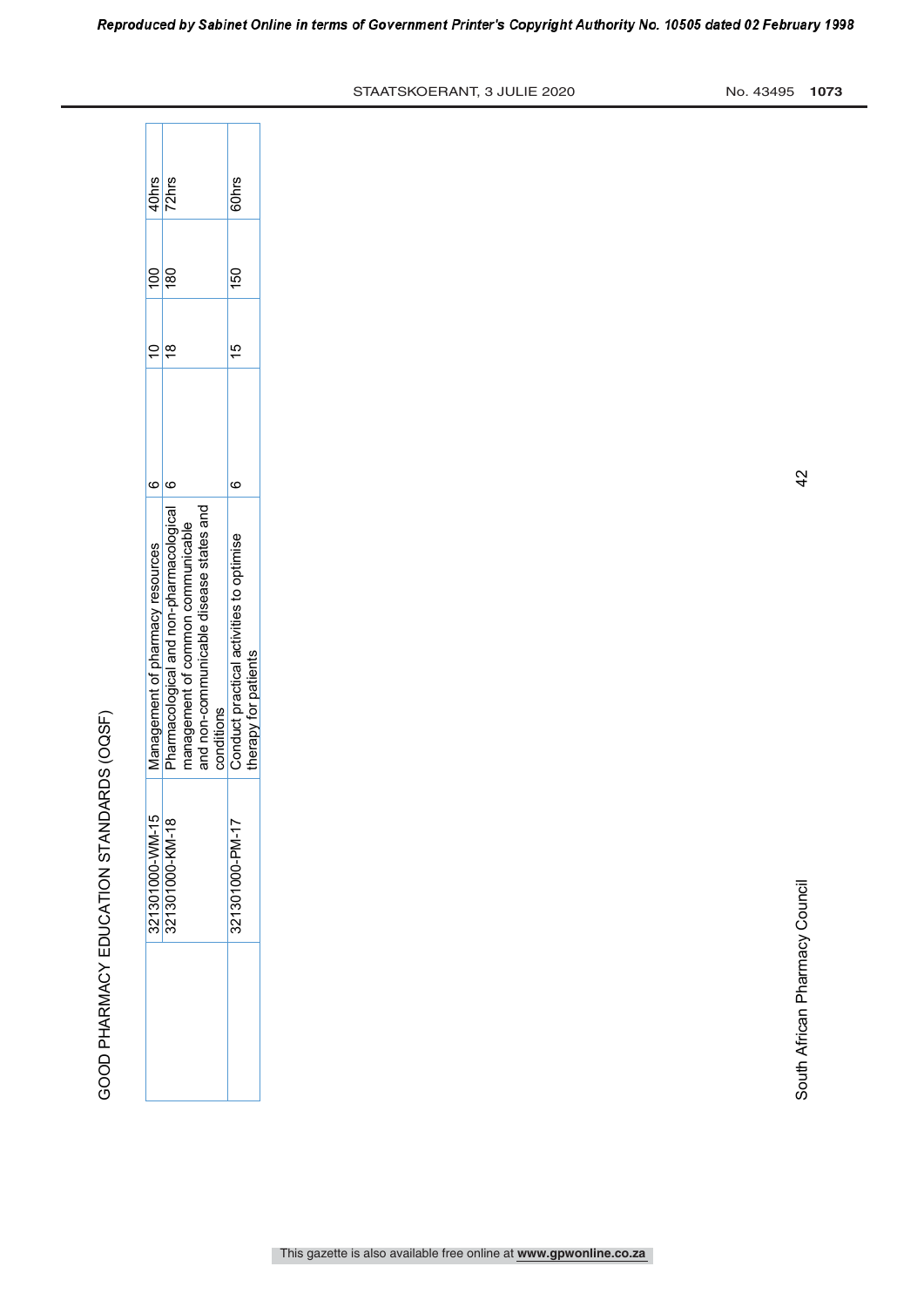# **3.3 Criteria for Compliance with Exit Level Outcomes (ELOs)**

2.3.1 Evidence must be provided by the prospective provider that all modules for each category of pharmacy support personnel cover the relevant assessment criteria, according to scope of practice, as stipulated in the qualification, (SAQA QUAL ID 102235: Occupational Certificate: Pharmacy Technician) under each exit level outcome.

# *ADDENDUM 1: EXIT LEVEL OUTCOMES FOR OCCUPATIONAL CERTIFICATE: PHARMACY TECHNICIAN*

| ELO NO.          | <b>EXIT LEVEL OUTCOMES</b>                                                           |
|------------------|--------------------------------------------------------------------------------------|
| ELO <sub>1</sub> | Apply scientific knowledge to provide technical support in delivering pharmaceutical |
|                  | services                                                                             |
| ELO <sub>2</sub> | Provide technical support for the ordering, managing, despatch and disposal of       |
|                  | medicines, scheduled substances, medical supplies and devices in compliance with     |
|                  | GWDP and legal requirements                                                          |
| ELO <sub>3</sub> | Provide technical support for the manufacture, packaging and re-packaging of         |
|                  | sterile and non-sterile medicines and scheduled substances in compliance with        |
|                  | GMP guidelines under the supervision of a Pharmacist                                 |
| ELO <sub>4</sub> | Provide technical support for the compounding, manipulation and preparation of       |
|                  | sterile and non-sterile medicines and scheduled substances (extemporaneous           |
|                  | compounding) in compliance with standards as described in the GPP rules and          |
|                  | GMP guidelines under the supervision of a Pharmacist                                 |
| ELO <sub>5</sub> | Provide technical support to dispense prescriptions and to sell Schedule 0, 1 and 2  |
|                  | medicines in compliance with legal requirements, including GPP                       |
| ELO <sub>6</sub> | Provide technical support in the management of pharmacy resources                    |

#### **3.4 Criteria for compliance with associated assessment criteria**

- 3.4.1 Evidence must be provided by the prospective provider that
	- (a) All associated assessment criteria for the exit level outcomes are addressed in the modules; and
	- (b) A module may incorporate more than one exit level outcome and its associated assessment criteria.
- 3.4.2 The distribution of all associated assessment criteria must be mapped to module outcomes.

# **2.5 Criteria for compliance with the rules for the qualification and its part qualifications**

- 2.5.1 Evidence must be provided by the prospective provider that
	- (a) The curriculum for the Occupational Certificate: Pharmacy Technician constitutes at least 362 credits
	- (b) The part qualification: Pharmacist's Assistant (Basic), NQF Level 4 must constitute at least 62 credits
	- (c) The qualification: Pharmacist's Assistant (Post-Basic), NQF Level 5 must constitute at least 133 credits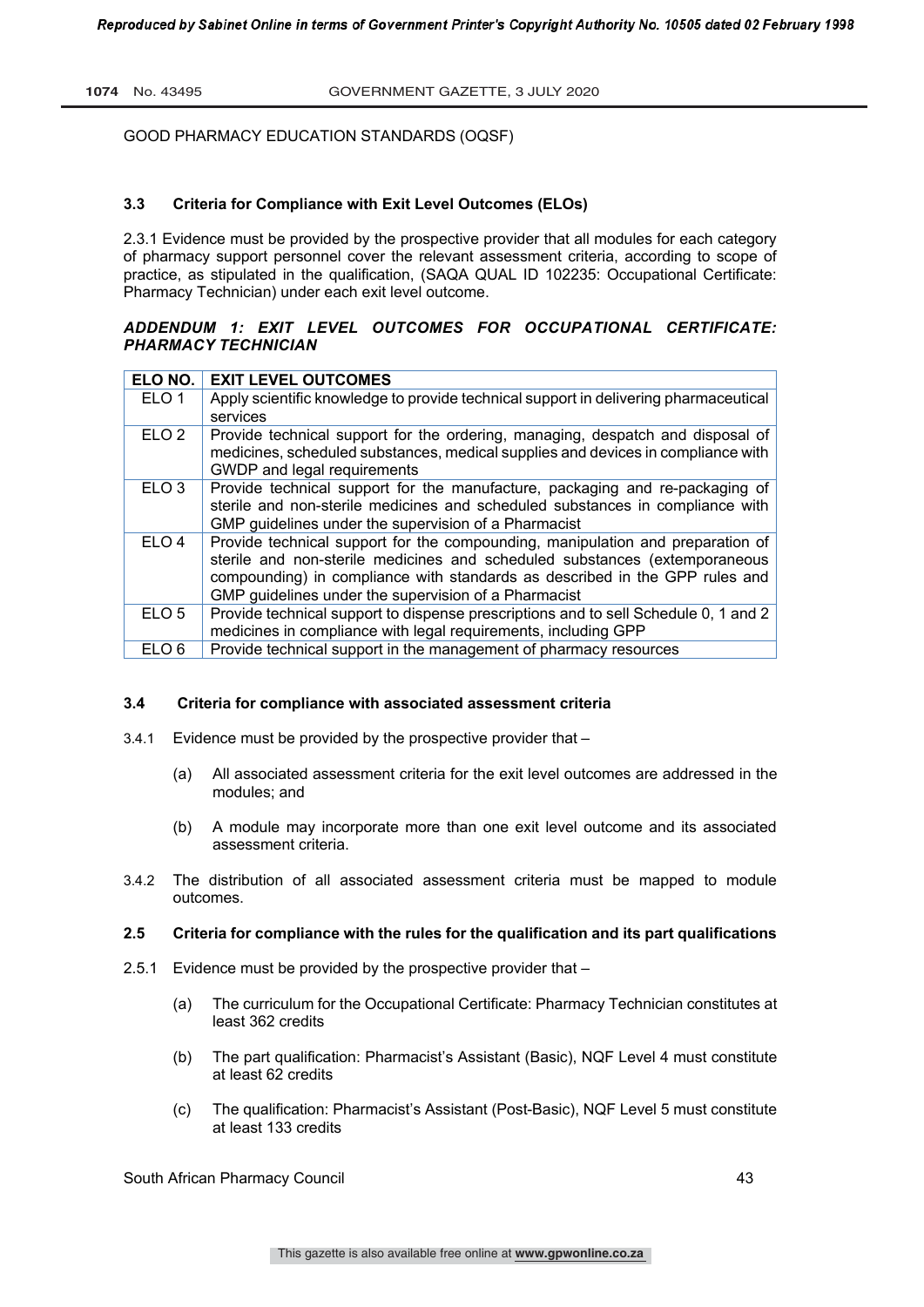- (d) The component that will lead to the acquisition of the Pharmacy Technician, NQF Level 6 qualification constitutes at least 167 credits
- 2.5.2 The module outcomes must be mapped to the Knowledge Modules, Practical Skill Modules and Work Experience Modules as stated in the Curriculum Document each of the Occupational Certificates:

#### **2.6 Criteria for compliance with requirements relating to assessment and moderation**

- 2.6.1 The SDP must provide evidence that
	- (a) Both formative and summative forms of assessment are implemented appropriately throughout the teaching and learning process; and
	- (b) Integrated assessment of learners (defined as the demonstration of the integration of concepts, ideas and activities across exit level outcomes to achieve competence that is grounded and coherent in relation to the purpose of the qualification) takes place.
		- (i) Integrated assessment tools assess both observable performance and critical thinking.
		- (ii) Integrated assessment shows how the demonstrated competence in individual areas can be linked to the achievement of the exit level outcomes.
- 2.6.2 A broad range of task-orientated, theoretical and practical assessment tools are used.
- 2.6.3 External moderation takes place for all summative assessments and internal moderation takes place for formative assessments.
- 2.6.4 The provider must comply with the relevant requirements relating to quality assurance in the assessment process.

# **2.7 Criteria for compliance with requirements relating to Work Based Learning (WBL)**

- 2.7.1 Evidence must be provided by the prospective provider that periods of structured experiential learning are included in the curriculum. Such periods aggregate to a minimum of 16 credits for the Pharmacist's Assistant (Basic) qualification, 37 credits for the Pharmacist's Assistant (Post-Basic) qualification and 50 credits for the component that leads to the Pharmacy Technician qualification.
- 2.7.2 Appointment of preceptors
- 2.7.3 MoUs
- 2.7.4 Assessment rubrics
- 2.7.5 Workbook

# **B. REQUIREMENTS FOR ACCREDITATION VISITS**

Accreditation visits for the qualification offered by the skills development provider must be conducted on a yearly basis until the first learner group graduates. The aim of these visits is to ensure adherence to the prescribed minimum standards listed below:

(a) Learning assumed to be in place

The actual knowledge and skills-base the learner will need to have in order to be able to embark on a learning programme must be specified.